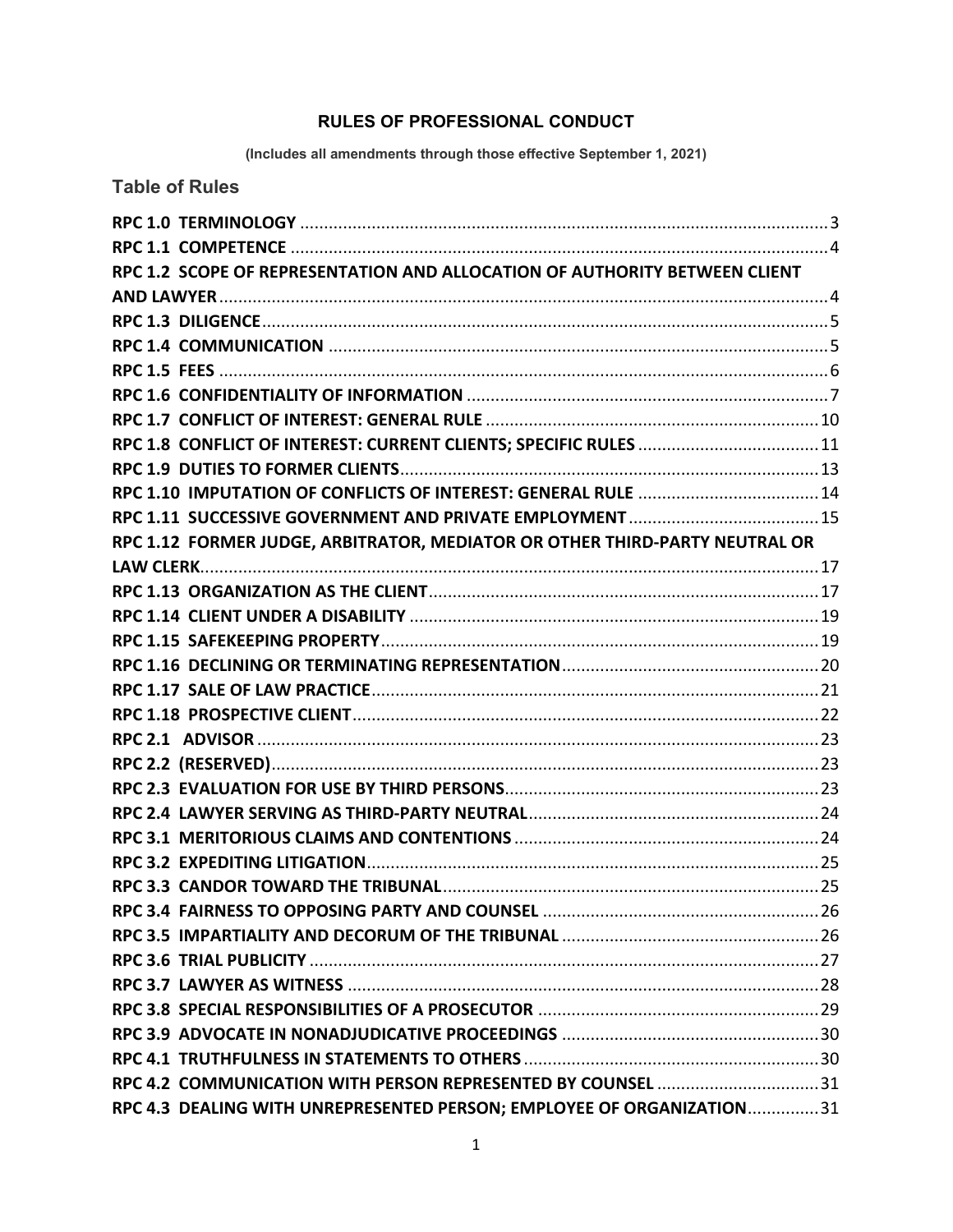| RPC 5.1 RESPONSIBILITIES OF PARTNERS, SUPERVISORY LAWYERS, AND LAW FIRMS34    |  |
|-------------------------------------------------------------------------------|--|
|                                                                               |  |
|                                                                               |  |
|                                                                               |  |
| RPC 5.5 LAWYERS NOT ADMITTED TO THE BAR OF THIS STATE AND THE LAWFUL PRACTICE |  |
|                                                                               |  |
|                                                                               |  |
|                                                                               |  |
|                                                                               |  |
|                                                                               |  |
|                                                                               |  |
| RPC 6.5 NONPROFIT AND COURT-ANNEXED LIMITED LEGAL SERVICE PROGRAMS 41         |  |
|                                                                               |  |
|                                                                               |  |
|                                                                               |  |
| RPC 7.4 COMMUNICATION OF FIELDS OF PRACTICE AND CERTIFICATION 47              |  |
|                                                                               |  |
|                                                                               |  |
|                                                                               |  |
|                                                                               |  |
|                                                                               |  |
|                                                                               |  |
| ATTORNEY ADVERTISING GUIDELINES (AS APPROVED BY THE SUPREME COURT OF NEW      |  |
|                                                                               |  |
|                                                                               |  |
|                                                                               |  |
|                                                                               |  |

**NOTE:** These rules shall be referred to as the Rules of Professional Conduct and shall be abbreviated as "RPC."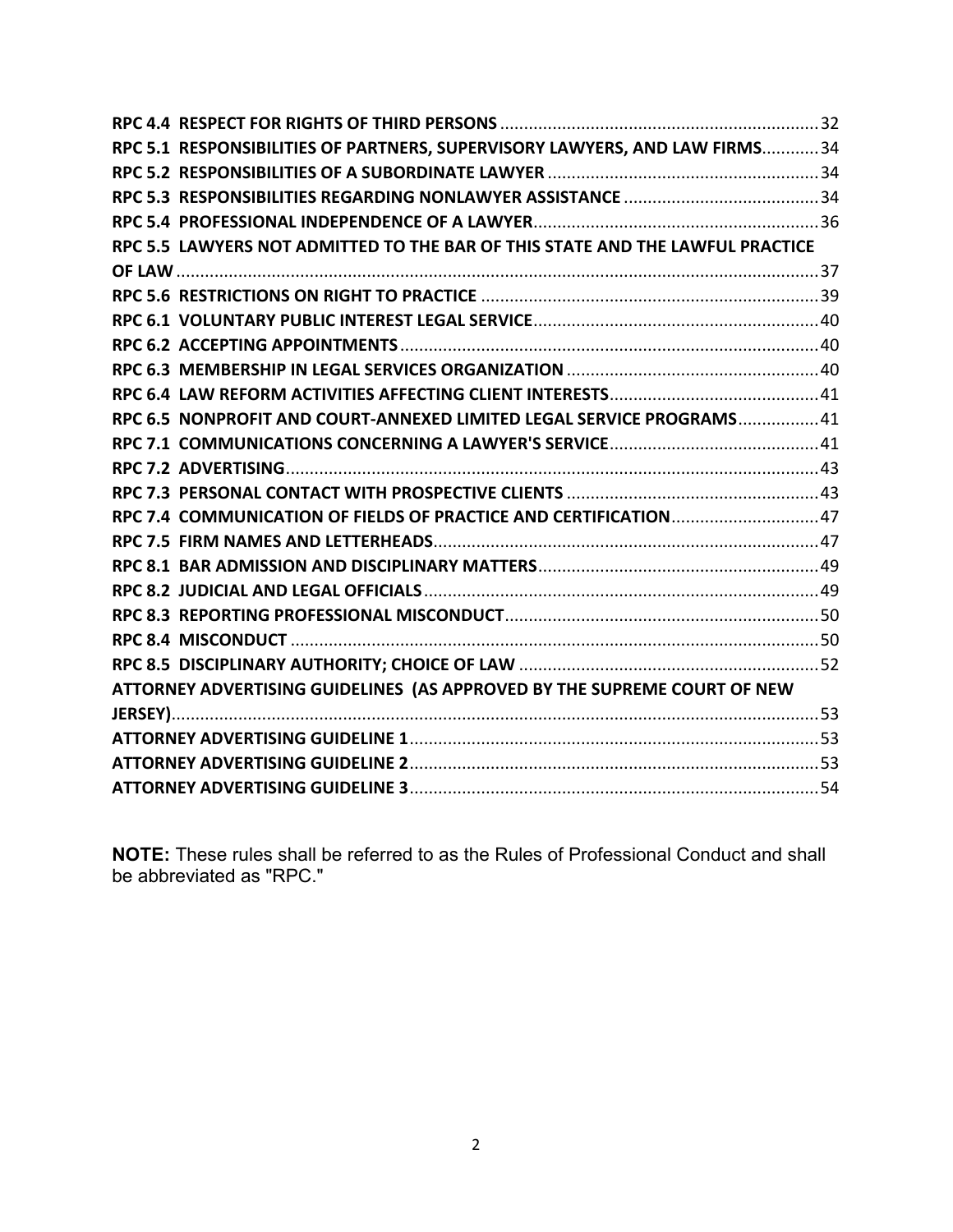#### <span id="page-2-0"></span>**RPC 1.0 Terminology**

**(a)** "Belief" or "believes" denotes that the person involved actually supposed the fact in question to be true. A person's belief may be inferred from circumstances.

**(b)** "Confirmed in writing," when used in reference to the informed consent of a person, denotes informed consent that is given in writing by the person or a writing that a lawyer promptly transmits to the person confirming an oral informed consent. See paragraph (e) for the definition of "informed consent."

**(c)** "Firm" or "law firm" denotes a lawyer or lawyers in a law partnership, professional corporation, sole proprietorship or other association authorized to practice law; or lawyers employed in a legal services organization or the legal department of a corporation or other organization.

**(d)** "Fraud" or "fraudulent" denotes conduct that is fraudulent under the substantive or procedural law of the applicable jurisdiction and has a purpose to deceive.

**(e)** "Informed consent" denotes the agreement by a person to a proposed course of conduct after the lawyer has communicated adequate information and explanation about the material risks of and reasonably available alternatives to the proposed course of conduct.

**(f)** "Knowingly," "known," or "knows" denotes actual knowledge of the fact in question. A person's knowledge may be inferred from circumstances.

**(g)** "Partner" denotes a member of a partnership, a shareholder in a law firm organized as a professional corporation, or a member of an association authorized to practice law.

**(h)** "Primary responsibility" denotes actual participation in the management and direction of the matter at the policy-making level or responsibility at the operational level as manifested by the continuous day-to-day responsibility for litigation or transaction decisions.

**(i)** "Reasonable" or "reasonably" when used in relation to conduct by a lawyer denotes the conduct of a reasonably prudent and competent lawyer.

**(j)** "Reasonable belief" or "reasonably believes" when used in reference to a lawyer denotes that the lawyer believes the matter in question and that the circumstances are such that the belief is reasonable.

**(k)** "Reasonably should know" when used in reference to a lawyer denotes that a lawyer of reasonable prudence and competence would ascertain the matter in question.

**(l)** "Screened" denotes the isolation of a lawyer from any participation in a matter through the timely adoption and enforcement by a law firm of a written procedure pursuant to RPC 1.10(f) which is reasonably adequate under the circumstances to protect information that the isolated lawyer is obligated to protect under these Rules or other law.

**(m)** "Substantial" when used in reference to degree or extent denotes a material matter of clear and weighty importance.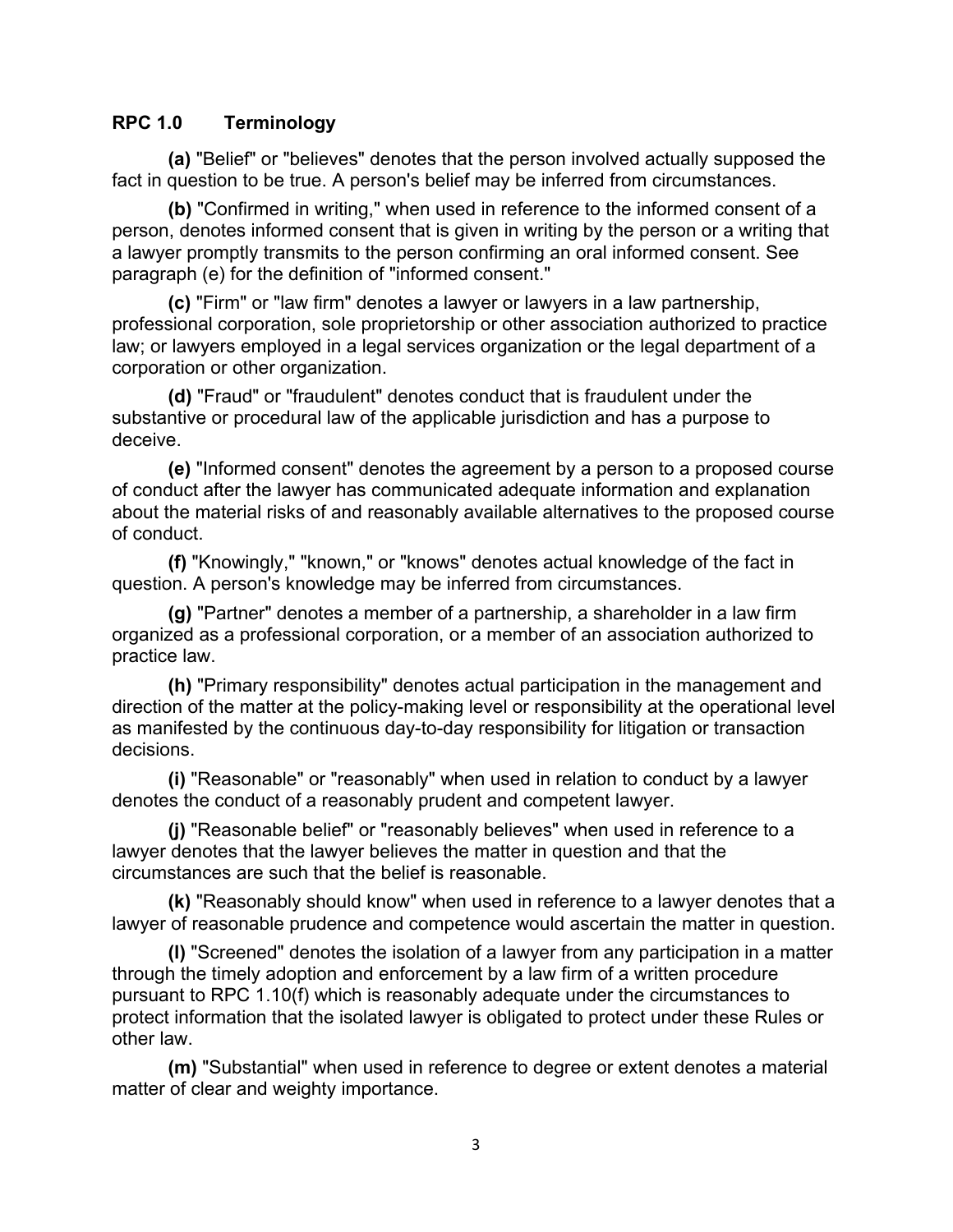**(n)** "Tribunal" denotes a court, an arbitrator in an arbitration proceeding or a legislative body, administrative agency or other body acting in an adjudicative capacity. A legislative body, administrative agency or other body acts in an adjudicative capacity when a neutral official, after the presentation of evidence or legal argument by a party or parties, will render a binding legal judgment directly affecting a party's interests in a particular matter.

**(o)** "Writing" or "written" denotes a tangible or electronic record of a communication or representation, including handwriting, typewriting, printing, photostating, photography, audio or videorecording, electronic communication, and embedded information (metadata) in an electronic document. A "signed" writing includes an electronic sound, symbol or process attached to or logically associated with a writing and executed or adopted by a person with the intent to sign the writing.

**(p)** "Metadata" is embedded information in electronic documents that is generally hidden from view in a printed copy of a document. It is generated when documents are created or revised on a computer. Metadata may reflect such information as the author of a document, the date or dates on which the document was revised, tracked revisions to the document, and comments inserted in the margins.

**Note:** Adopted November 17, 2003 to be effective January 1, 2004; paragraph (o) amended and new paragraph (p) adopted August 1, 2016 to be effective September 1, 2016.

#### <span id="page-3-0"></span>**RPC 1.1 Competence**

A lawyer shall not:

**(a)** Handle or neglect a matter entrusted to the lawyer in such manner that the lawyer's conduct constitutes gross negligence.

**(b)** Exhibit a pattern of negligence or neglect in the lawyer's handling of legal matters generally.

**Note:** Adopted July 12, 1984 to be effective September 10, 1984.

#### <span id="page-3-1"></span>**RPC 1.2 Scope of Representation and Allocation of Authority Between Client and Lawyer**

**(a)** A lawyer shall abide by a client's decisions concerning the scope and objectives of representation, subject to paragraphs (c) and (d), and as required by RPC 1.4 shall consult with the client about the means to pursue them. A lawyer may take such action on behalf of the client as is impliedly authorized to carry out the representation. A lawyer shall abide by a client's decision whether to settle a matter. In a criminal case, the lawyer shall consult with the client and, following consultation, shall abide by the client's decision on the plea to be entered, jury trial, and whether the client will testify.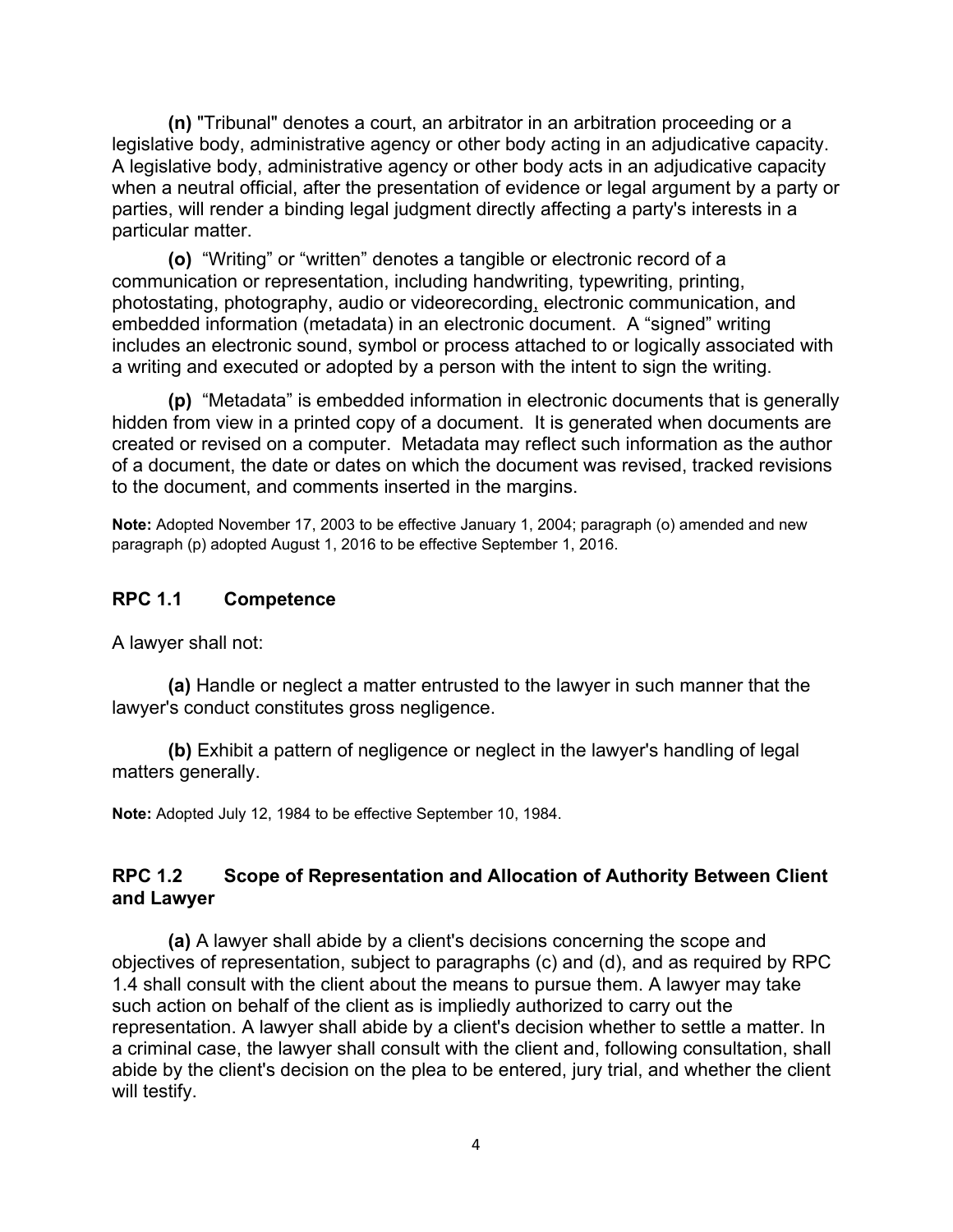**(b)** A lawyer's representation of a client, including representation by appointment, does not constitute an endorsement of the client's political, economic, social or moral views or activities.

**(c)** A lawyer may limit the scope of the representation if the limitation is reasonable under the circumstances and the client gives informed consent.

**(d)** A lawyer shall not counsel or assist a client in conduct that the lawyer knows is illegal, criminal or fraudulent, or in the preparation of a written instrument containing terms the lawyer knows are expressly prohibited by law, but a lawyer may counsel or assist a client in a good faith effort to determine the validity, scope, meaning or application of the law.

A lawyer may counsel a client regarding New Jersey's marijuana laws or the marijuana laws of other states, provided the lawyer meets the requirements of those states, and may assist the client to engage in conduct that the lawyer reasonably believes is authorized by those laws. The lawyer shall also advise the client regarding related federal law and policy.

**Note:** Adopted July 12, 1984 to be effective September 10, 1984; caption amended, paragraphs (a) and (c) amended, and paragraph (e) deleted and redesignated as RPC 1.4(d) November 17, 2003 to be effective January 1, 2004; paragraph (d) amended August 1, 2016 to be effective September 1, 2016; paragraph (d) amended November 17, 2020 to be effective immediately.

## <span id="page-4-0"></span>**RPC 1.3 Diligence**

A lawyer shall act with reasonable diligence and promptness in representing a client.

**Note:** Adopted July 12, 1984 to be effective September 10, 1984.

## <span id="page-4-1"></span>**RPC 1.4 Communication**

**(a)** A lawyer shall fully inform a prospective client of how, when, and where the client may communicate with the lawyer.

**(b)** A lawyer shall keep a client reasonably informed about the status of a matter and promptly comply with reasonable requests for information.

**(c)** A lawyer shall explain a matter to the extent reasonably necessary to permit the client to make informed decisions regarding the representation.

**(d)** When a lawyer knows that a client expects assistance not permitted by the Rules of Professional Conduct or other law, the lawyer shall advise the client of the relevant limitations on the lawyer's conduct.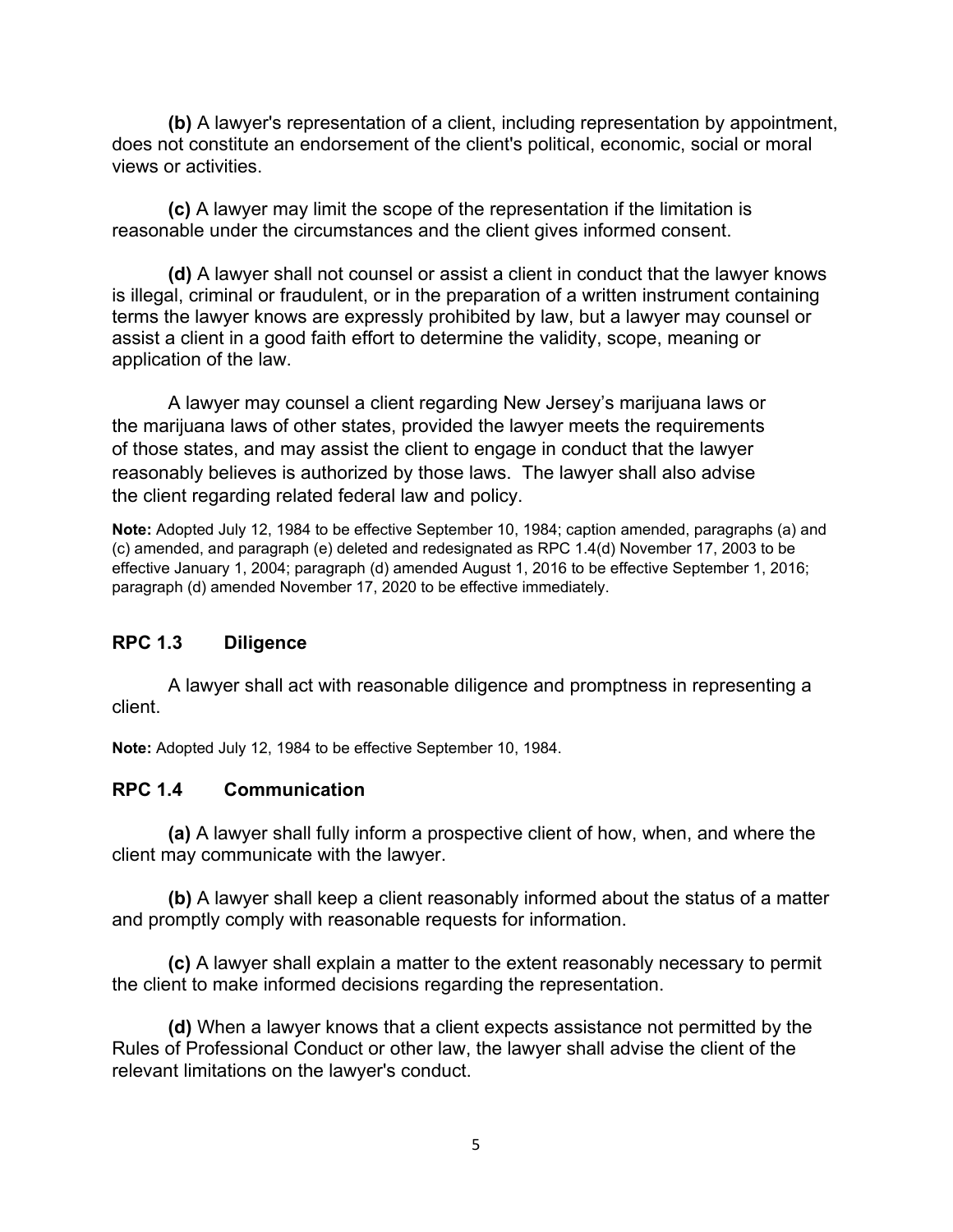**Note:** Adopted July 12, 1984 to be effective September 10, 1984; new paragraphs (a) and (d) adopted and former paragraphs (a) and (b) redesignated as paragraphs (b) and (c) November 17, 2003 to be effective January 1, 2004.

#### <span id="page-5-0"></span>**RPC 1.5 Fees**

**(a)** A lawyer's fee shall be reasonable. The factors to be considered in determining the reasonableness of a fee include the following:

**(1)** the time and labor required, the novelty and difficulty of the questions involved, and the skill requisite to perform the legal service properly;

**(2)** the likelihood, if apparent to the client, that the acceptance of the particular employment will preclude other employment by the lawyer;

**(3)** the fee customarily charged in the locality for similar legal services;

**(4)** the amount involved and the results obtained;

**(5)** the time limitations imposed by the client or by the circumstances;

**(6)** the nature and length of the professional relationship with the client;

**(7)** the experience, reputation, and ability of the lawyer or lawyers performing the services;

**(8)** whether the fee is fixed or contingent.

**(b)** When the lawyer has not regularly represented the client, the basis or rate of the fee shall be communicated in writing to the client before or within a reasonable time after commencing the representation.

**(c)** A fee may be contingent on the outcome of the matter for which the service is rendered, except in a matter in which a contingent fee is prohibited by law or by these rules. A contingent fee agreement shall be in writing and shall state the method by which the fee is to be determined, including the percentage or percentages that shall accrue to the lawyer in the event of settlement, trial or appeal, litigation and other expenses to be deducted from the recovery, and whether such expenses are to be deducted before or after the contingent fee is calculated. Upon conclusion of a contingent fee matter, the lawyer shall provide the client with a written statement stating the outcome of the matter and, if there is a recovery, showing the remittance to the client and the method of its determination.

**(d)** A lawyer shall not enter into an arrangement for, charge, or collect: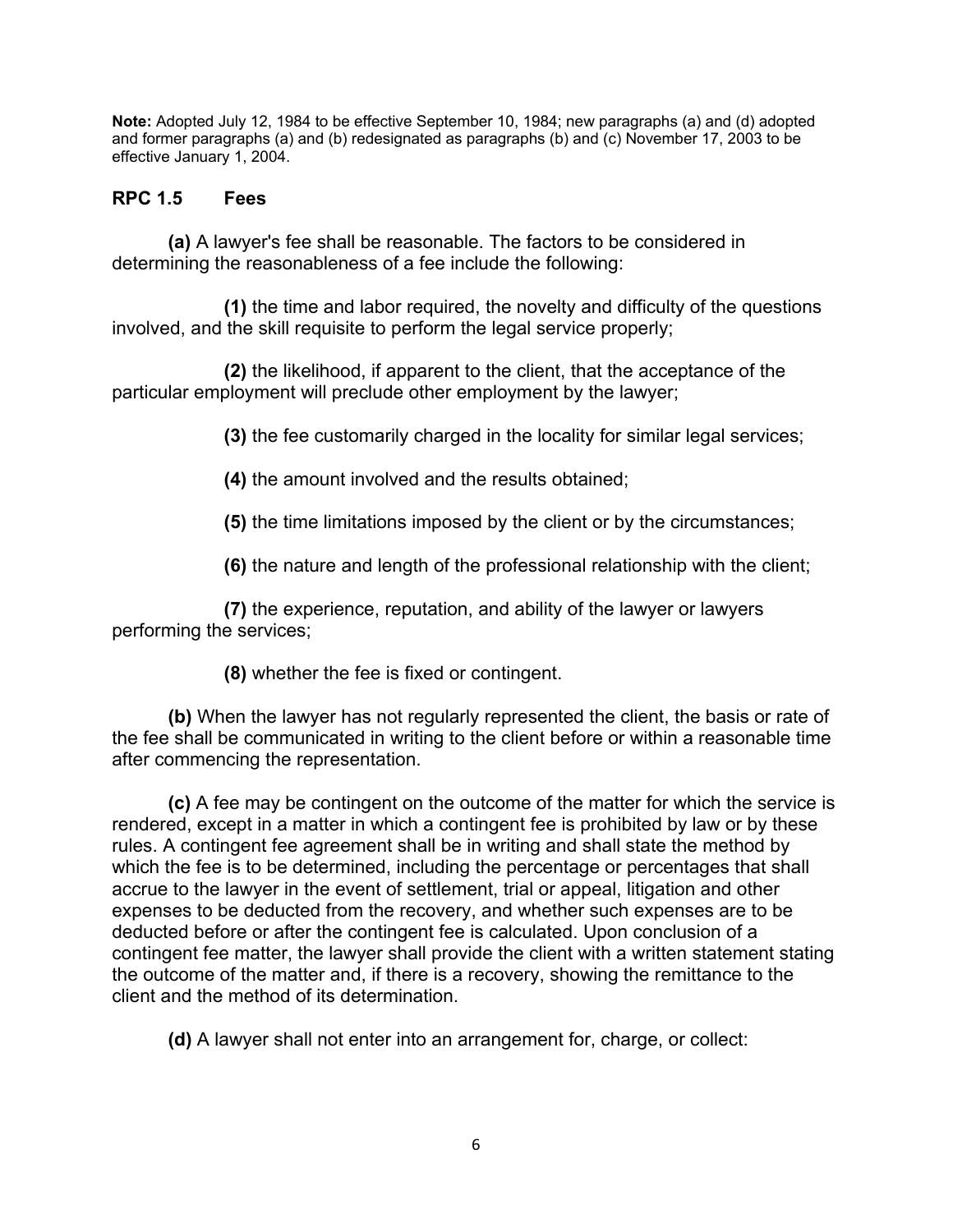**(1)** any fee in a domestic relations matter, the payment or amount of which is contingent upon the securing of a divorce or upon the amount of alimony or support, or property settlement in lieu thereof; or

**(2)** a contingent fee for representing a defendant in a criminal case.

**(e)** Except as otherwise provided by the Court Rules, a division of fee between lawyers who are not in the same firm may be made only if:

**(1)** the division is in proportion to the services performed by each lawyer, or, by written agreement with the client, each lawyer assumes joint responsibility for the representation; and

**(2)** the client is notified of the fee division; and

**(3)** the client consents to the participation of all the lawyers involved; and

**(4)** the total fee is reasonable.

**Note:** Adopted July 12, 1984 to be effective September 10, 1984; new subparagraph (e)(2) added and former subparagraphs (e)(2) and (e)(3) redesignated as subparagraphs (e)(3) and (e)(4) November 17, 2003 to be effective January 1, 2004.

## <span id="page-6-0"></span>**RPC 1.6 Confidentiality of Information**

**(a)** A lawyer shall not reveal information relating to representation of a client unless the client consents after consultation, except for (1) disclosures that are impliedly authorized in order to carry out the representation, (2) disclosures of information that is generally known, and (3) as stated in paragraphs (b), (c), and (d).

**(b)** A lawyer shall reveal such information to the proper authorities, as soon as, and to the extent the lawyer reasonably believes necessary, to prevent the client or another person:

**(1)** from committing a criminal, illegal or fraudulent act that the lawyer reasonably believes is likely to result in death or substantial bodily harm or substantial injury to the financial interest or property of another; or

**(2)** from committing a criminal, illegal or fraudulent act that the lawyer reasonably believes is likely to perpetrate a fraud upon a tribunal.

**(c)** If a lawyer reveals information pursuant to RPC 1.6(b), the lawyer also may reveal the information to the person threatened to the extent the lawyer reasonably believes is necessary to protect that person from death, substantial bodily harm, substantial financial injury, or substantial property loss.

**(d)** A lawyer may reveal such information to the extent the lawyer reasonably believes necessary: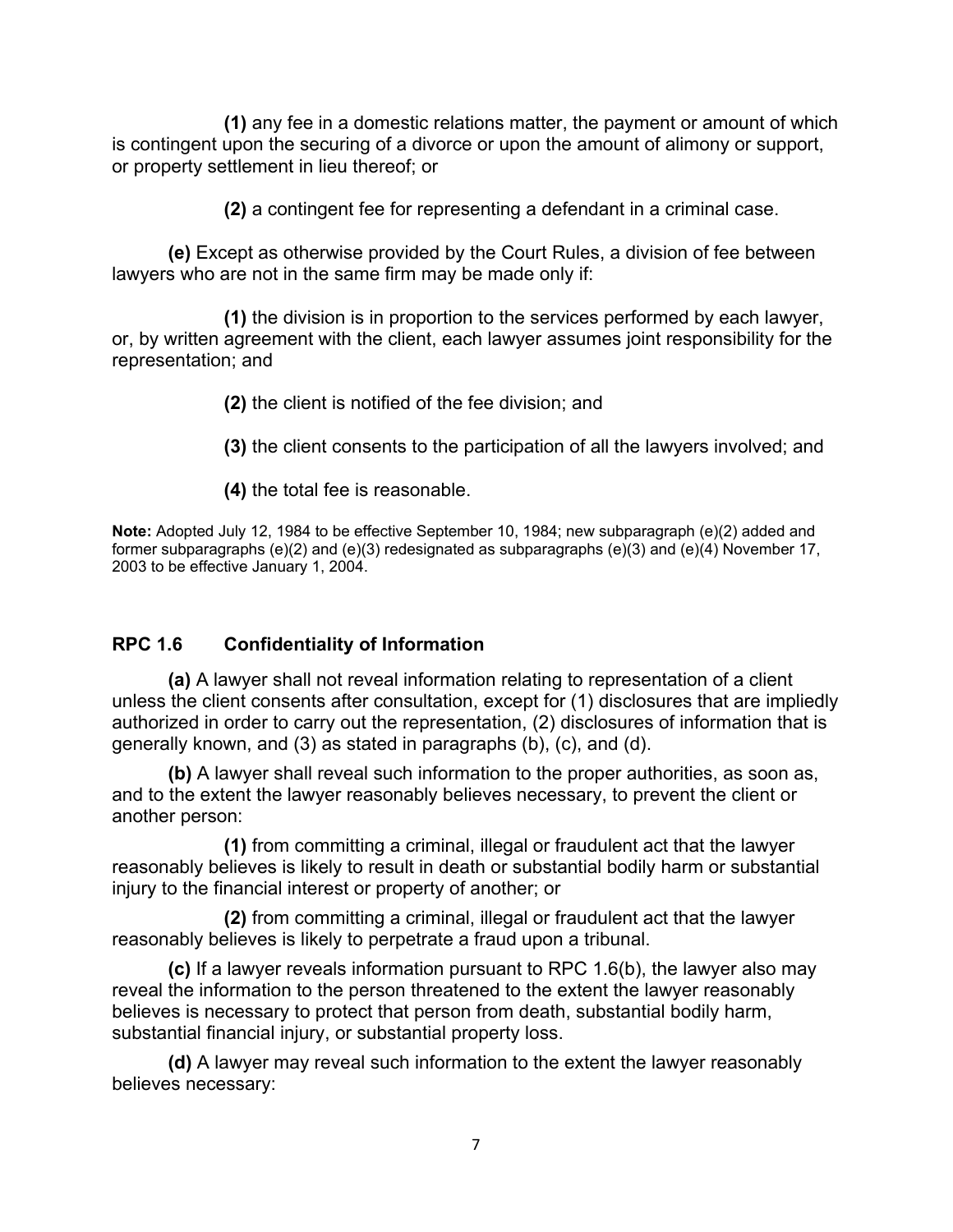**(1)** to rectify the consequences of a client's criminal, illegal or fraudulent act in the furtherance of which the lawyer's services had been used;

**(2)** to establish a claim or defense on behalf of the lawyer in a controversy between the lawyer and the client, or to establish a defense to a criminal charge, civil claim or disciplinary complaint against the lawyer based upon the conduct in which the client was involved; or

**(3)** to prevent the client from causing death or substantial bodily harm to himself or herself;

**(4)** to comply with other law; or

**(5)** to detect and resolve conflicts of interest arising from the lawyer's change of employment or from changes in the composition or ownership, or resulting from the sale of a firm, but only if the revealed information would not compromise the attorney-client privilege or otherwise prejudice the client. Any information so disclosed may be used or further disclosed only to the extent necessary to detect and resolve conflicts of interest.

**(e)** Reasonable belief for purposes of RPC 1.6 is the belief or conclusion of a reasonable lawyer that is based upon information that has some foundation in fact and constitutes prima facie evidence of the matters referred to in subsections (b), (c), or (d).

**(f)** A lawyer shall make reasonable efforts to prevent the inadvertent or unauthorized disclosure of, or unauthorized access to, information relating to the representation of a client.

#### **Official Comment (August 1, 2016)**

Paragraph (d)(5) recognizes that lawyers in different firms may need to disclose limited information to each other to detect and resolve conflicts of interest, such as when a lawyer is considering an association with another firm, two or more firms are considering merger, or a lawyer is considering the purchase of a law practice. Under these circumstances, lawyers and law firms are permitted to disclose limited information, but only once substantive discussions regarding the new relationship have occurred. Any such disclosure should ordinarily include no more than the identity of the persons and entities involved in a matter, a brief summary of the general issues involved, and information about whether the matter has terminated. Even this limited information, however, should be disclosed only to the extent reasonably necessary to detect and resolve conflicts of interest that might arise from the possible new relationship. Moreover, the disclosure of any information is prohibited if it would compromise the attorney-client privilege or otherwise prejudice the client (e.g., the fact that a corporate client is seeking advice on a corporate takeover that has not been publicly announced; that a person has consulted a lawyer about the possibility of divorce before the person's intentions are known to the person's spouse; or that a person has consulted a lawyer about a criminal investigation that has not led to a public charge). Under those circumstances, paragraph (a) prohibits disclosure unless the client or former client gives informed written consent. A lawyer's fiduciary duty to the lawyer's firm may also govern a lawyer's conduct when exploring an association with another firm and is beyond the scope of these Rules.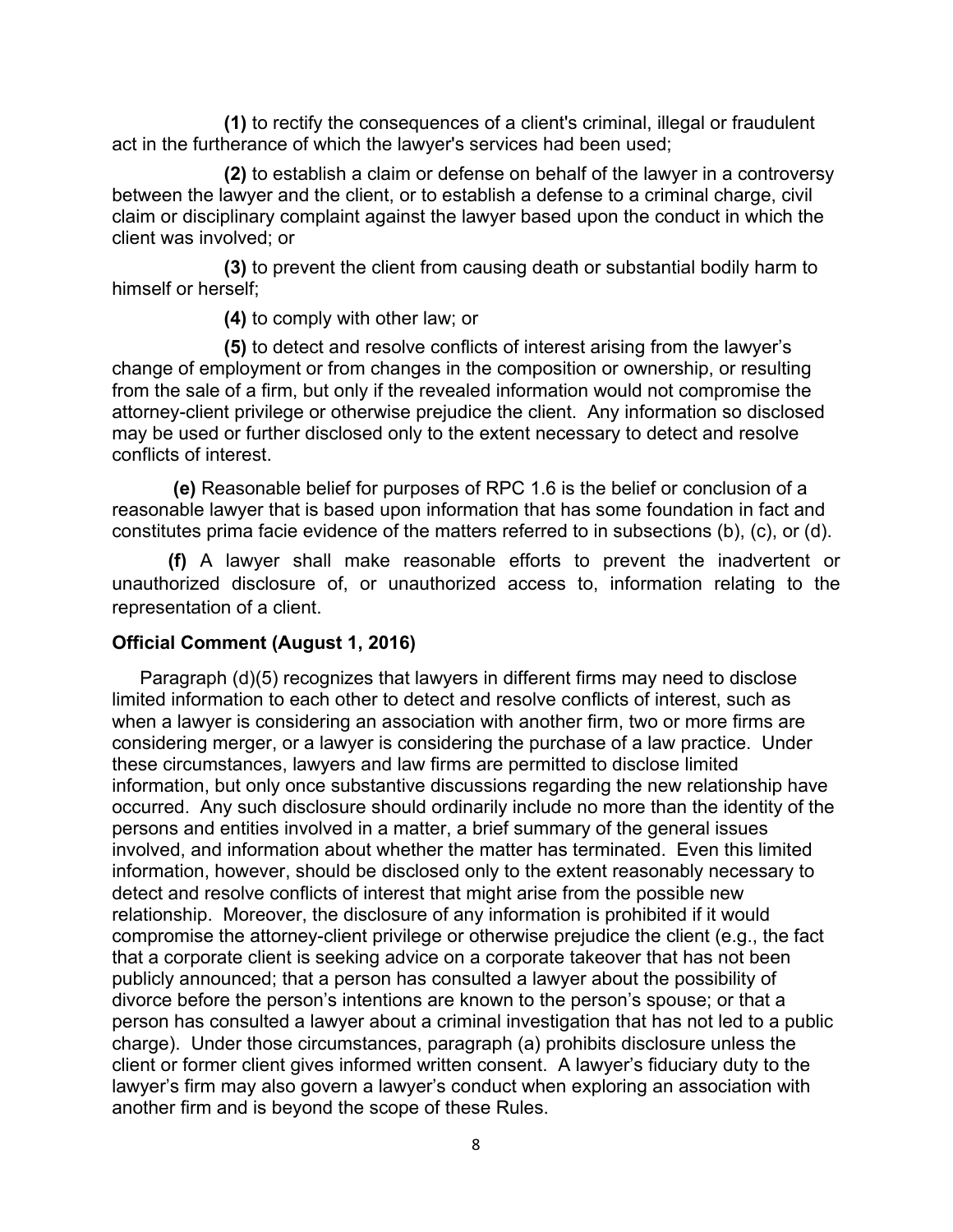Any information disclosed pursuant to paragraph (d)(5) may be used or further disclosed only to the extent necessary to detect and resolve conflicts of interest. Paragraph (d)(5) does not restrict the use of information acquired by means independent of any disclosure pursuant to paragraph (d)(5). Paragraph (d)(5) also does not affect the disclosure of information within a law firm when the disclosure is otherwise authorized, such as when a lawyer in a firm discloses information to another lawyer in the same firm to detect and resolve conflicts of interest that could arise in connection with undertaking a new representation.

Paragraph (f) requires a lawyer to act competently to safeguard information, including electronically stored information, relating to the representation of a client against unauthorized access by third parties and against inadvertent or unauthorized disclosure by the lawyer or other persons or entities who are participating in the representation of the client or who are subject to the lawyer's supervision. The unauthorized access to, or the inadvertent or unauthorized disclosure of, confidential information relating to the representation of a client does not constitute a violation of paragraph (f) if the lawyer has made reasonable efforts to prevent the access or disclosure. Factors to be considered in determining the reasonableness of the lawyer's efforts include, but are not limited to, the sensitivity of the information, the likelihood of disclosure if additional safeguards are not employed, the cost of employing additional safeguards, the difficulty of implementing the safeguards, and the extent to which the safeguards adversely affect the lawyer's ability to represent clients (e.g., by making a device or important piece of software excessively difficult to use). A client may require the lawyer to implement special security measures not required by this Rule or may give informed consent in writing to forgo security measures that would otherwise be required by this Rule. Whether a lawyer may be required to take additional steps to safeguard a client's information in order to comply with other law, such as state and federal laws that govern data privacy or that impose notification requirements upon the loss of, or unauthorized access to, electronic information, is beyond the scope of these Rules.

#### **Official Comment (September 1, 2018)**

The Court adopts the comment in the Restatement (Third) of the Law Governing Lawyers on confidential information, which states:

Whether information is "generally known" depends on all circumstances relevant in obtaining the information. Information contained in books or records in public libraries, public-record depositaries such as government offices, or in publicly accessible electronic-data storage is generally known if the particular information is obtainable through publicly available indexes and similar methods of access. Information is not generally known when a person interested in knowing the information could obtain it only by means of special knowledge or substantial difficulty or expense. Special knowledge includes information about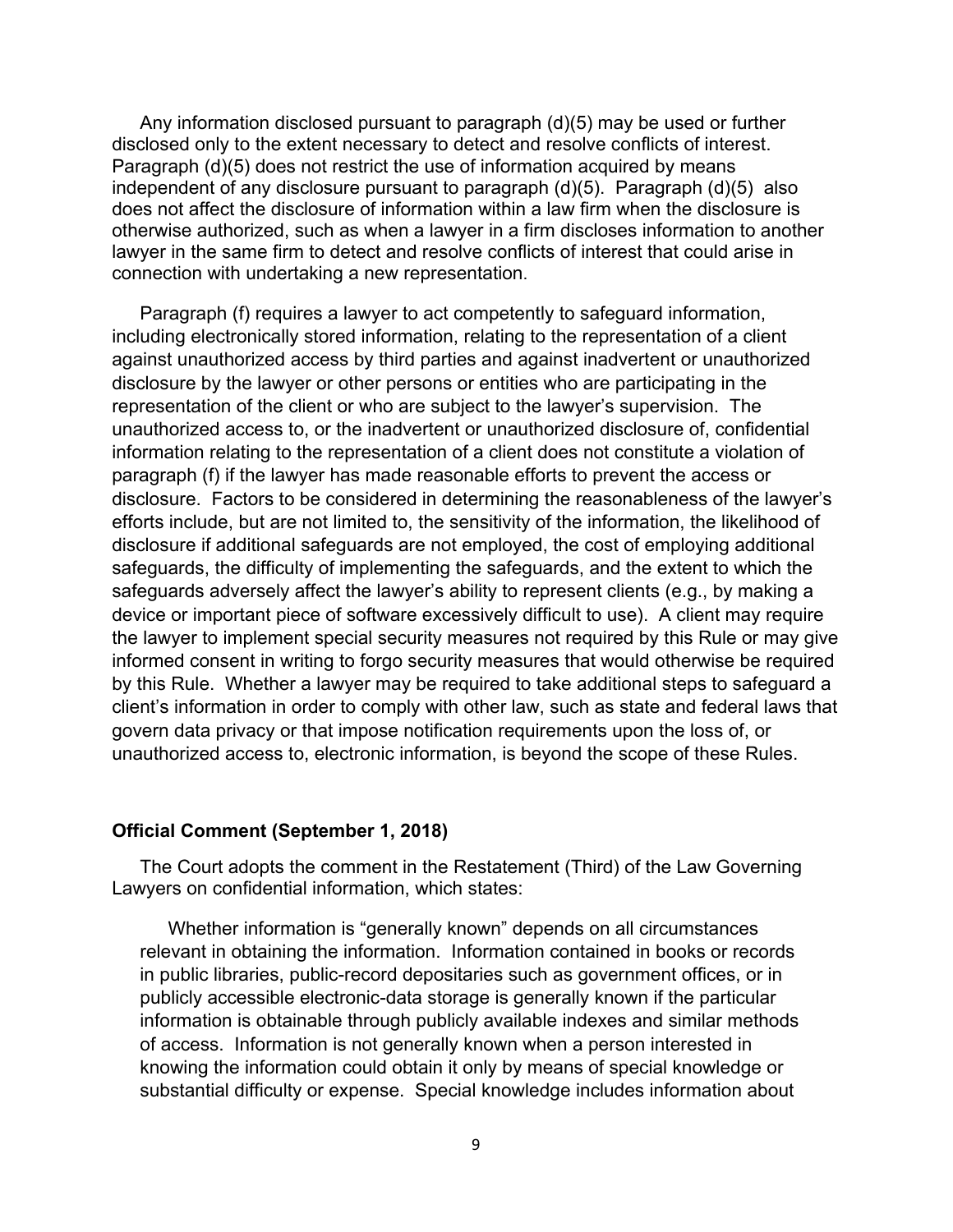the whereabouts or identity of a person or other source from which the information can be acquired, if those facts are not themselves generally known.

Note: Adopted July 12, 1984 to be effective September 10, 1984; paragraphs (a) and (b) amended, new paragraph (c) added, former paragraph (c) redesignated as paragraph (d), and former paragraph (d) amended and redesignated as paragraph (e) November 17, 2003 to be effective January 1, 2004; former subparagraph (d)(3) redesignated as subparagraph (d)(4) and new subparagraph (d)(3) adopted July 19, 2012 to be effective September 4, 2012; new subparagraph (d)(5) and new paragraph (f) adopted, and Official Comment added, August 1, 2016 to be effective September 1, 2016; paragraphs (a) and (b) amended, and additional Official Comment added July 27, 2018, to be effective September 1, 2018.

# <span id="page-9-0"></span>**RPC 1.7 Conflict of Interest: General Rule**

**(a)** Except as provided in paragraph (b), a lawyer shall not represent a client if the representation involves a concurrent conflict of interest. A concurrent conflict of interest exists if:

**(1)** the representation of one client will be directly adverse to another client; or

**(2)** there is a significant risk that the representation of one or more clients will be materially limited by the lawyer's responsibilities to another client, a former client, or a third person or by a personal interest of the lawyer.

**(b)** Notwithstanding the existence of a concurrent conflict of interest under paragraph (a), a lawyer may represent a client if:

**(1)** each affected client gives informed consent, confirmed in writing, after full disclosure and consultation, provided, however, that a public entity cannot consent to any such representation. When the lawyer represents multiple clients in a single matter, the consultation shall include an explanation of the common representation and the advantages and risks involved;

**(2)** the lawyer reasonably believes that the lawyer will be able to provide competent and diligent representation to each affected client;

**(3)** the representation is not prohibited by law; and

**(4)** the representation does not involve the assertion of a claim by one client against another client represented by the lawyer in the same litigation or other proceeding before a tribunal.

**Note:** Adopted July 12, 1984 to be effective September 10, 1984; text deleted and new text adopted November 17, 2003 to be effective January 1, 2004.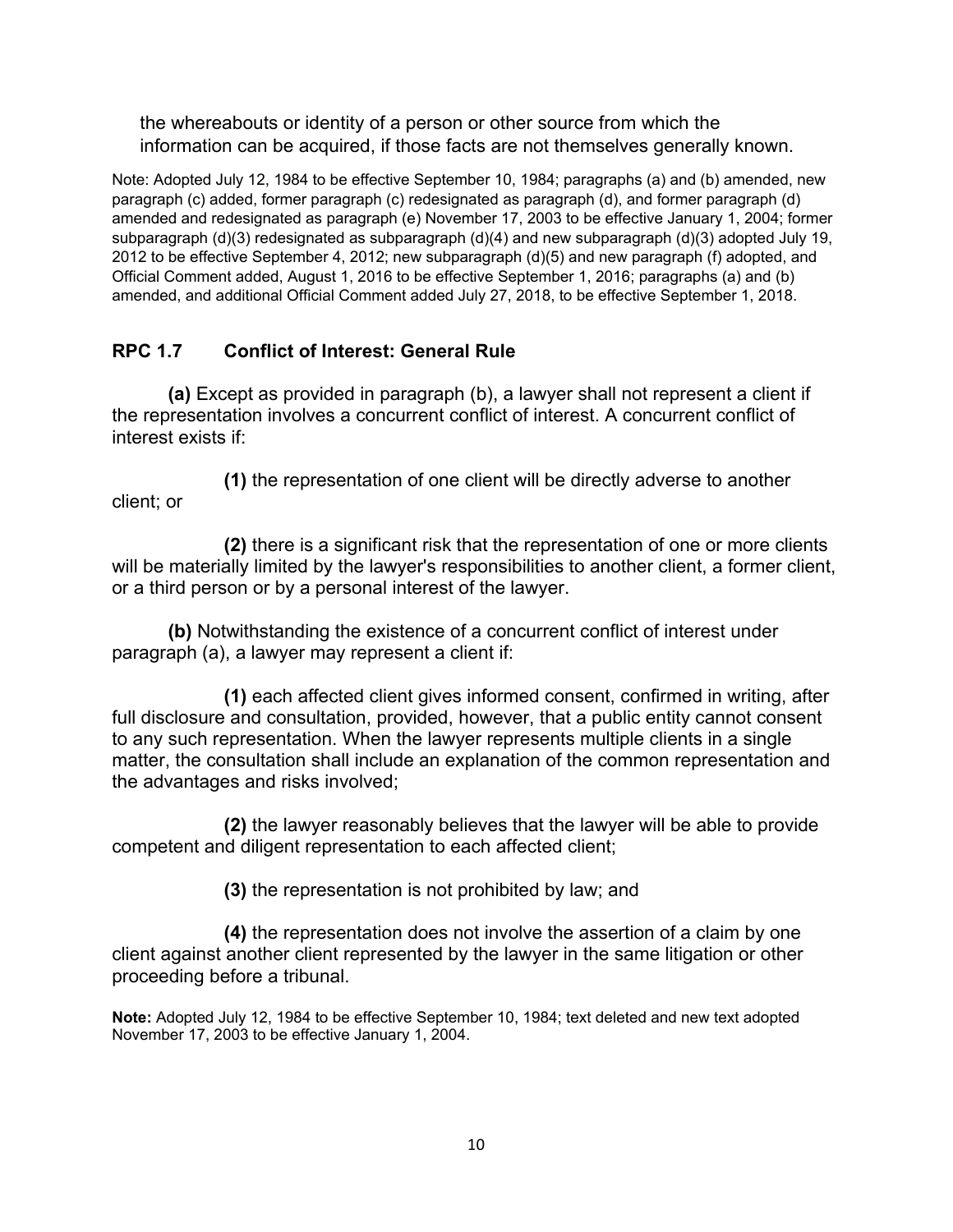# <span id="page-10-0"></span>**RPC 1.8 Conflict of Interest: Current Clients; Specific Rules**

**(a)** A lawyer shall not enter into a business transaction with a client or knowingly acquire an ownership, possessory, security or other pecuniary interest adverse to a client unless:

**(1)** the transaction and terms in which the lawyer acquires the interest are fair and reasonable to the client and are fully disclosed and transmitted in writing to the client in a manner that can be understood by the client;

**(2)** the client is advised in writing of the desirability of seeking and is given a reasonable opportunity to seek the advice of independent legal counsel of the client's choice concerning the transaction; and

**(3)** the client gives informed consent, in a writing signed by the client, to the essential terms of the transaction and the lawyer's role in the transaction, including whether the lawyer is representing the client in the transaction.

**(b)** Except as permitted or required by these rules, a lawyer shall not use information relating to representation of a client to the disadvantage of the client unless the client after full disclosure and consultation, gives informed consent.

**(c)** A lawyer shall not solicit any substantial gift from a client, including a testamentary gift, or prepare on behalf of a client an instrument giving the lawyer or a person related to the lawyer any substantial gift unless the lawyer or other recipient of the gift is related to the client. For purposes of this paragraph, related persons include a spouse, child, grandchild, parent, grandparent, or other relative or individual with whom the lawyer or the client maintains a close, familial relationship.

**(d)** Prior to the conclusion of representation of a client, a lawyer shall not make or negotiate an agreement giving the lawyer literary or media rights to a portrayal or account based in substantial part on information relating to the representation.

**(e)** A lawyer shall not provide financial assistance to a client in connection with pending or contemplated litigation, except that:

**(1)** a lawyer may advance court costs and expenses of litigation, the repayment of which may be contingent on the outcome of the matter; and

**(2)** a lawyer representing an indigent client may pay court costs and expenses of litigation on behalf of the client; and

**(3)** a legal services or public interest organization, a law school clinical or pro bono program, or an attorney providing qualifying pro bono service as defined in R. 1:21-11(a), may provide financial assistance to indigent clients whom the organization, program, or attorney is representing without fee.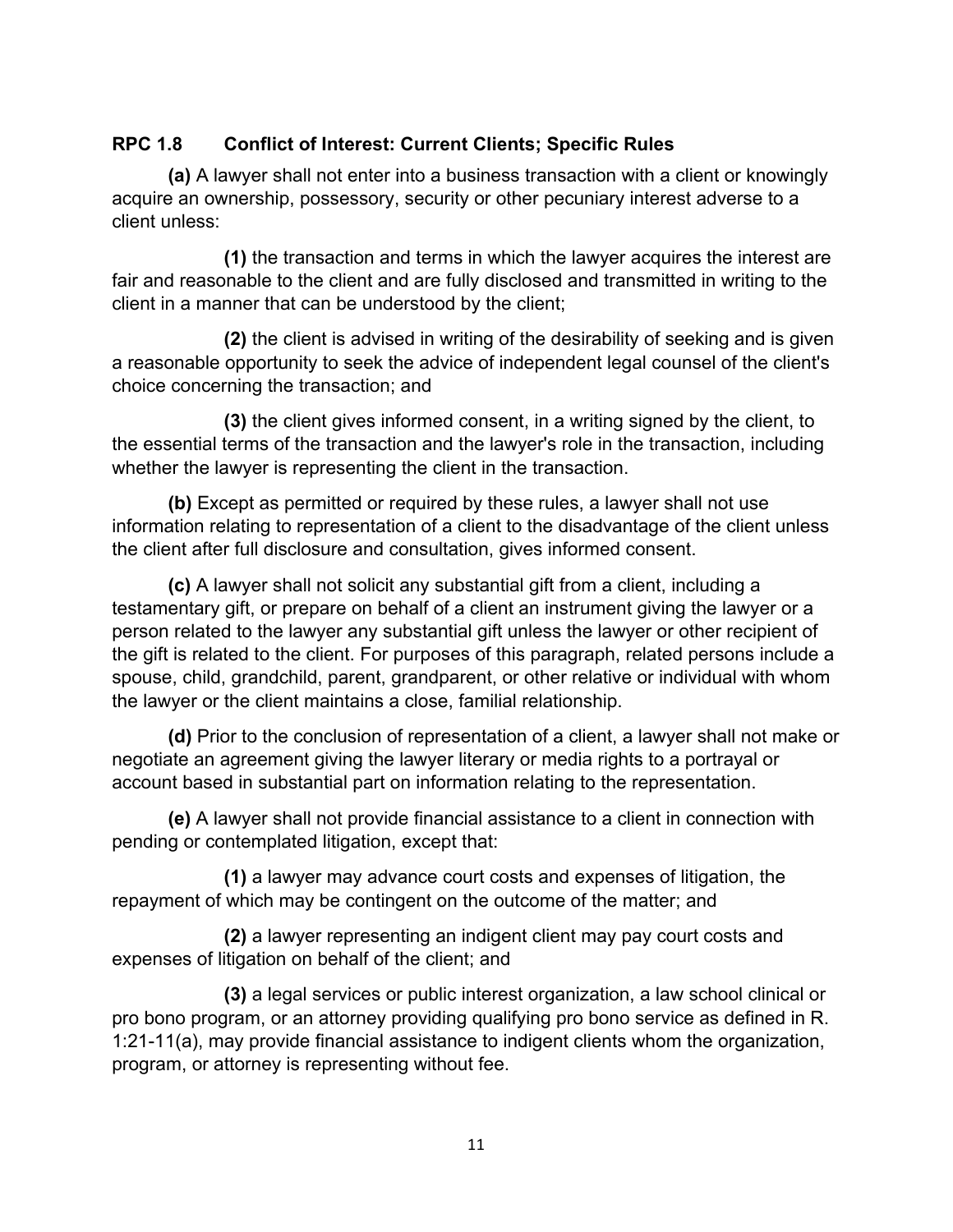**(f)** A lawyer shall not accept compensation for representing a client from one other than the client unless:

**(1)** the client gives informed consent;

**(2)** there is no interference with the lawyer's independence of professional judgment or with the lawyer-client relationship; and

**(3)** information relating to representation of a client is protected as required by RPC 1.6.

**(g)** A lawyer who represents two or more clients shall not participate in making an aggregate settlement of the claims of or against the clients, or in a criminal case an aggregated agreement as to guilty or no contest pleas, unless each client gives informed consent after a consultation that shall include disclosure of the existence and nature of all the claims or pleas involved and of the participation of each person in the settlement.

**(h)** A lawyer shall not:

**(1)** make an agreement prospectively limiting the lawyer's liability to a client for malpractice unless the client fails to act in accordance with the lawyer's advice and the lawyer nevertheless continues to represent the client at the client's request. Notwithstanding the existence of those two conditions, the lawyer shall not make such an agreement unless permitted by law and the client is independently represented in making the agreement; or

**(2)** settle a claim or potential claim for such liability with an unrepresented client or former client unless that person is advised in writing of the desirability of seeking and is given a reasonable opportunity to seek the advise of independent legal counsel in connection therewith.

**(i)** A lawyer shall not acquire a proprietary interest in the cause of action or subject matter of litigation the lawyer is conducting for a client, except that the lawyer may: (1) acquire a lien granted by law to secure the lawyer's fee or expenses, (2) contract with a client for a reasonable contingent fee in a civil case.

**(j)** While lawyers are associated in a firm, a prohibition in the foregoing paragraphs (a) through (i) that applies to any one of them shall apply to all of them.

**(k)** A lawyer employed by a public entity, either as a lawyer or in some other role, shall not undertake the representation of another client if the representation presents a substantial risk that the lawyer's responsibilities to the public entity would limit the lawyer's ability to provide independent advice or diligent and competent representation to either the public entity or the client.

**(l)** A public entity cannot consent to a representation otherwise prohibited by this Rule.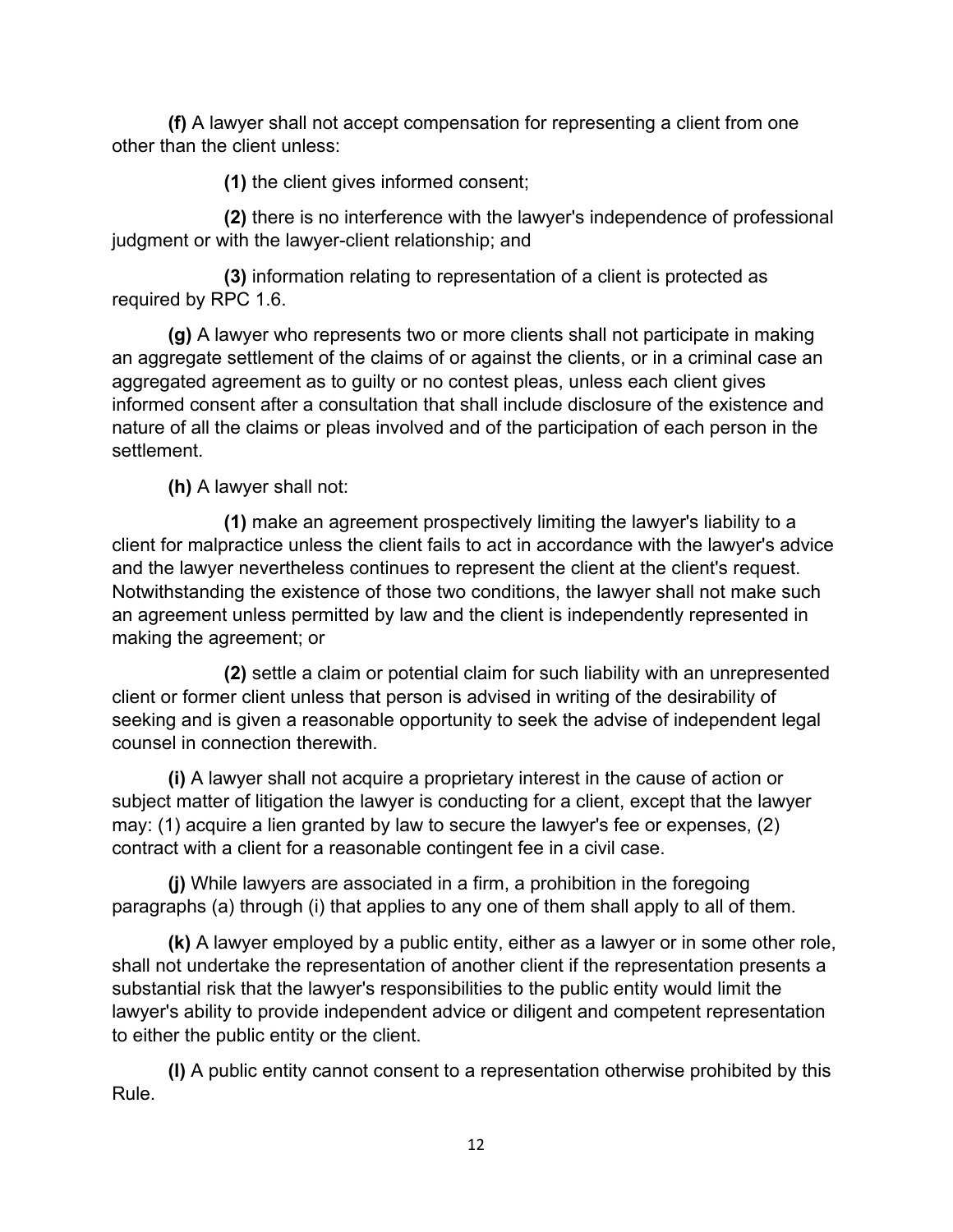**Note:** Adopted September 10, 1984 to be effective immediately; paragraph (e) amended July 12, 2002 to be effective September 3, 2002; caption amended, paragraphs (a), (b), (c), (f), (g), (h) amended, former paragraph (i) deleted, former paragraph (j) redesignated as paragraph (i), former paragraph (k) deleted, and new paragraphs (j) , (k) and (l) added November 17, 2003 to be effective January 1, 2004; subparagraph (e)(3) amended July 22, 2014 to be effective January 1, 2015.

## <span id="page-12-0"></span>**RPC 1.9 Duties to Former Clients**

**(a)** A lawyer who has represented a client in a matter shall not thereafter represent another client in the same or a substantially related matter in which that client's interests are materially adverse to the interests of the former client unless the former client gives informed consent confirmed in writing.

**(b)** A lawyer shall not knowingly represent a person in the same or a substantially related matter in which a firm with which the lawyer formerly was associated had previously represented a client,

**(1)** whose interests are materially adverse to that person; and

**(2)** about whom the lawyer, while at the former firm, had personally acquired information protected by RPC 1.6 and RPC 1.9(c) that is material to the matter unless the former client gives informed consent, confirmed in writing.

Notwithstanding the other provisions of this paragraph, neither consent shall be sought from the client nor screening pursuant to RPC 1.10 permitted in any matter in which the attorney had sole or primary responsibility for the matter in the previous firm.

**(c)** A lawyer who has formerly represented a client in a matter or whose present or former firm has formerly represented a client in a matter shall not thereafter:

**(1)** use information relating to the representation to the disadvantage of the former client except as these Rules would permit or require with respect to a client, or when the information has become generally known; or

**(2)** reveal information relating to the representation except as these Rules would permit or require with respect to a client.

**(d)** A public entity cannot consent to a representation otherwise prohibited by this Rule.

**Note:** Adopted July 12, 1984 to be effective September 10, 1984; caption amended, paragraphs (a) and (b) amended, and new paragraphs (c) and (d) added November 17, 2003 to be effective January 1, 2004.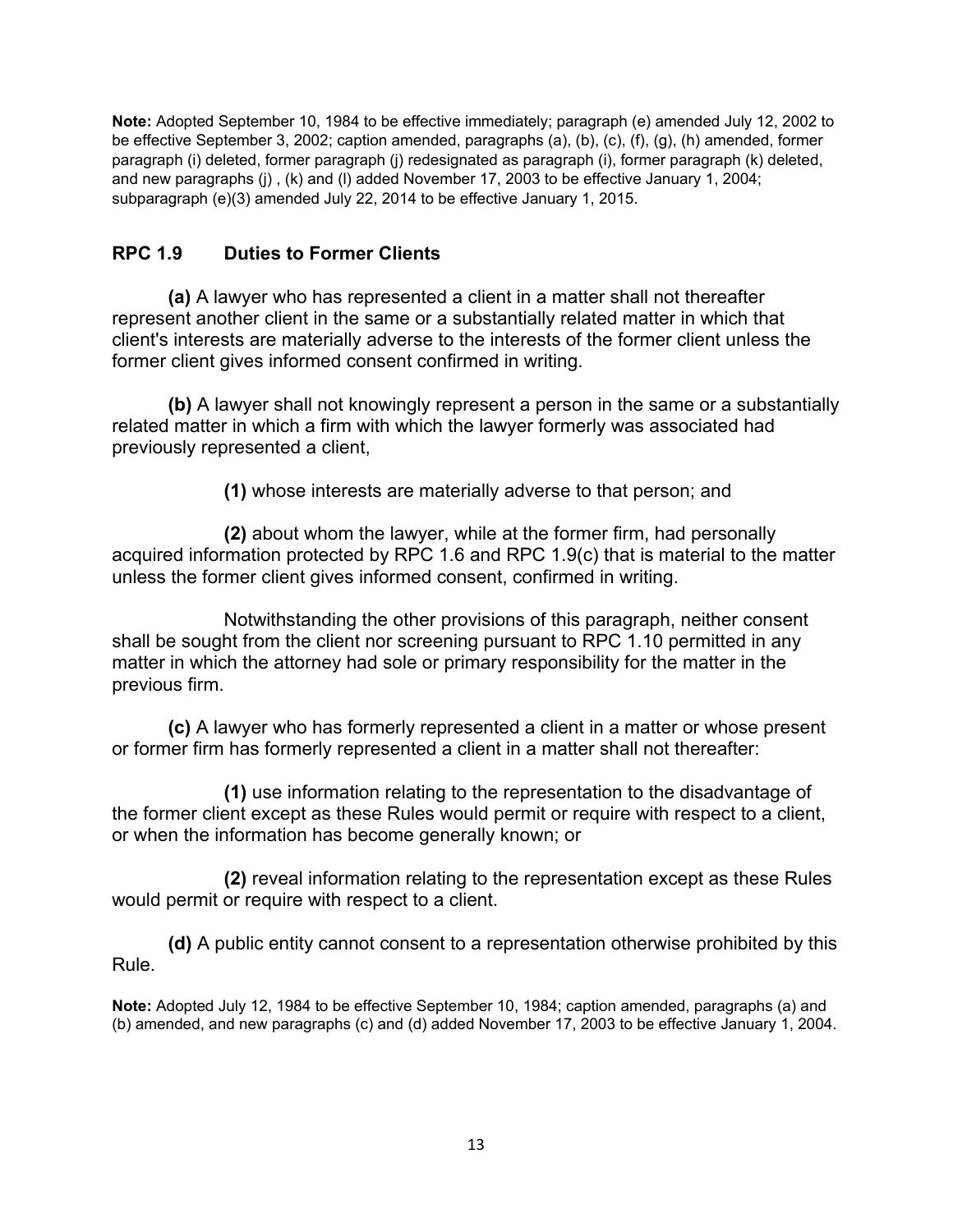#### <span id="page-13-0"></span>**RPC 1.10 Imputation of Conflicts of Interest: General Rule**

**(a)** When lawyers are associated in a firm, none of them shall knowingly represent a client when any one of them practicing alone would be prohibited from doing so by RPC 1.7 or RPC 1.9, unless the prohibition is based on a personal interest of the prohibited lawyer and does not present a significant risk of materially limiting the representation of the client by the remaining lawyers in the firm.

**(b)** When a lawyer has terminated an association with a firm, the firm is not prohibited from thereafter representing a person with interests materially adverse to those of a client represented by the formerly associated lawyer and not currently represented by the firm, unless:

**(1)** the matter is the same or substantially related to that in which the formerly associated lawyer represented the client; and

**(2)** any lawyer remaining in the firm has information protected by RPC 1.6 and RPC 1.9(c) that is material to the matter.

**(c)** When a lawyer becomes associated with a firm, no lawyer associated in the firm shall knowingly represent a person in a matter in which that lawyer is disqualified under RPC 1.9 unless:

**(1)** the matter does not involve a proceeding in which the personally disqualified lawyer had primary responsibility;

**(2)** the personally disqualified lawyer is timely screened from any participation in the matter and is apportioned no part of the fee therefrom; and

**(3)** written notice is promptly given to any affected former client to enable it to ascertain compliance with the provisions of this Rule.

**(d)** A disqualification prescribed by this rule may be waived by the affected client under the conditions stated in RPC 1.7.

**(e)** The disqualification of lawyers associated in a firm with former or current government lawyers is governed by RPC 1.11.

**(f)** Any law firm that enters a screening arrangement, as provided by this Rule, shall establish appropriate written procedures to insure that: (1) all attorneys and other personnel in the law firm screen the personally disqualified attorney from any participation in the matter, (2) the screened attorney acknowledges the obligation to remain screened and takes action to insure the same, and (3) the screened attorney is apportioned no part of the fee therefrom.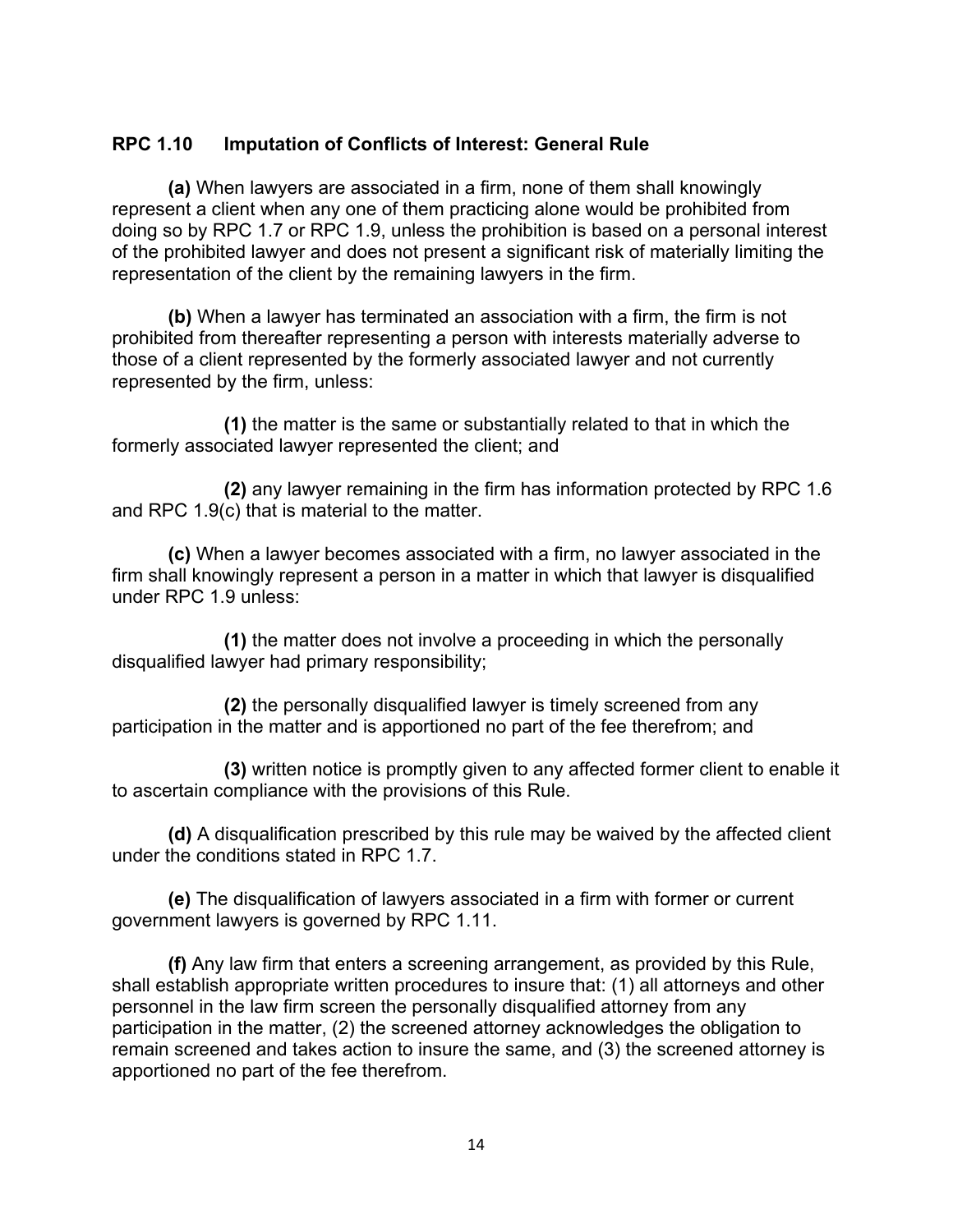**Note:** Adopted July 12, 1984 to be effective September 10, 1984; paragraph (b) corrected in *Dewey v. R.J. Reynolds Tobacco Co.*, 109 *N.J.* 201, 217-18 (1988); caption and paragraphs (a), (b), and (c) amended, paragraph (d) deleted, former paragraph (e) amended and redesignated as paragraph (d), new paragraphs (e) and (f) adopted November 17, 2003 to be effective January 1, 2004.

## <span id="page-14-0"></span>**RPC 1.11 Successive Government and Private Employment**

**(a)** Except as law may otherwise expressly permit, and subject to RPC 1.9, a lawyer who formerly has served as a government lawyer or public officer or employee of the government shall not represent a private client in connection with a matter:

**(1)** in which the lawyer participated personally and substantially as a public officer or employee, or

**(2)** for which the lawyer had substantial responsibility as a public officer or employee; or

**(3)** when the interests of the private party are materially adverse to the appropriate government agency, provided, however, that the application of this provision shall be limited to a period of six months immediately following the termination of the attorney's service as a government lawyer or public officer.

**(b)** Except as law may otherwise expressly permit, a lawyer who formerly has served as a government lawyer or public officer or employee of the government:

**(1)** shall be subject to RPC 1.9(c)(2) in respect of information relating to a private party or information that the lawyer knows is confidential government information about a person acquired by the lawyer while serving as a government lawyer or public officer or employee of the government, and

**(2)** shall not represent a private person whose interests are adverse to that private party in a matter in which the information could be used to the material disadvantage of that party.

**(c)** In the event a lawyer is disqualified under (a) or (b), the lawyer may not represent a private client, but absent contrary law a firm with which that lawyer is associated may undertake or continue representation if:

**(1)** the disqualified lawyer is screened from any participation in the matter and is apportioned no part of the fee therefrom, and

**(2)** written notice is given promptly to the appropriate government agency to enable it to ascertain compliance with the provisions of this Rule.

**(d)** Except as law may otherwise expressly permit, a lawyer serving as a government lawyer or public officer or employee of the government: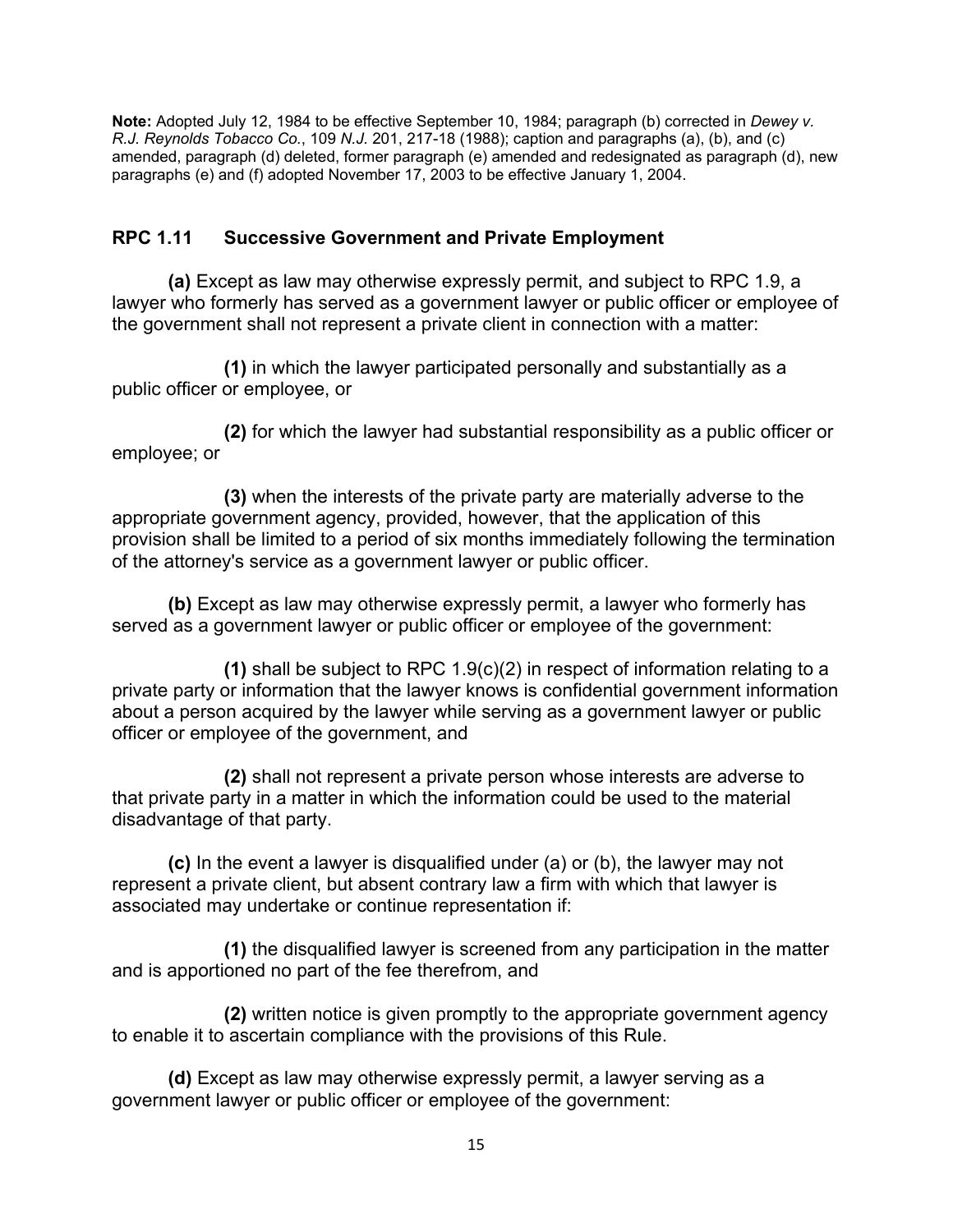**(1)** shall be subject to RPC 1.9(c)(2) in respect of information relating to a private party acquired by the lawyer while in private practice or nongovernmental employment,

**(2)** shall not participate in a matter (i) in which the lawyer participated personally and substantially while in private practice or nongovernmental employment, or (ii) for which the lawyer had substantial responsibility while in private practice or nongovernmental employment, or (iii) with respect to which the interests of the appropriate government agency are materially adverse to the interests of a private party represented by the lawyer while in private practice or nongovernmental employment, unless under applicable law no one is, or by lawful delegation may be, authorized to act in the lawyer's stead in the matter or unless the private party gives its informed consent, confirmed in writing, and

**(3)** shall not negotiate for private employment with any person who is involved as a party or as attorney for a party in a matter in which the lawyer is participating personally and substantially or for which the lawyer has substantial responsibility, except that a lawyer serving as a law clerk shall be subject to RPC  $1.12(c)$ .

**(e)** As used in this Rule, the term:

**(1)** "matter" includes any judicial or other proceeding, application, request for a ruling or other determination, contract, claim, controversy, investigation, charge, accusation, arrest or other particular matter involving a specific party or parties; and any other matter covered by the conflict of interest rules of the appropriate government agency;

**(2)** "confidential government information" means information that has been obtained under governmental authority and that, at the time this rule is applied, the government is prohibited by law from disclosing to the public or has a legal privilege not to disclose, and that is not otherwise available to the public.

## **Comment by Court (Regarding 2008 Amendment)**

In *In re ACPE Opinion 705*, 192 *N.J.* 46 (2007), the Court deferred to the Legislature in the spirit of comity and held that the post-government employment restrictions imposed by the New Jersey Conflicts of Interest Law, N.J.S.A. 52:13D-17, apply in the context of former State attorneys. The 2008 amendment to paragraph (c) implements that decision.

**Note:** Adopted July 12, 1984 to be effective September 10, 1984; paragraph (a) amended, text of paragraph (b) deleted and new text adopted, new paragraph (c) adopted, former paragraphs (c) and (d) amended and redesignated as paragraphs (d) and (e), and former paragraph (e) merged into redesignated paragraph (e) November 17, 2003 to be effective January 1, 2004; paragraph (c) amended July 9, 2008 to be effective September 1, 2008.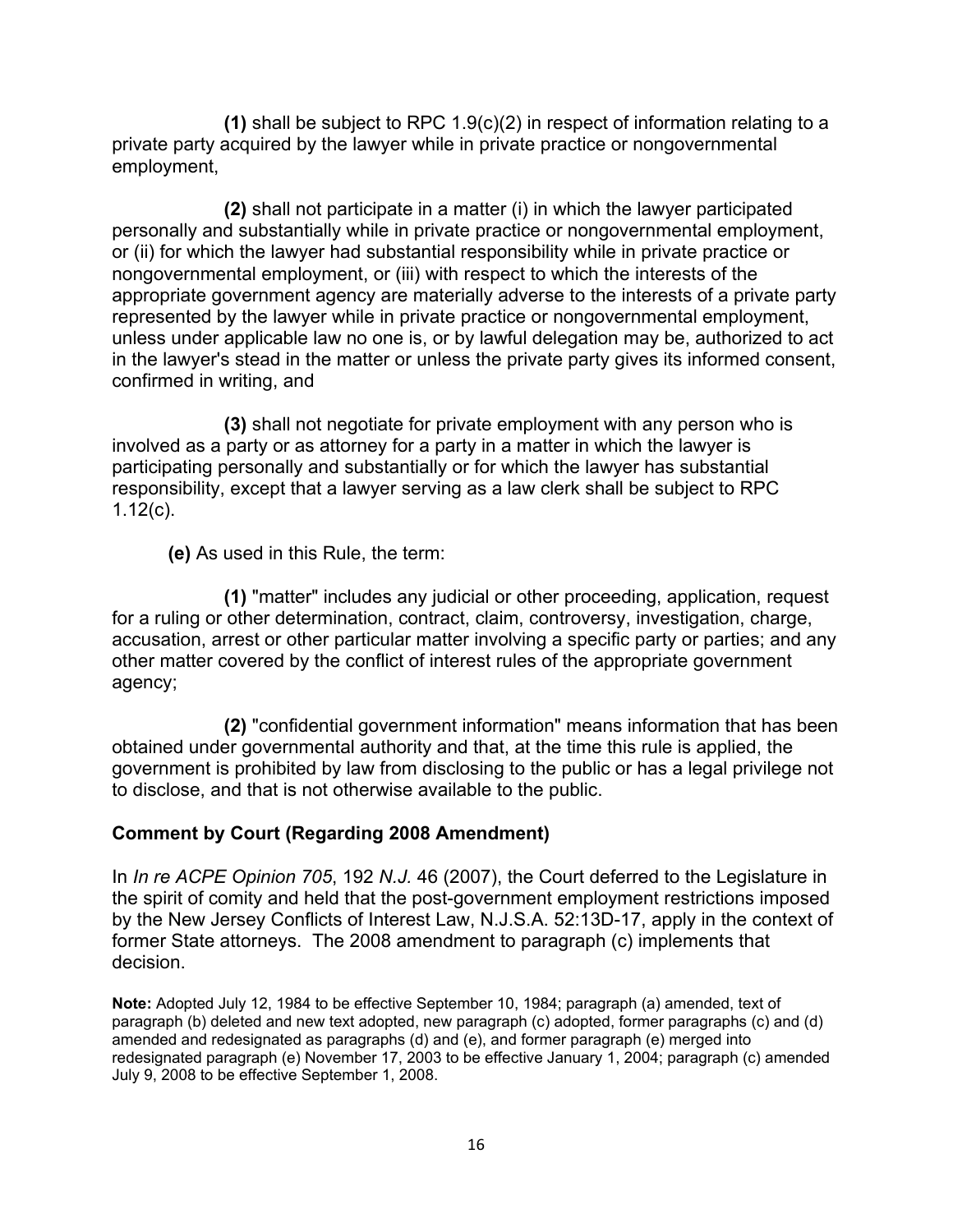### <span id="page-16-0"></span>**RPC 1.12 Former Judge, Arbitrator, Mediator or Other Third-Party Neutral or Law Clerk**

**(a)** Except as stated in paragraph (c), a lawyer shall not represent anyone in connection with a matter in which the lawyer participated personally and substantially as a judge or other adjudicative officer, arbitrator, mediator or other third-party neutral, or law clerk to such a person, unless all parties to the proceeding have given consent, confirmed in writing.

**(b)** If a lawyer is disqualified by paragraph (a), no lawyer in a firm with which that lawyer is associated may knowingly undertake or continue representation in the matter unless:

**(1)** the disqualified lawyer is timely screened from any participation in the matter and is apportioned no part of the fee therefrom; and

**(2)** written notice is promptly given to the parties and any appropriate tribunal to enable them to ascertain compliance with the provisions of this Rule.

**(c)** A lawyer shall not negotiate for employment with any person who is involved as a party or as an attorney for a party in a matter in which the lawyer is participating personally and substantially as a judge or other adjudicative officer, arbitrator, mediator, or other third-party neutral. A lawyer serving as law clerk to such a person may negotiate for employment with a party or attorney involved in a matter in which the law clerk is participating personally and substantially, but only after the lawyer has notified the person to whom the lawyer is serving as law clerk.

**(d)** An arbitrator selected by a party in a multi-member arbitration panel is not prohibited from subsequently representing that party.

**Note:** Adopted July 12, 1984 to be effective September 10, 1984; caption and paragraph (a) amended, new paragraph (b) adopted, former paragraphs (b) and (c) amended and redesignated as paragraphs (c) and (d) November 17, 2003 to be effective January 1, 2004.

## <span id="page-16-1"></span>**RPC 1.13 Organization as the Client**

**(a)** A lawyer employed or retained to represent an organization represents the organization as distinct from its directors, officers, employees, members, shareholders or other constituents. For the purposes of RPC 4.2 and 4.3, however, the organization's lawyer shall be deemed to represent not only the organizational entity but also the members of its litigation control group. Members of the litigation control group shall be deemed to include current agents and employees responsible for, or significantly involved in, the determination of the organization's legal position in the matter whether or not in litigation, provided, however, that "significant involvement" requires involvement greater, and other than, the supplying of factual information or data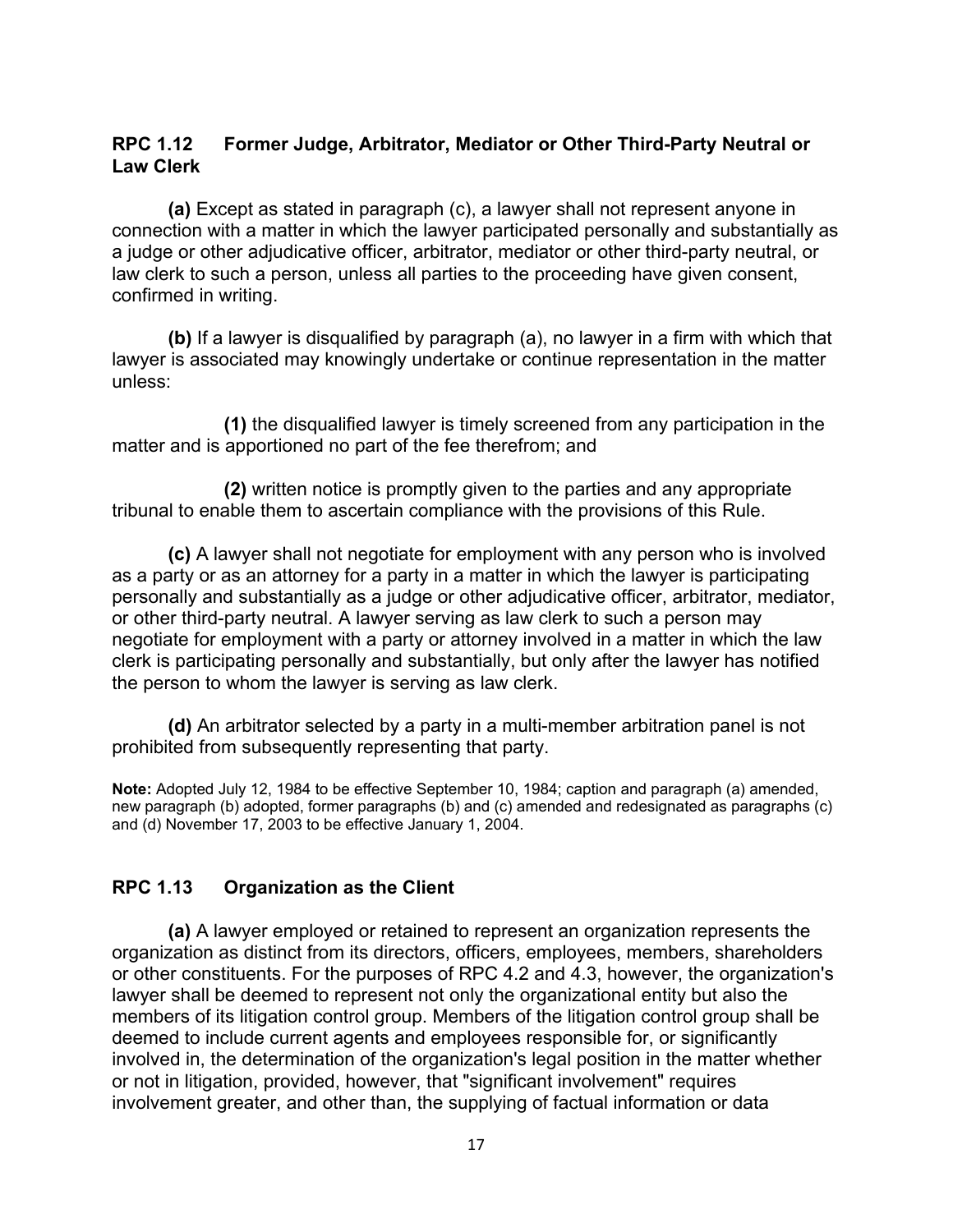respecting the matter. Former agents and employees who were members of the litigation control group shall presumptively be deemed to be represented in the matter by the organization's lawyer but may at any time disavow said representation.

**(b)** If a lawyer for an organization knows that an officer, employee or other person associated with the organization is engaged in action, intends to act or refuses to act in a matter related to the representation that is a violation of a legal obligation to the organization, or a violation of law which reasonably might be imputed to the organization, and is likely to result in substantial injury to the organization, the lawyer shall proceed as is reasonably necessary in the best interest of the organization. In determining how to proceed, the lawyer shall give due consideration to the seriousness of the violation and its consequences, the scope and nature of the lawyer's representation, the responsibility in the organization and the apparent motivation of the person involved, the policies of the organization concerning such matters and any other relevant considerations. Any measures taken shall be designed to minimize disruption of the organization and the risk of revealing information relating to the representation to persons outside the organization. Such measures may include among others:

**(1)** asking reconsideration of the matter;

**(2)** advising that a separate legal opinion on the matter be sought for presentation to appropriate authority in the organization; and

**(3)** referring the matter to higher authority in the organization, including, if warranted by the seriousness of the matter, referral to the highest authority that can act in behalf of the organization as determined by applicable law.

**(c)** When the organization's highest authority insists upon action, or refuses to take action, that is clearly a violation of a legal obligation to the organization, or a violation of law which reasonably might be imputed to the organization, and is likely to result in substantial injury to the organization, the lawyer may take further remedial action that the lawyer reasonably believes to be in the best interest of the organization. Such action may include revealing information otherwise protected by RPC 1.6 only if the lawyer reasonably believes that:

**(1)** the highest authority in the organization has acted to further the personal or financial interests of members of that authority which are in conflict with the interests of the organization; and

**(2)** revealing the information is necessary in the best interest of the organization.

**(d)** In dealing with an organization's directors, officers, employees, members, shareholders or other constituents, a lawyer shall explain the identity of the client when the lawyer believes that such explanation is necessary to avoid misunderstanding on their part.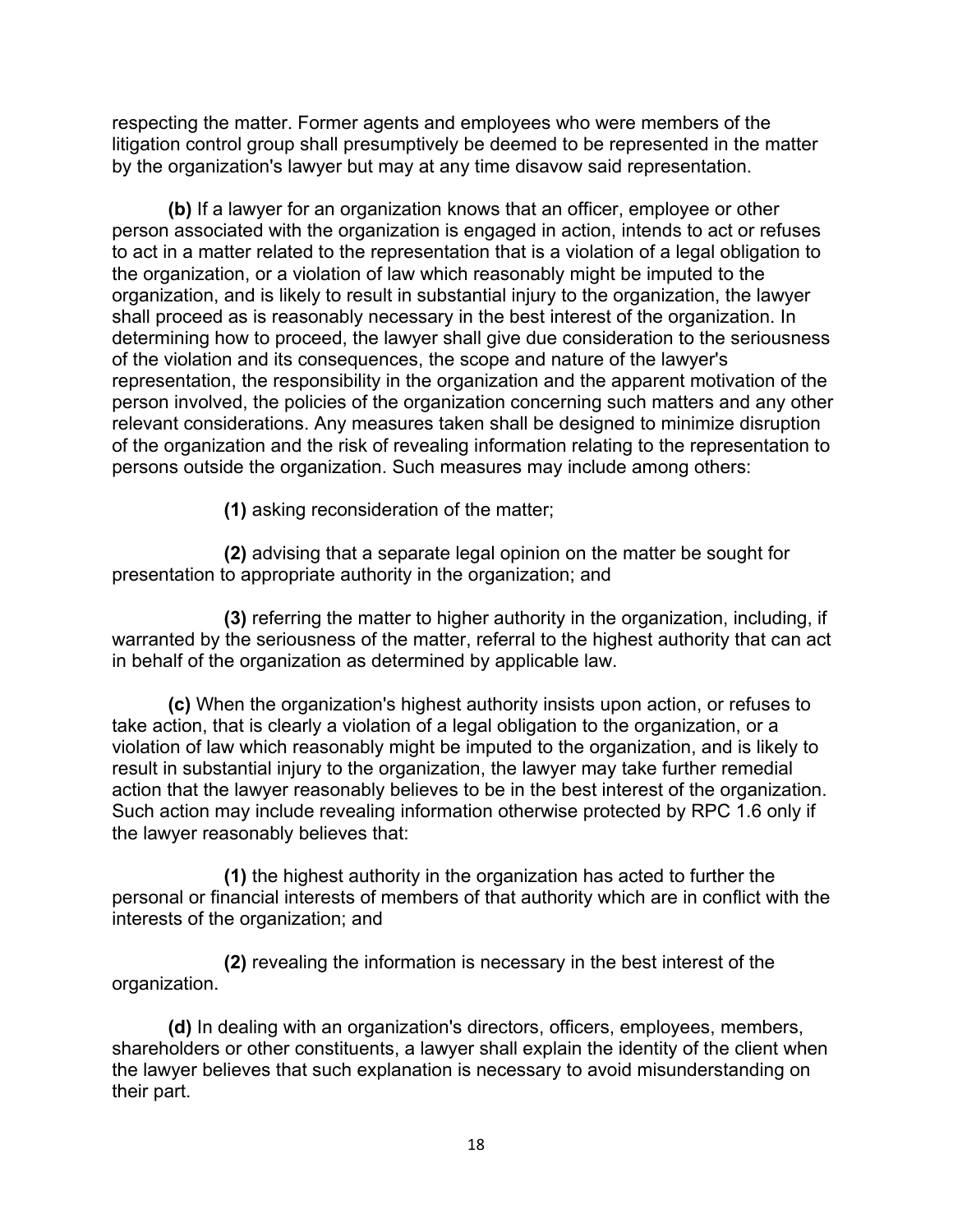**(e)** A lawyer representing an organization may also represent any of its directors, officers, employees, members, shareholders or other constituents, subject to the provisions of RPC 1.7. If the organization's consent to the dual representation is required by RPC 1.7, the consent shall be given by an appropriate official of the organization other than the individual who is to be represented or by the shareholders.

**(f)** For purposes of this rule "organization" includes any corporation, partnership, association, joint stock company, union, trust, pension fund, unincorporated association, proprietorship or other business entity, state or local government or political subdivision thereof, or non-profit organization.

**Note:** Adopted September 10, 1984, to be effective immediately; amended June 28, 1996, to be effective September 1, 1996.

#### <span id="page-18-0"></span>**RPC 1.14 Client Under a Disability**

**(a)** When a client's capacity to make adequately considered decisions in connection with the representation is diminished, whether because of minority, mental impairment or for some other reason, the lawyer shall, as far as reasonably possible, maintain a normal client-lawyer relationship with the client.

**(b)** When the lawyer reasonably believes that the client has diminished capacity, is at risk of substantial physical, financial or other harm unless action is taken and cannot adequately act in the client's own interest, the lawyer may take reasonably necessary protective action, including consulting with individuals or entities that have the ability to take action to protect the client and, in appropriate cases, seeking the appointment of a guardian ad litem, conservator, or guardian.

**(c)** Information relating to the representation of a client with diminished capacity is protected by RPC 1.6. When taking protective action pursuant to paragraph (b), the lawyer is impliedly authorized under RPC 1.6(a) to reveal information about the client, but only to the extent reasonably necessary to protect the client's interests.

**Note:** Adopted July 12, 1984 to be effective September 10, 1984; paragraphs (a) and (b) amended and new paragraph (c) adopted November 17, 2003 to be effective January 1, 2004.

#### <span id="page-18-1"></span>**RPC 1.15 Safekeeping Property**

**(a)** A lawyer shall hold property of clients or third persons that is in a lawyer's possession in connection with a representation separate from the lawyer's own property. Funds shall be kept in a separate account maintained in a financial institution in New Jersey. Funds of the lawyer that are reasonably sufficient to pay bank charges may, however, be deposited therein. Other property shall be identified as such and appropriately safeguarded. Complete records of such account funds and other property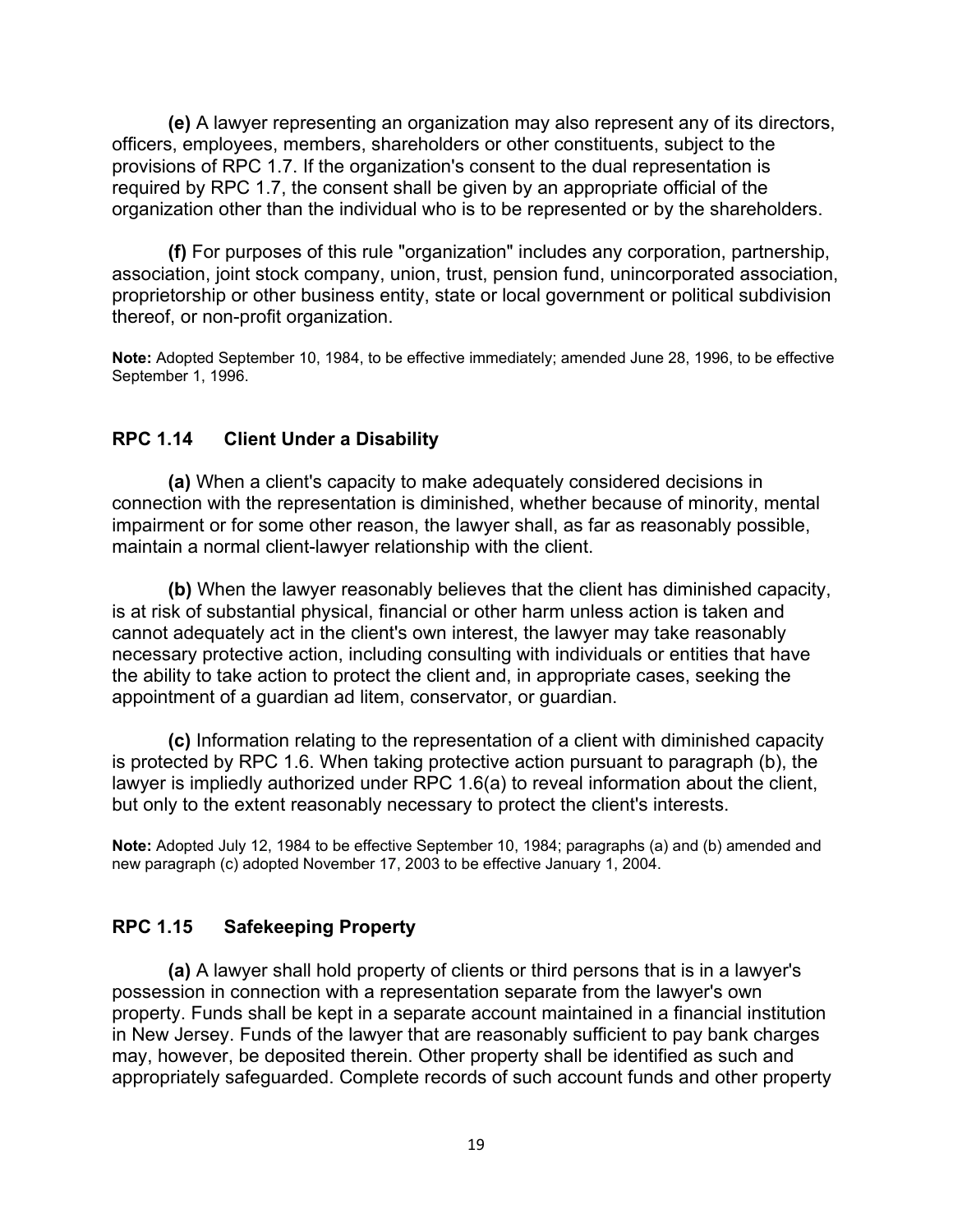shall be kept by the lawyer and shall be preserved for a period of seven years after the event that they record.

**(b)** Upon receiving funds or other property in which a client or third person has an interest, a lawyer shall promptly notify the client or third person. Except as stated in this Rule or otherwise permitted by law or by agreement with the client, a lawyer shall promptly deliver to the client or third person any funds or other property that the client or third person is entitled to receive.

**(c)** When in the course of representation a lawyer is in possession of property in which both the lawyer and another person claim interests, the property shall be kept separate by the lawyer until there is an accounting and severance of their interests. If a dispute arises concerning their respective interests, the portion in dispute shall be kept separate by the lawyer until the dispute is resolved.

**(d)** A lawyer shall comply with the provisions of R. 1:21-6 ("Recordkeeping") of the Court Rules.

**Note:** Adopted July 12, 1984 to be effective September 10, 1984.

## <span id="page-19-0"></span>**RPC 1.16 Declining or Terminating Representation**

**(a)** Except as stated in paragraph (c), a lawyer shall not represent a client or, where representation has commenced, shall withdraw from the representation of a client if:

**(1)** the representation will result in violation of the Rules of Professional Conduct or other law;

**(2)** the lawyer's physical or mental condition materially impairs the lawyer's ability to represent the client; or

**(3)** the lawyer is discharged.

**(b)** Except as stated in paragraph (c), a lawyer may withdraw from representing a client if:

**(1)** withdrawal can be accomplished without material adverse effect on the interests of the client;

**(2)** the client persists in a course of action involving the lawyer's services that the lawyer reasonably believes is criminal or fraudulent;

**(3)** the client has used the lawyer's services to perpetrate a crime or fraud;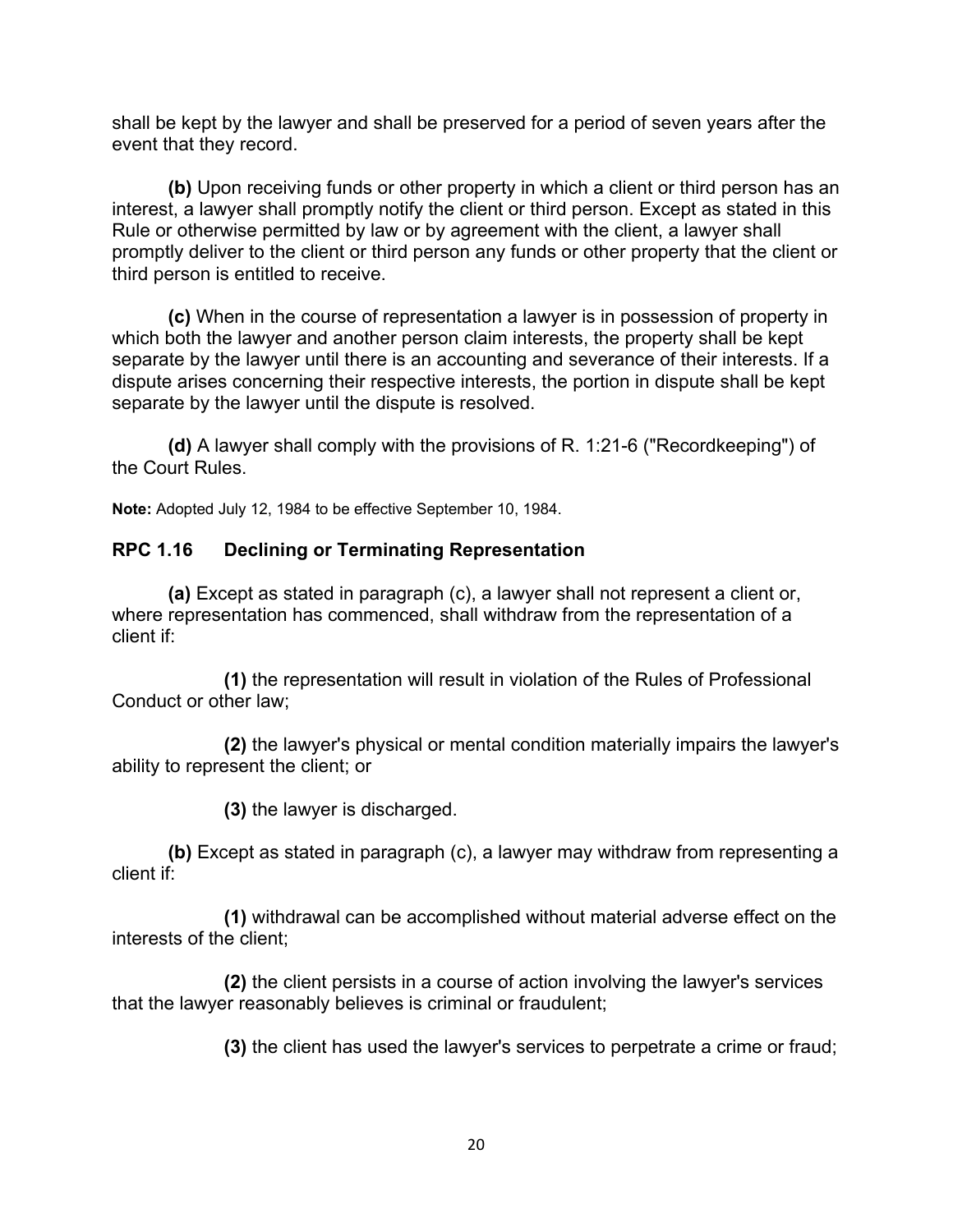**(4)** the client insists upon taking action that the lawyer considers repugnant or with which the lawyer has a fundamental disagreement;

**(5)** the client fails substantially to fulfill an obligation to the lawyer regarding the lawyer's services and has been given reasonable warning that the lawyer will withdraw unless the obligation is fulfilled;

**(6)** the representation will result in an unreasonable financial burden on the lawyer or has been rendered unreasonably difficult by the client; or

**(7)** other good cause for withdrawal exists.

**(c)** A lawyer must comply with applicable law requiring notice to or permission of a tribunal when terminating a representation. When ordered to do so by a tribunal, a lawyer shall continue representation notwithstanding good cause for terminating the representation.

**(d)** Upon termination of representation, a lawyer shall take steps to the extent reasonably practicable to protect a client's interests, such as giving reasonable notice to the client, allowing time for employment of other counsel, surrendering papers and property to which the client is entitled and refunding any advance payment of fee that has not been earned or incurred. The lawyer may retain papers relating to the client to the extent permitted by other law. No lawyer shall assert a common law retaining lien.

**Note:** Adopted July 12, 1984 to be effective September 10, 1984; paragraphs (b), (c), and (d) amended November 17, 2003 to be effective January 1, 2004; paragraph (d) amended March 25, 2013 to be effective April 1, 2013.

# <span id="page-20-0"></span>**RPC 1.17 Sale of Law Practice**

A lawyer or law firm may sell or purchase a law practice, including good will, if the following conditions are satisfied:

**(a)** The seller ceases to engage in the private practice of law in this jurisdiction.

**(b)** The entire practice is sold to one or more lawyers or law firms.

**(c)** Written notice is given to each of the seller's clients stating that the interest in the law practice is being transferred to the purchaser; that the client has the right to retain other counsel; that the client may take possession of the client's file and property; and that if no response to the notice is received within sixty days of the sending of such notice, or in the event the client's rights would be prejudiced by a failure to act during that time, the purchaser may act on behalf of the client until otherwise notified by the client.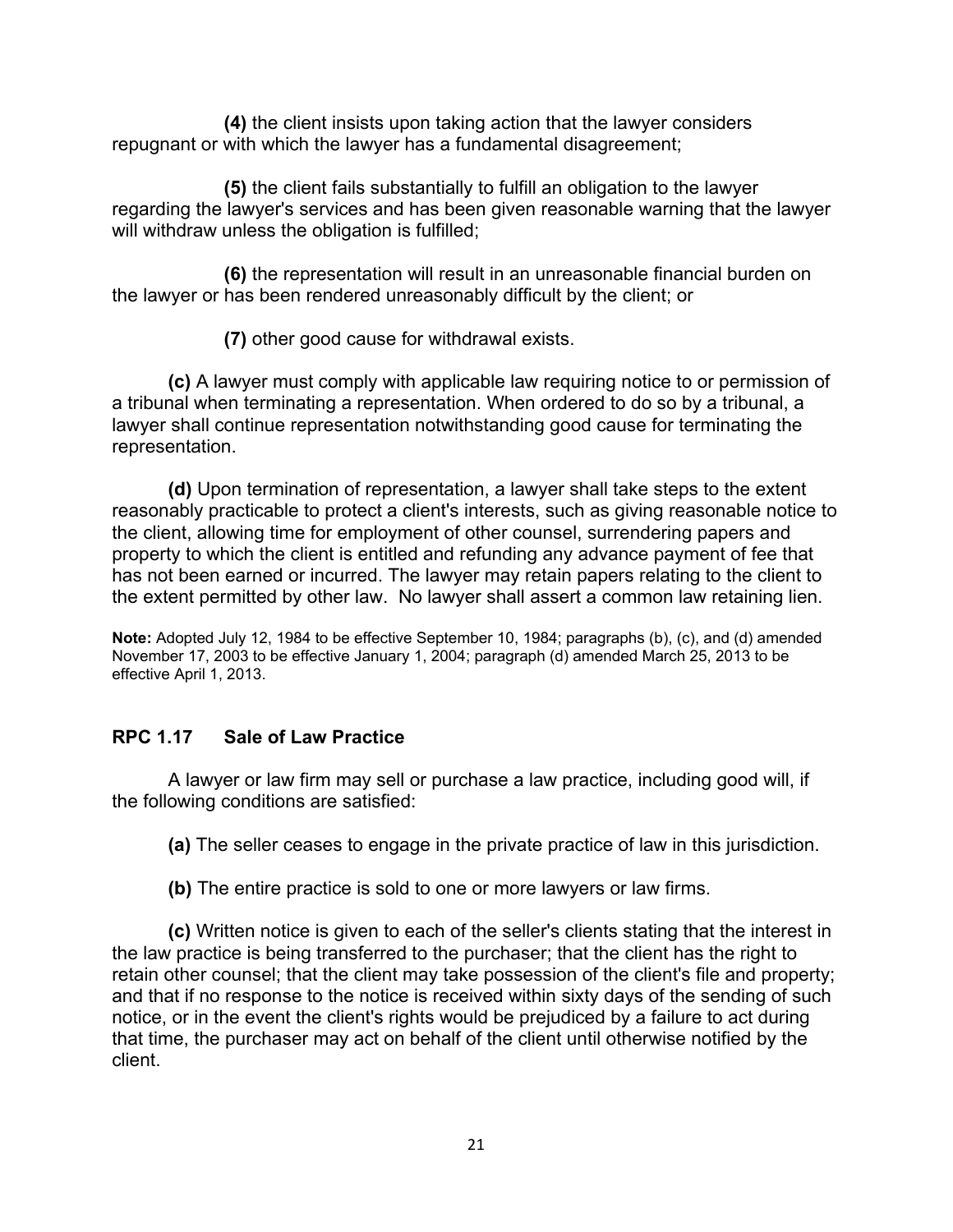**(1)** If the seller is the estate of a deceased lawyer, the purchaser shall cause the notice to be given to the client and the purchaser shall obtain the written consent of the client provided that such consent shall be presumed if no response to the notice is received within sixty days of the date the notice was sent to the client's last known address as shown on the records of the seller, or the client's rights would be prejudiced by a failure to act during such sixty-day period.

**(2)** In all other circumstances, not less than sixty days prior to the transfer the seller shall cause the notice to be given to the client and the seller shall obtain the written consent of the client prior to the transfer, provided that such consent shall be presumed if no response to the notice is received within sixty days of the date of the sending of such notice to the client's last known address as shown on the records of the seller.

**(3)** The purchaser shall cause an announcement or notice of the purchase and transfer of the practice to be published in the *New Jersey Law Journal* and the *New Jersey Lawyer* at least thirty days in advance of the effective date of the transfer.

**(d)** The fees charged to clients shall not be increased by reason of the sale of the practice.

**(e)** If substitution in a pending matter is required by the tribunal or these Rules, the purchasing lawyer or law firm shall provide for same promptly.

**(f)** Admission to or withdrawal from a partnership, professional corporation, or limited liability entity, retirement plans and similar arrangements, or sale limited to the tangible assets of a law practice shall not be deemed a sale or purchase for purposes of this Rule.

**Note:** Adopted October 16, 1992, to be effective immediately; paragraph (f) amended July 10, 1998, to be effective September 1, 1998; paragraph (b) amended November 17, 2003 to be effective January 1, 2004.

# <span id="page-21-0"></span>**RPC 1.18 Prospective Client**

**(a)** A lawyer who has had communications in consultation with a prospective client shall not use or reveal information acquired in the consultation, even when no client-lawyer relationship ensues, except as RPC 1.9 would permit in respect of information of a former client.

**(b)** A lawyer subject to paragraph (a) shall not represent a client with interests materially adverse to those of a former prospective client in the same or a substantially related matter if the lawyer received information from the former prospective client that could be significantly harmful to that person in the matter, except as provided in paragraph (c).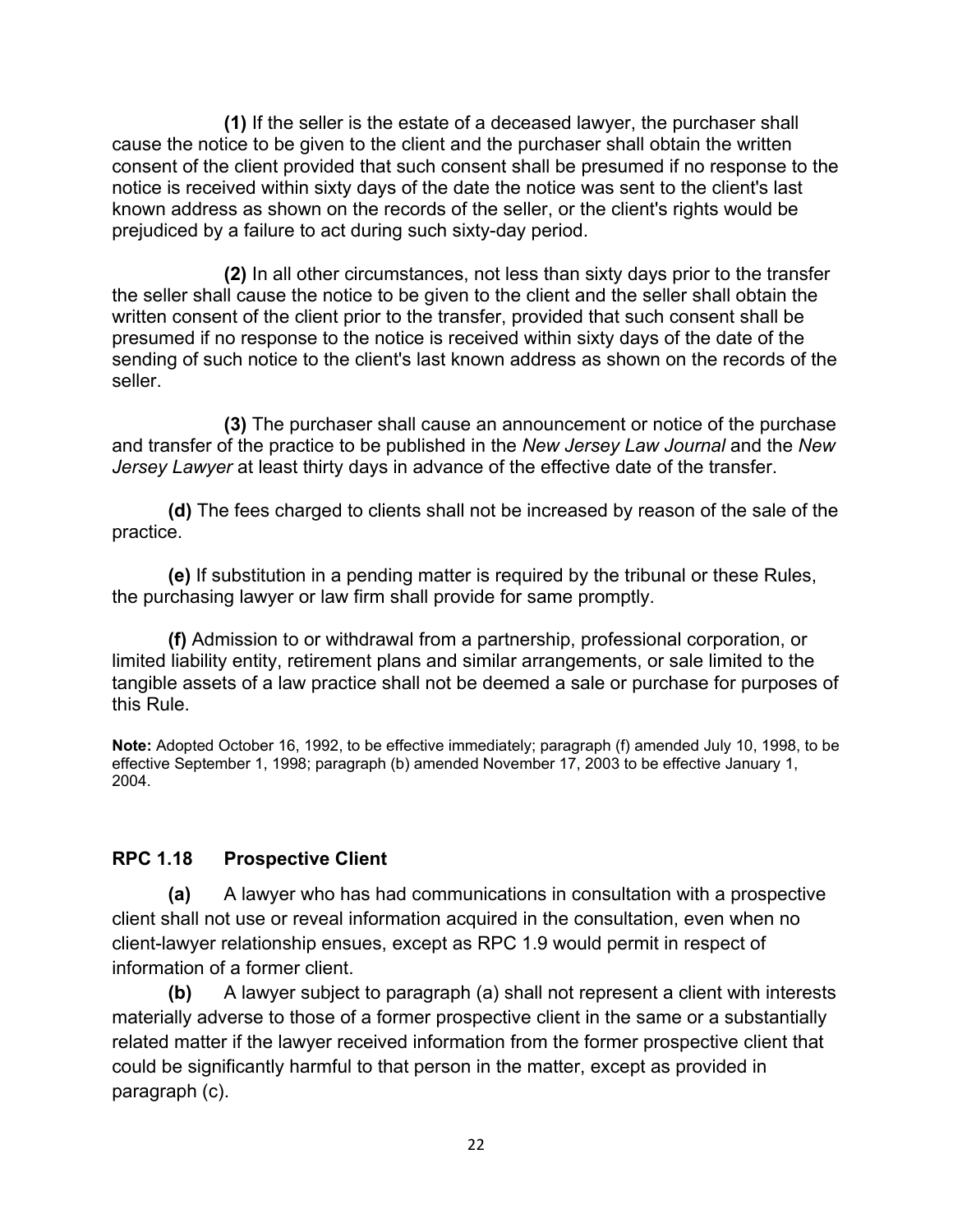**(c)** If a lawyer is disqualified from representation under (b), no lawyer in a firm with which that lawyer is associated may knowingly undertake or continue representation in such a matter, except that representation is permissible if (1) both the affected client and the former prospective client have given informed consent, confirmed in writing, or (2) the disqualified lawyer is timely screened from any participation in the matter and is apportioned no part of the fee therefrom and written notice is promptly given to the former prospective client.

**(d)** A person who communicates with a lawyer the possibility of forming a client-lawyer relationship with respect to a matter is a "prospective client," and if no client-lawyer relationship is formed, is a "former prospective client."

# **Official Comment (August 1, 2016)**

A person who communicates with a lawyer to disqualify that lawyer is not considered a prospective client. For example, an uninvited electronic communication is not, without more, considered to be a consultation with a prospective client.

**Note:** Adopted November 17, 2003 to be effective January 1, 2004; paragraphs (a) and (d) amended, and Official Comment adopted, August 1, 2016 to be effective September 1, 2016.

## <span id="page-22-0"></span>**RPC 2.1 Advisor**

In representing a client, a lawyer shall exercise independent professional judgment and render candid advice. In rendering advice, a lawyer may refer not only to law but to other considerations, such as moral, economic, social and political facts, that may be relevant to the client's situation.

**Note:** Adopted July 12, 1984 to be effective September 10, 1984.

# <span id="page-22-1"></span>**RPC 2.2 (Reserved)**

**Note:** RPC 2.2 ("Intermediary") adopted July 12, 1984 to be effective September 10, 1984; caption and rule deleted November 17, 2003 effective January 1, 2004.

## <span id="page-22-2"></span>**RPC 2.3 Evaluation for Use by Third Persons**

**(a)** A lawyer may provide an evaluation of a matter affecting a client for the use of someone other than the client if the lawyer reasonably believes that making the evaluation is compatible with other aspects of the lawyer's relationship with the client.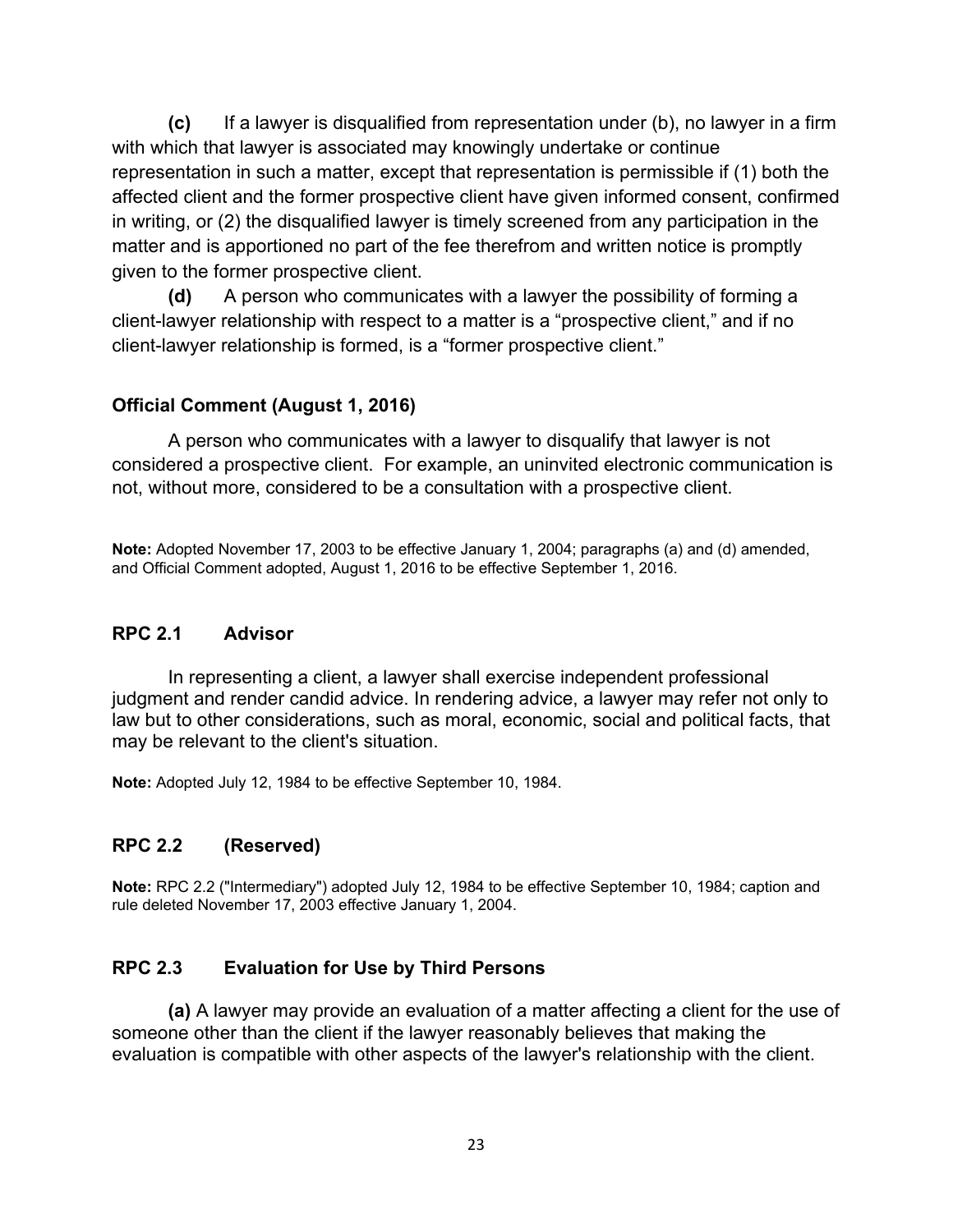**(b)** When the lawyer knows or reasonably should know that the evaluation is likely to affect the client's interests materially and adversely, the lawyer shall not provide the evaluation unless:

**(1)** the lawyer describes the conditions of the evaluation to the client, in writing, including disclosure of information otherwise protected by RPC 1.6;

**(2)** the lawyer consults with the client; and

**(3)** the client gives informed consent.

**(c)** Except as disclosure is authorized in connection with a report of an evaluation, information relating to the evaluation is otherwise protected by RPC 1.6.

**(d)** In reporting an evaluation, the lawyer shall indicate any material limitations that were imposed on the scope of the inquiry or on the disclosure of information.

**Note:** Adopted July 12, 1984 to be effective September 10, 1984; paragraph (a) amended and redesignated as paragraphs (a) and (b), former paragraph (b) redesignated as paragraph (d), and paragraph (c) amended November 17, 2003 to be effective January 1, 2004.

# <span id="page-23-0"></span>**RPC 2.4 Lawyer Serving as Third-Party Neutral**

**(a)** A lawyer serves as a third-party neutral when the lawyer assists two or more persons who are not clients of the lawyer to reach a resolution of a dispute or other matter that has arisen between them. Service as a third-party neutral may include service as an arbitrator, a mediator, or in such other capacity as will enable the lawyer to assist the parties to resolve the matter.

**(b)** A lawyer serving as a third-party neutral shall inform the parties that the lawyer is not representing them. When the lawyer knows or reasonably should know that a party does not understand the lawyer's role in the matter, the lawyer shall explain the difference between the lawyer's role as a third-party neutral and a lawyer's role as one who represents a client.

**Note:** Adopted November 17, 2003 to be effective January 1, 2004.

## <span id="page-23-1"></span>**RPC 3.1 Meritorious Claims and Contentions**

A lawyer shall not bring or defend a proceeding, nor assert or controvert an issue therein unless the lawyer knows or reasonably believes that there is a basis in law and fact for doing so that is not frivolous, which includes a good faith argument for an extension, modification, or reversal of existing law, or the establishment of new law. A lawyer for the defendant in a criminal proceeding, or the respondent in a proceeding that could result in incarceration, may nevertheless so defend the proceeding as to require that every element of the case be established.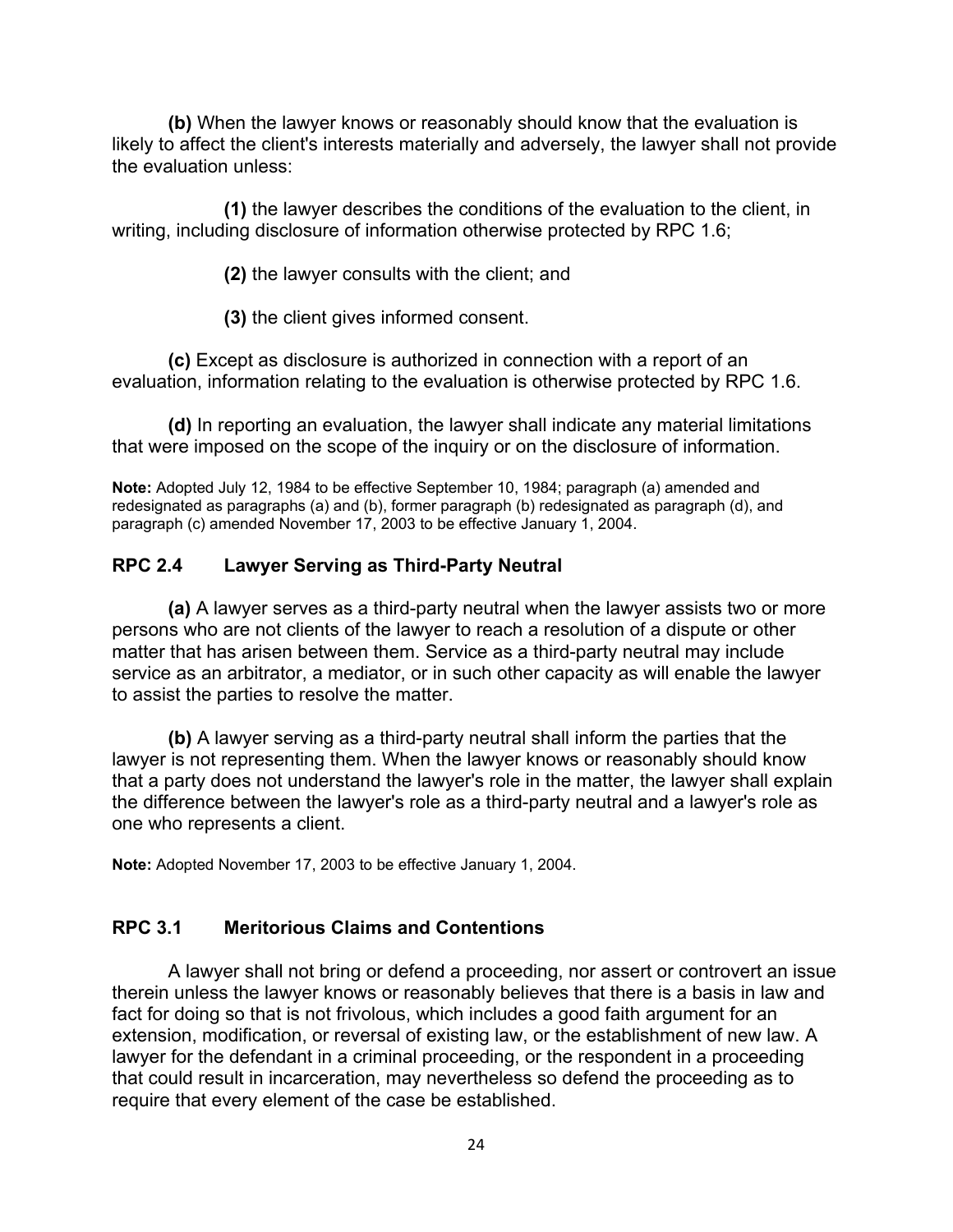**Note:** Adopted July 12, 1984 to be effective September 10, 1984; amended November 17, 2003 to be effective January 1, 2004.

#### <span id="page-24-0"></span>**RPC 3.2 Expediting Litigation**

A lawyer shall make reasonable efforts to expedite litigation consistent with the interests of the client and shall treat with courtesy and consideration all persons involved in the legal process.

**Note:** Adopted July 12, 1984 to be effective September 10, 1984.

#### <span id="page-24-1"></span>**RPC 3.3 Candor Toward the Tribunal**

**(a)** A lawyer shall not knowingly:

**(1)** make a false statement of material fact or law to a tribunal;

**(2)** fail to disclose a material fact to a tribunal when disclosure is necessary to avoid assisting an illegal, criminal or fraudulent act by the client;

**(3)** fail to disclose to the tribunal legal authority in the controlling jurisdiction known to the lawyer to be directly adverse to the position of the client and not disclosed by opposing counsel;

**(4)** offer evidence that the lawyer knows to be false. If a lawyer has offered material evidence and comes to know of its falsity, the lawyer shall take reasonable remedial measures; or

**(5)** fail to disclose to the tribunal a material fact knowing that the omission is reasonably certain to mislead the tribunal, except that it shall not be a breach of this rule if the disclosure is protected by a recognized privilege or is otherwise prohibited by law.

**(b)** The duties stated in paragraph (a) continue to the conclusion of the proceeding, and apply even if compliance requires disclosure of information otherwise protected by RPC 1.6.

**(c)** A lawyer may refuse to offer evidence that the lawyer reasonably believes is false.

**(d)** In an ex parte proceeding, a lawyer shall inform the tribunal of all relevant facts known to the lawyer that should be disclosed to permit the tribunal to make an informed decision, whether or not the facts are adverse.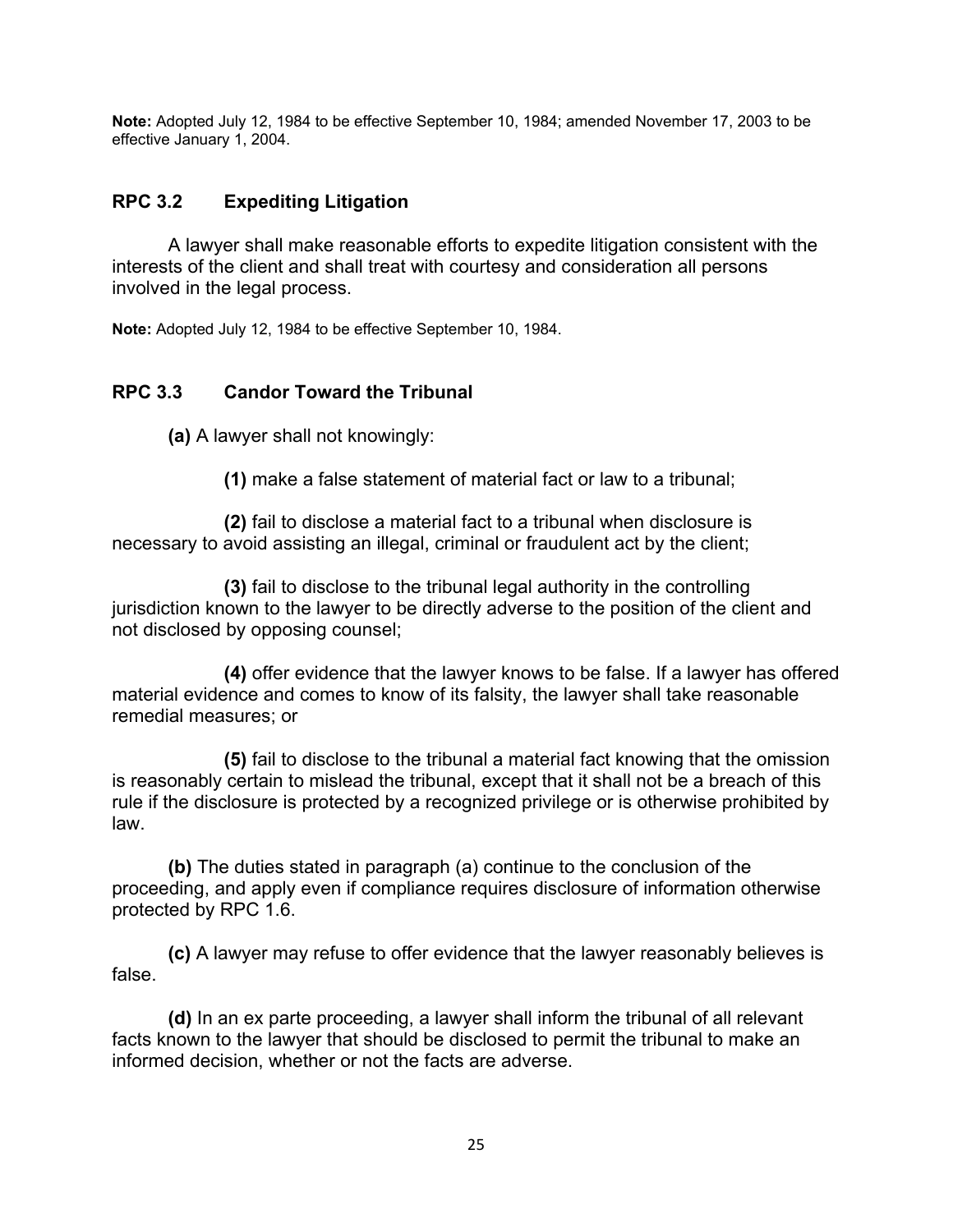**Note:** Adopted July 12, 1984 to be effective September 10, 1984; paragraph (a) amended November 17, 2003 to be effective January 1, 2004.

#### <span id="page-25-0"></span>**RPC 3.4 Fairness to Opposing Party and Counsel**

A lawyer shall not:

**(a)** unlawfully obstruct another party's access to evidence or unlawfully alter, destroy or conceal a document or other material having potential evidentiary value, or counsel or assist another person to do any such act;

**(b)** falsify evidence, counsel or assist a witness to testify falsely, or offer an inducement to a witness that is prohibited by law;

**(c)** knowingly disobey an obligation under the rules of a tribunal except for an open refusal based on an assertion that no valid obligation exists;

**(d)** in pretrial procedure make frivolous discovery requests or fail to make reasonably diligent efforts to comply with legally proper discovery requests by an opposing party;

**(e)** in trial, allude to any matter that the lawyer does not reasonably believe is relevant or that will not be supported by admissible evidence, assert personal knowledge of facts in issue except when testifying as a witness, or state a personal opinion as to the justness of a cause, the credibility of a witness, the culpability of a civil litigant or the guilt or innocence of an accused; or

**(f)** request a person other than a client to refrain from voluntarily giving relevant information to another party unless:

**(1)** the person is a relative or an employee or other agent of a client; and

**(2)** the lawyer reasonably believes that the person's interests will not be adversely affected by refraining from giving such information.

**(g)** present, participate in presenting, or threaten to present criminal charges to obtain an improper advantage in a civil matter.

**Note:** Adopted July 12, 1984, to be effective September 10, 1984; paragraph (g) adopted July 18, 1990, to be effective September 4, 1990.

## <span id="page-25-1"></span>**RPC 3.5 Impartiali**t**y and Decorum of the Tribunal**

A lawyer shall not: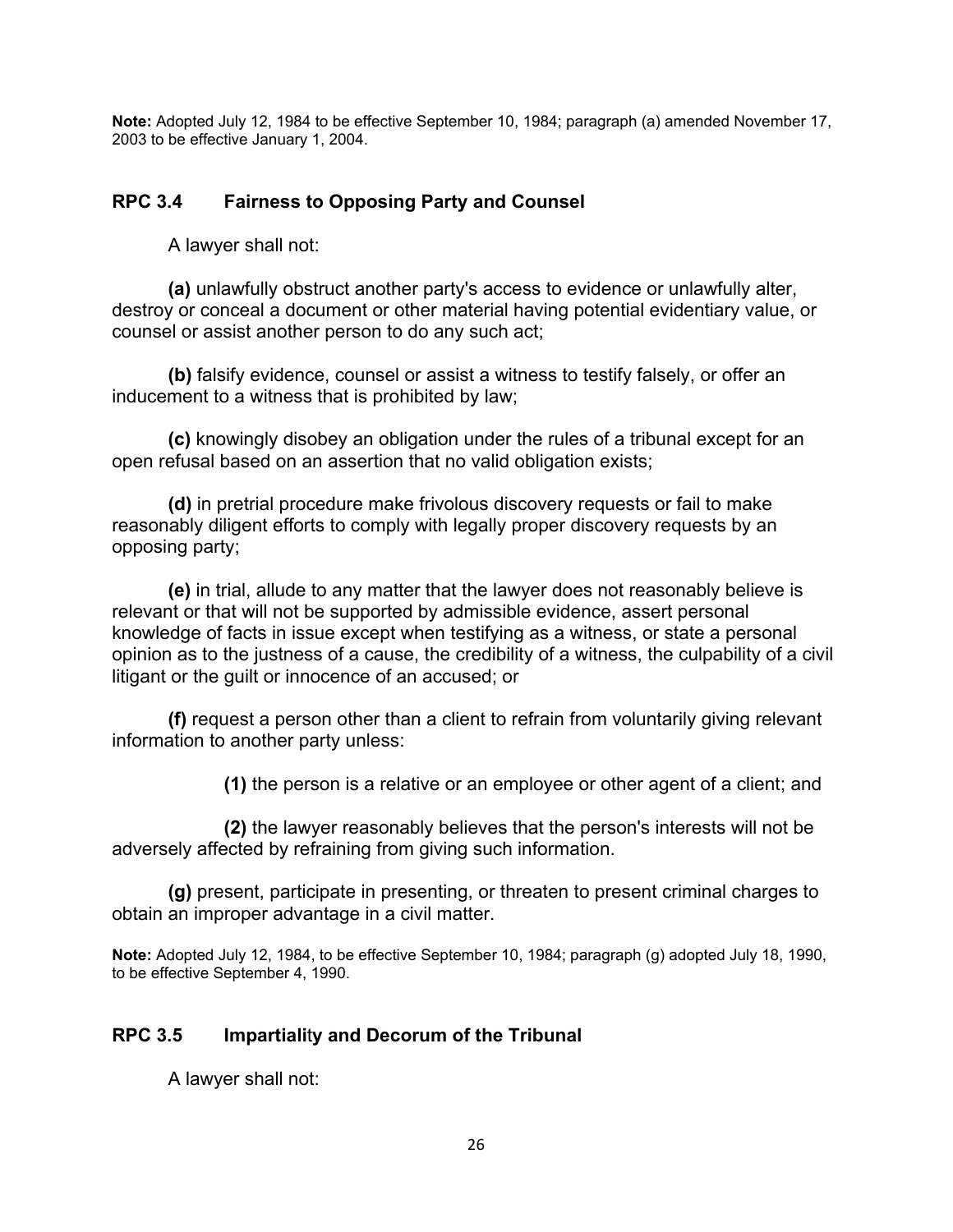**(a)** seek to influence a judge, juror, prospective juror or other official by means prohibited by law;

**(b)** communicate ex parte with such a person except as permitted by law;

**(c)** engage in conduct intended to disrupt a tribunal; or

**(d)** contact or have discussions with a judge or other adjudicative officer, arbitrator, mediator, or other third-party neutral (hereinafter "judge") about the judge's post-retirement employment while the lawyer (or a law firm with or for whom the lawyer is a partner, associate, counsel, or contractor) is involved in a pending matter in which the judge is participating personally and substantially.

**Note:** Adopted July 12, 1984 to be effective September 10, 1984; paragraphs (b) and (c) amended and new paragraph (d) adopted July 19, 2012 to be effective September 4, 2012.

## <span id="page-26-0"></span>**RPC 3.6 Trial Publicity**

**(a)** A lawyer who is participating or has participated in the investigation or litigation of a matter shall not make an extrajudicial statement that the lawyer knows or reasonably should know will have a substantial likelihood of materially prejudicing an adjudicative proceeding.

**(b)** Notwithstanding paragraph (a), a lawyer may state:

**(1)** the claim, offense, or defense involved and, except when prohibited by law, the identity of the persons involved;

**(2)** the information contained in a public record;

**(3)** that an investigation of the matter is in progress;

**(4)** the scheduling or result of any step in litigation;

**(5)** a request for assistance in obtaining evidence and information necessary thereto;

**(6)** a warning of danger concerning the behavior of a person involved, when there is reason to believe that there exists the likelihood of substantial harm to an individual or to the public interest; and

**(7)** in a criminal case, in addition to subparagraphs (1) through (6):

**(i)** the identity, residence, occupation and family status of the accused;

**(ii)** if the accused has not been apprehended, information necessary to aid in apprehension of that person;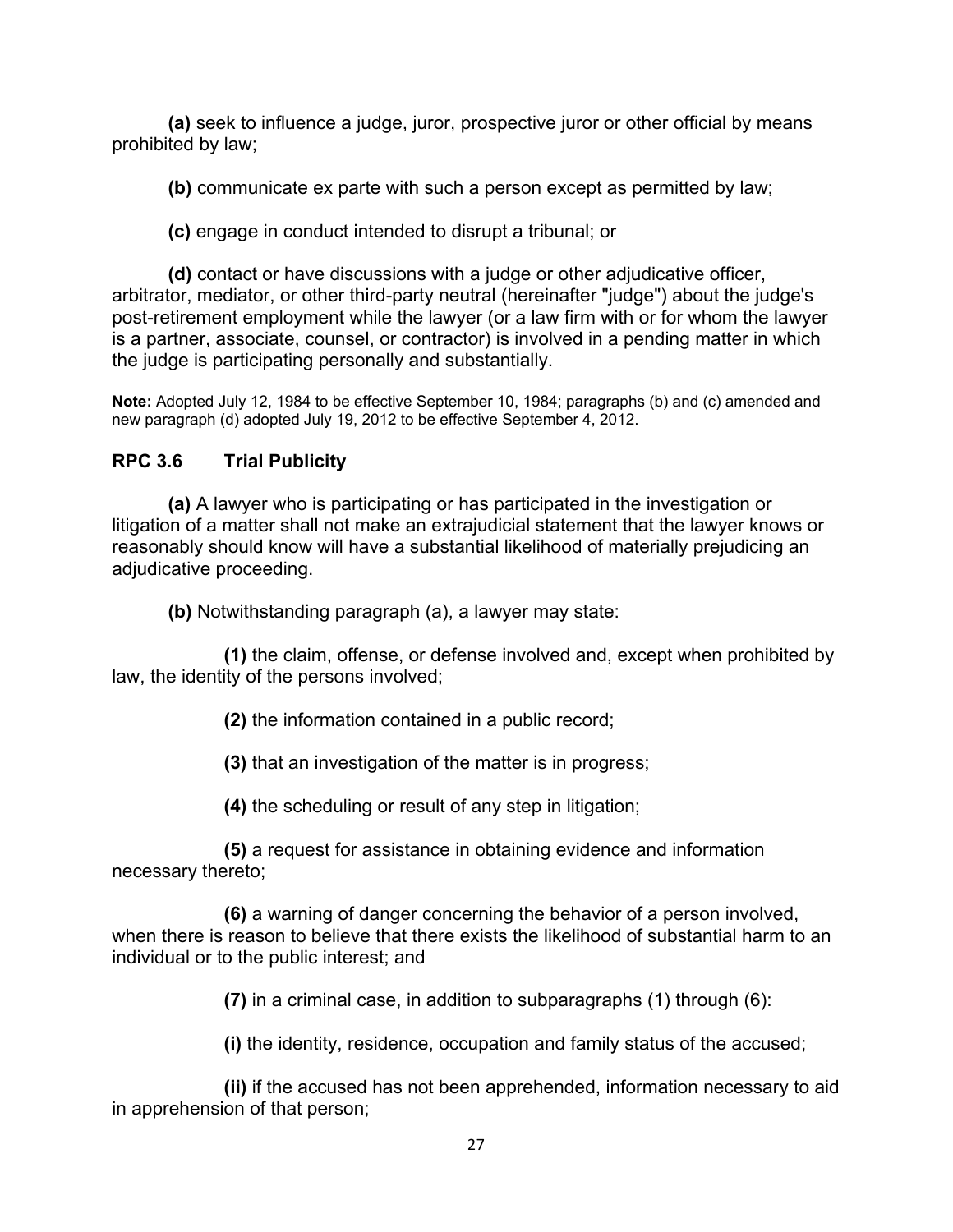**(iii)** the fact, time and place of arrest; and

**(iv)** the identity of investigating and arresting officers or agencies and the length of the investigation.

**(c)** Notwithstanding paragraph (a), a lawyer may make a statement that a reasonable lawyer would believe is required to protect a client from the substantial undue prejudicial effect of recent publicity not initiated by the lawyer or the lawyer's client. A statement made pursuant to this paragraph shall be limited to such information as is necessary to mitigate the recent adverse publicity.

#### **Official Comment by Supreme Court (November 17, 2003)**

A statement referred to in paragraph (a) ordinarily is likely to have such an effect when it refers to a civil matter triable to a jury, a criminal matter, or any other proceeding that could result in incarceration, and the statement relates to:

**(1)** the character, credibility, reputation or criminal record of a party, suspect in a criminal investigation or witness, or the identity of a witness other than the victim of a crime, or the expected testimony of a party or witness;

**(2)** in a criminal case or proceeding that could result in incarceration, the possibility of a plea of guilty to the offense or the existence or contents of any confession, admission, or statement given by a defendant or suspect or that person's refusal or failure to make a statement;

**(3)** the performance or results of any examination or test or the refusal or failure of a person to submit to an examination or test, or the identity or nature of physical evidence expected to be presented;

**(4)** any opinion as to the guilt or innocence of a defendant or suspect in a criminal case or proceeding that could result in incarceration;

**(5)** information the lawyer knows or reasonably should know is likely to be inadmissible as evidence in a trial and would, if disclosed, create a substantial risk of prejudicing an impartial trial; or

**(6)** the fact that a defendant has been charged with a crime, unless there is included therein a statement explaining that the charge is merely an accusation and that the defendant is presumed innocent until and unless proven guilty.

<span id="page-27-0"></span>**Note:** Adopted July 12, 1984, to be effective September 10, 1984; paragraph (b)(1) amended October 1, 1992, to be effective immediately; paragraph (a) amended, paragraph (b) deleted and restated in Official Comment, paragraph (c) amended and redesignated as paragraph (b), and new paragraph (c) adopted November 17, 2003 to be effective January 1, 2004.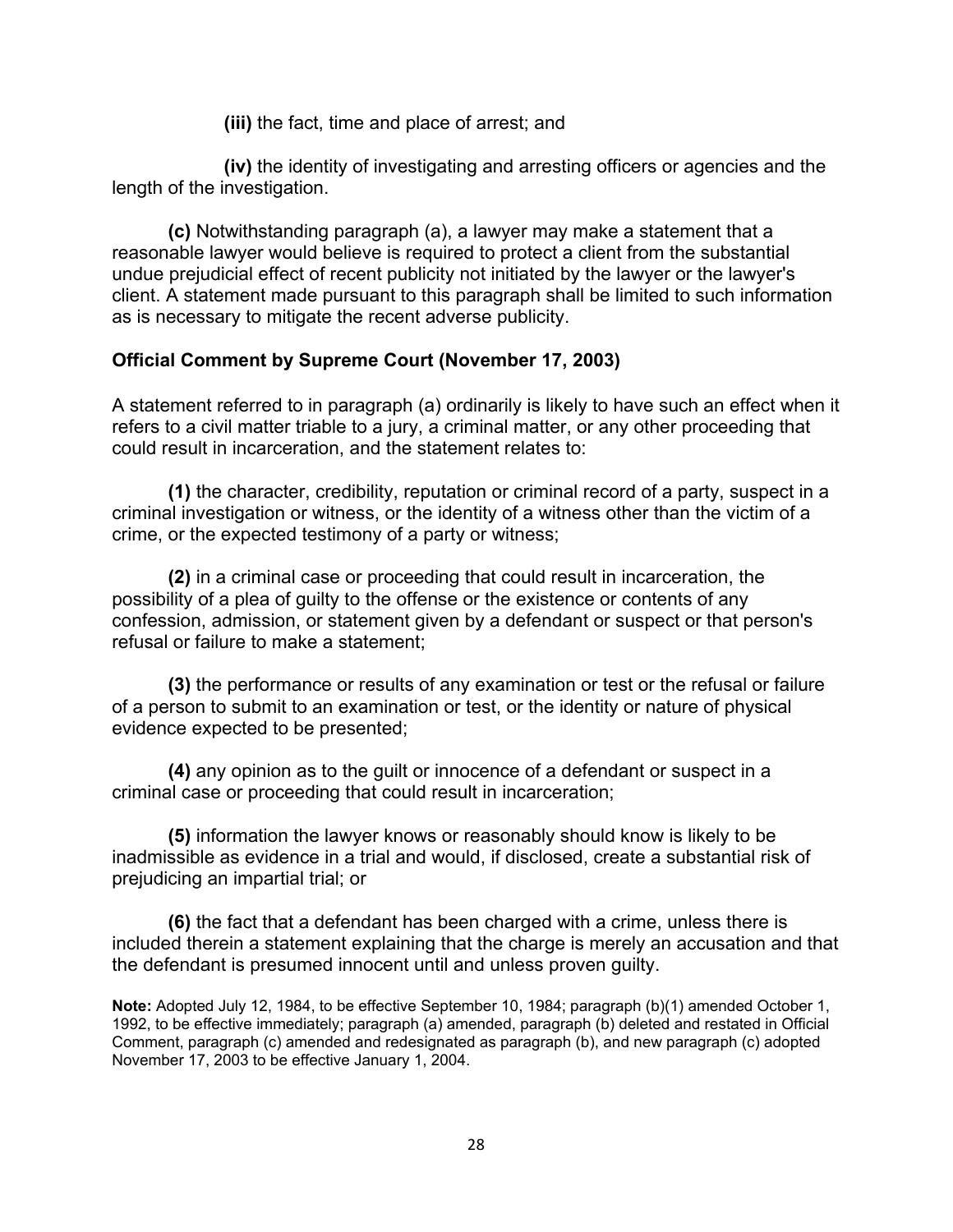### **RPC 3.7 Lawyer as Witness**

**(a)** A lawyer shall not act as advocate at a trial in which the lawyer is likely to be a necessary witness unless:

**(1)** the testimony relates to an uncontested issue;

**(2)** the testimony relates to the nature and value of legal services rendered in the case; or

**(3)** disqualification of the lawyer would work substantial hardship on the client.

**(b)** A lawyer may act as advocate in a trial in which another lawyer in the lawyer's firm is likely to be called as a witness unless precluded from doing so by RPC 1.7 or RPC 1.9.

**Note:** Adopted July 12, 1984 to be effective September 10, 1984; paragraph (a) amended November 17, 2003 to be effective January 1, 2004.

## <span id="page-28-0"></span>**RPC 3.8 Special Responsibilities of a Prosecutor**

The prosecutor in a criminal case shall:

**(a)** refrain from prosecuting a charge that the prosecutor knows is not supported by probable cause;

**(b)** make reasonable efforts to assure that the accused has been advised of the right to, and the procedure for obtaining, counsel and has been given reasonable opportunity to obtain counsel;

**(c)** not seek to obtain from an unrepresented accused a waiver of important postindictment pretrial rights, such as the right to a preliminary hearing;

**(d)** make timely disclosure to the defense of all evidence known to the prosecutor that tends to negate the guilt of the accused or mitigates the offense, and, in connection with sentencing, disclose to the defense and to the tribunal all unprivileged mitigating information known to the prosecutor, except when the prosecutor is relieved of this responsibility by a protective order of the tribunal;

**(e)** not subpoena a lawyer in a grand jury or other criminal proceeding to present evidence about a past or present client unless the prosecutor reasonably believes: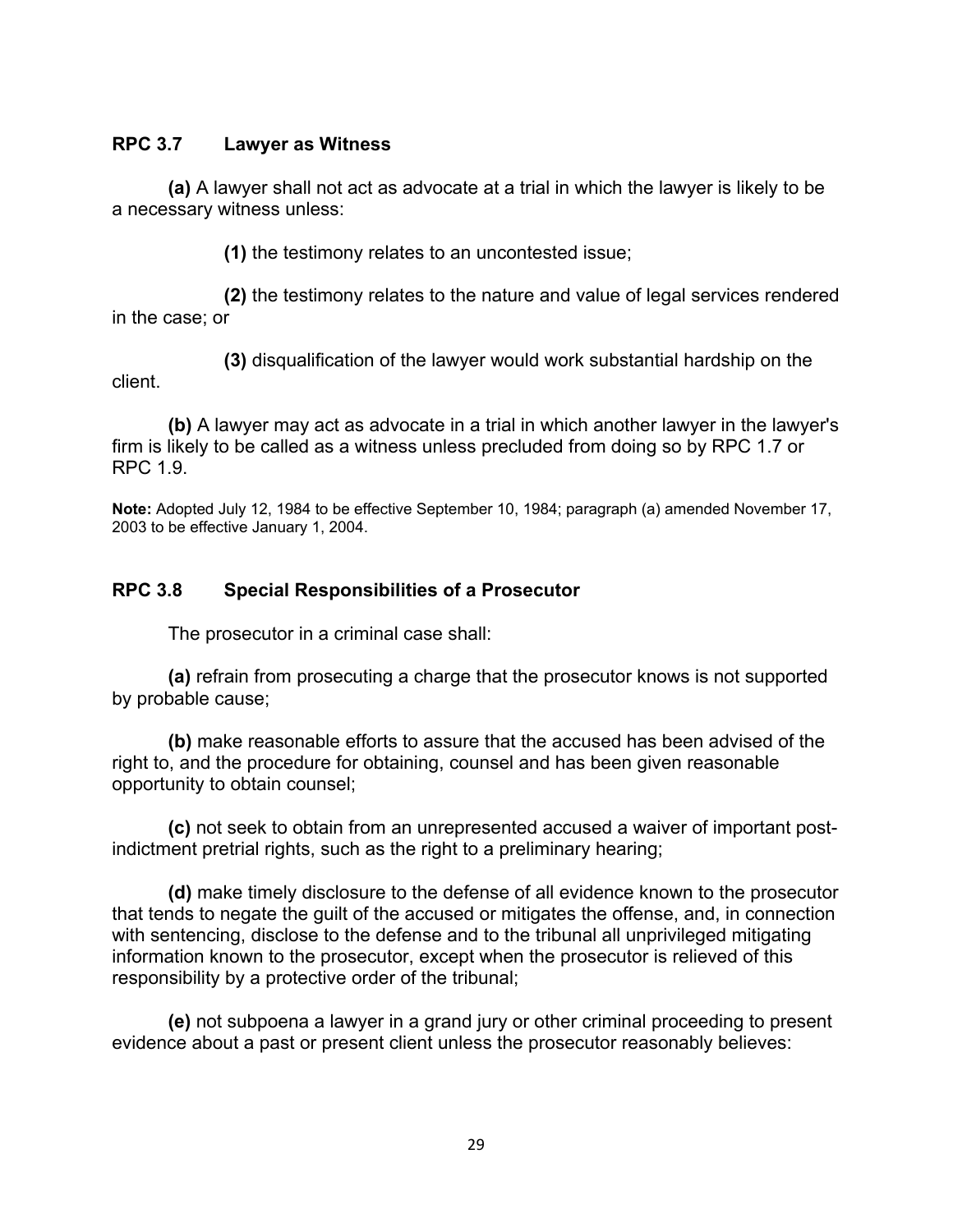**(1)** either the information sought is not protected from disclosure by any applicable privilege or the evidence sought is essential to an ongoing investigation or prosecution; and

**(2)** there is no other feasible alternative to obtain the information;

**(f)** except for statements that are necessary to inform the public of the nature and extent of the prosecutor's action and that serve a legitimate law enforcement purpose, refrain from making extrajudicial comments that have a substantial likelihood of heightening public condemnation of the accused and exercise reasonable care to prevent investigators, law enforcement personnel, employees or other persons assisting or associated with the prosecutor in a criminal case from making an extrajudicial statement that the prosecutor would be prohibited from making under RPC 3.6 or this Rule.

**Note:** Adopted July 12, 1984 to be effective September 10, 1984; paragraphs (c) and (d) amended and new paragraphs (e) and (f) adopted November 17, 2003 to be effective January 1, 2004.

# <span id="page-29-0"></span>**RPC 3.9 Advocate in Nonadjudicative Proceedings**

A lawyer representing a client before a legislative body or administrative tribunal in a nonadjudicative proceeding shall disclose that the appearance is in a representative capacity and shall conform to the provisions of RPC 3.3(a) through (d), RPC 3.4(a) through (g), and RPC 3.5(a) through (c).

**Note:** Adopted July 12, 1984 to be effective September 10, 1984; amended November 17, 2003 to be effective January 1, 2004.

## <span id="page-29-1"></span>**RPC 4.1 Truthfulness in Statements to Others**

**(a)** In representing a client a lawyer shall not knowingly:

**(1)** make a false statement of material fact or law to a third person; or

**(2)** fail to disclose a material fact to a third person when disclosure is necessary to avoid assisting a criminal or fraudulent act by a client.

**(b)** The duties stated in this Rule apply even if compliance requires disclosure of information otherwise protected by RPC 1.6.

**Note:** Adopted July 12, 1984 to be effective September 10, 1984.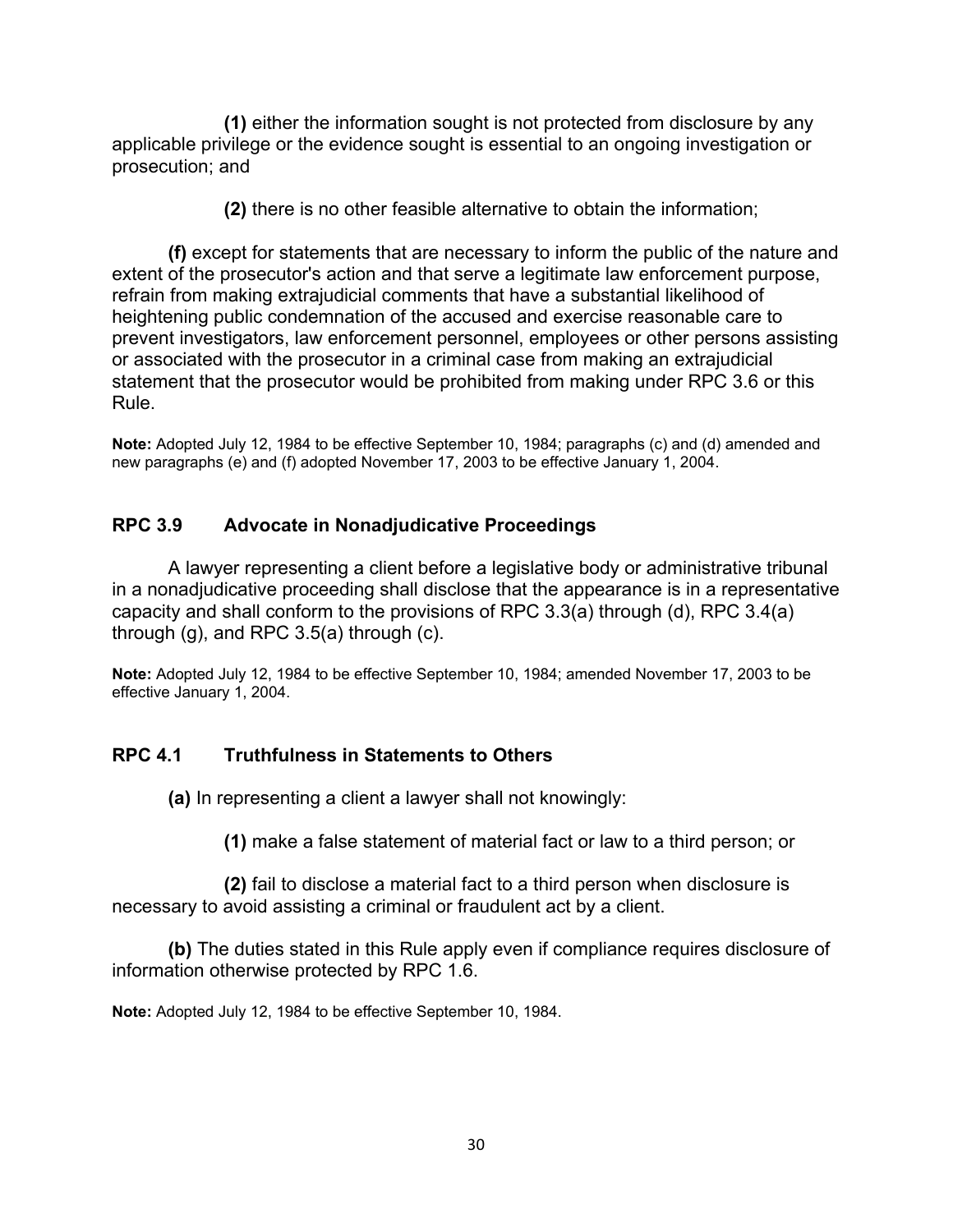## <span id="page-30-0"></span>**RPC 4.2 Communication with Person Represented by Counsel**

In representing a client, a lawyer shall not communicate about the subject of the representation with a person the lawyer knows, or by the exercise of reasonable diligence should know, to be represented by another lawyer in the matter, including members of an organization's litigation control group as defined by RPC 1.13, unless the lawyer has the consent of the other lawyer, or is authorized by law or court order to do so, or unless the sole purpose of the communication is to ascertain whether the person is in fact represented. Reasonable diligence shall include, but not be limited to, a specific inquiry of the person as to whether that person is represented by counsel. Nothing in this rule shall, however, preclude a lawyer from counseling or representing a member or former member of an organization's litigation control group who seeks independent legal advice.

#### **Official Comment by Supreme Court (November 17, 2003)**

Concerning organizations, RPC 4.2 addresses the issue of who is represented under the rule by precluding a lawyer from communicating with members of the organization's litigation control group. The term "litigation control group" is not intended to limit application of the rule to matters in litigation. As the Report of the Special Committee on RPC 4.2 states, "... the 'matter' has been defined as a 'matter whether or not in litigation.'" The primary determinant of membership in the litigation control group is the person's role in determining the organization's legal position. *See Michaels v. Woodland*, 988 *F.Supp.* 468, 472 (D.N.J. 1997).

In the criminal context, the rule ordinarily applies only after adversarial proceedings have begun by arrest, complaint, or indictment on the charges that are the subject of the communication. *See State v. Bisaccia*, 319 *N.J. Super*. 1, 22-23 (App. Div. 1999).

Concerning communication with governmental officials, the New Jersey Supreme Court Commission on the Rules of Professional Conduct agrees with the American Bar Association's Commission comments, which state:

Communications authorized by law may include communications by a lawyer on behalf of a client who is exercising a constitutional or other legal right to communicate with a governmental official. For example, the constitutional right to petition and the public policy of ensuring a citizen's right of access to government decision makers, may permit a lawyer representing a private party in a controversy with the government to communicate about the matter with government officials who have authority to take or recommend action in the matter.

<span id="page-30-1"></span>**Note:** Adopted September 10, 1984, to be effective immediately; amended June 28, 1996, to be effective September 1, 1996; amended November 17, 2003 to be effective January 1, 2004.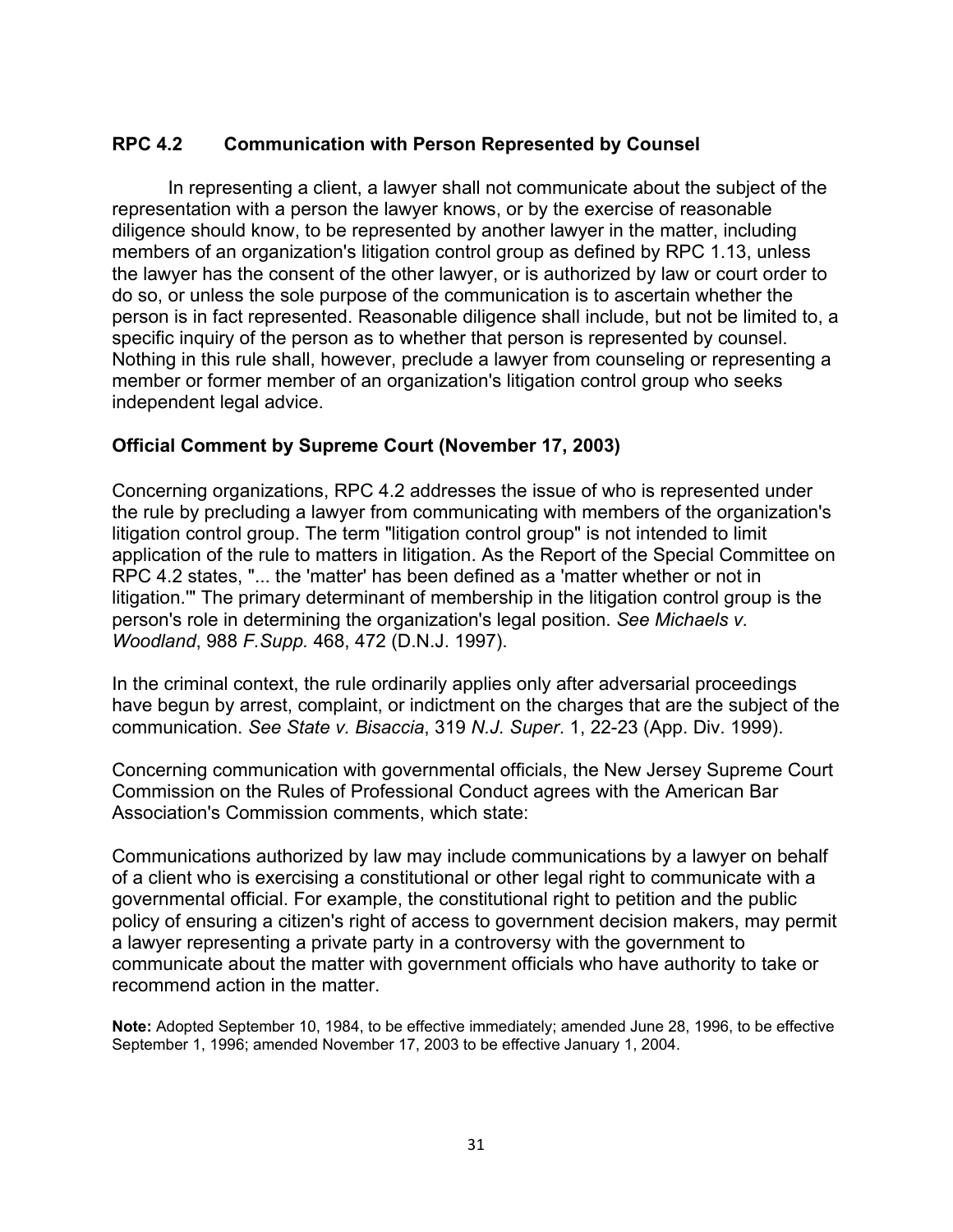# **RPC 4.3 Dealing with Unrepresented Person; Employee of Organization**

In dealing on behalf of a client with a person who is not represented by counsel, a lawyer shall not state or imply that the lawyer is disinterested. When the lawyer knows or reasonably should know that the unrepresented person misunderstands the lawyer's role in the matter, the lawyer shall make reasonable efforts to correct the misunderstanding. If the person is a director, officer, employee, member, shareholder or other constituent of an organization concerned with the subject of the lawyer's representation but not a person defined by RPC 1.13(a), the lawyer shall also ascertain by reasonable diligence whether the person is actually represented by the organization's attorney pursuant to RPC 1.13(e) or who has a right to such representation on request, and, if the person is not so represented or entitled to representation, the lawyer shall make known to the person that insofar as the lawyer understands, the person is not being represented by the organization's attorney.

**Note:** Adopted September 10, 1984, to be effective immediately; amended June 28, 1996, to be effective September 1, 1996.

## <span id="page-31-0"></span>**RPC 4.4 Respect for Rights of Third Persons**

**(a)** In representing a client, a lawyer shall not use means that have no substantial purpose other than to embarrass, delay, or burden a third person, or use methods of obtaining evidence that violate the legal rights of such a person.

**(b)** A lawyer who receives a document or electronic information and has reasonable cause to believe that the document or information was inadvertently sent shall not read the document or information or, if he or she has begun to do so, shall stop reading it. The lawyer shall (1) promptly notify the sender (2) return the document to the sender and, if in electronic form, delete it and take reasonable measures to assure that the information is inaccessible.

A lawyer who receives a document or electronic information that contains privileged lawyer-client communications involving an adverse or third party and who has reasonable cause to believe that the document or information was wrongfully obtained shall not read the document or information or, if he or she has begun to do so, shall stop reading it. The lawyer shall (1) promptly notify the lawyer whose communications are contained in the document or information (2) return the document to the other lawyer and, if in electronic form, delete it and take reasonable measures to assure that the information is inaccessible. A lawyer who has been notified about a document containing lawyer-client communications has the obligation to preserve the document.

#### **Official Comment (August 1, 2016)**

Lawyers should be aware of the presence of metadata in electronic documents. "Metadata" is embedded information in electronic documents that is generally hidden from view in a printed copy of a document. It is generated when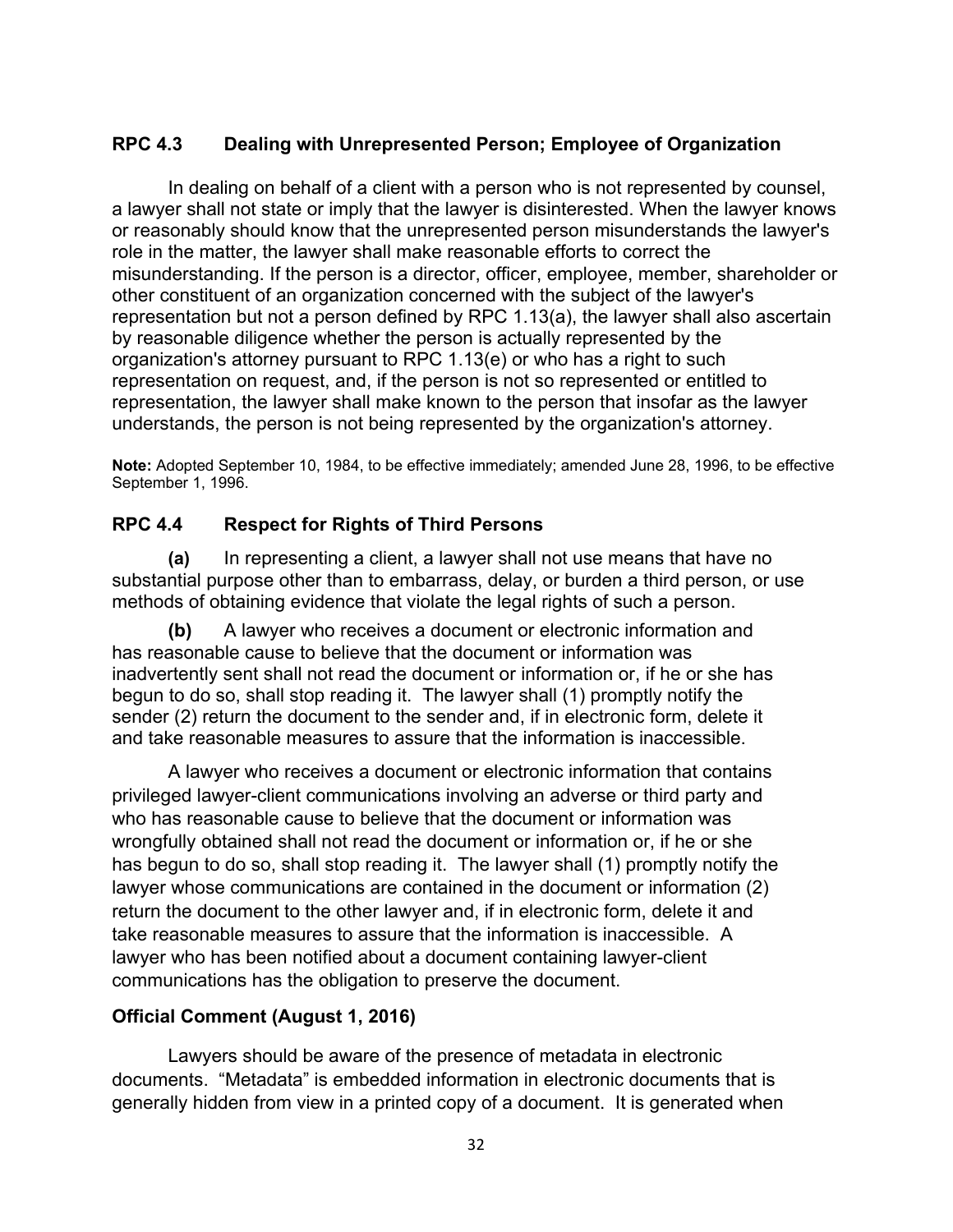documents are created or revised on a computer. Metadata may reflect such information as the author of a document, the date or dates on which the document was revised, tracked revisions to the document, and comments inserted in the margins. It may also reflect information necessary to access, understand, search, and display the contents of documents created in spreadsheet, database, and similar applications.

A lawyer who receives an electronic document that contains unrequested metadata may, consistent with Rule of Professional Conduct 4.4(b), review the metadata provided the lawyer reasonably believes that the metadata was not inadvertently sent. When making a determination as to whether the metadata was inadvertently sent, the lawyer should consider the nature and purpose of the document. For example, absent permission from the sender, a lawyer should not review metadata in a mediation statement or correspondence from another lawyer, as the metadata may reflect attorney-client communications, work product or internal communications not intended to be shared with opposing counsel. The lawyer should also consider the nature of the metadata at issue. Metadata is presumed to be inadvertently sent when it reflects privileged attorney-client or work product information. Metadata is likely to be inadvertently sent when it reflects private or proprietary information, information that is outside the scope of discovery by agreement or court order, or information specifically objected to in discovery. If a lawyer must use forensic "mining" software or similar methods to reveal metadata in an electronic document when metadata was not specifically requested, as opposed to using simple computer keystrokes on ordinary business software, it is likely that the information so revealed was inadvertently sent, given the degree of sophistication required to reveal the metadata.

A document will not be considered "wrongfully obtained" if it was obtained for the purposes of encouraging, participating in, cooperating with, or conducting an actual or potential law enforcement, regulatory, or other governmental investigation. Government lawyers, namely, lawyers at the offices of the Attorney General, County Prosecutors, and United States Attorney, who have lawfully received materials that could be considered to be inadvertently sent or wrongfully obtained under this Rule are not subject to the notification and return requirements when such requirements could impair the legitimate interests of law enforcement. These specified government lawyers may also review and use such materials to the extent permitted by the applicable substantive law, including the law of privileges.

**Note:** Adopted July 12, 1984 to be effective September 10, 1984; text redesignated as paragraph (a) and new paragraph (b) adopted November 17, 2003 to be effective January 1, 2004; paragraph (b) amended and Official Comment adopted August 1, 2016 to be effective September 1, 2016.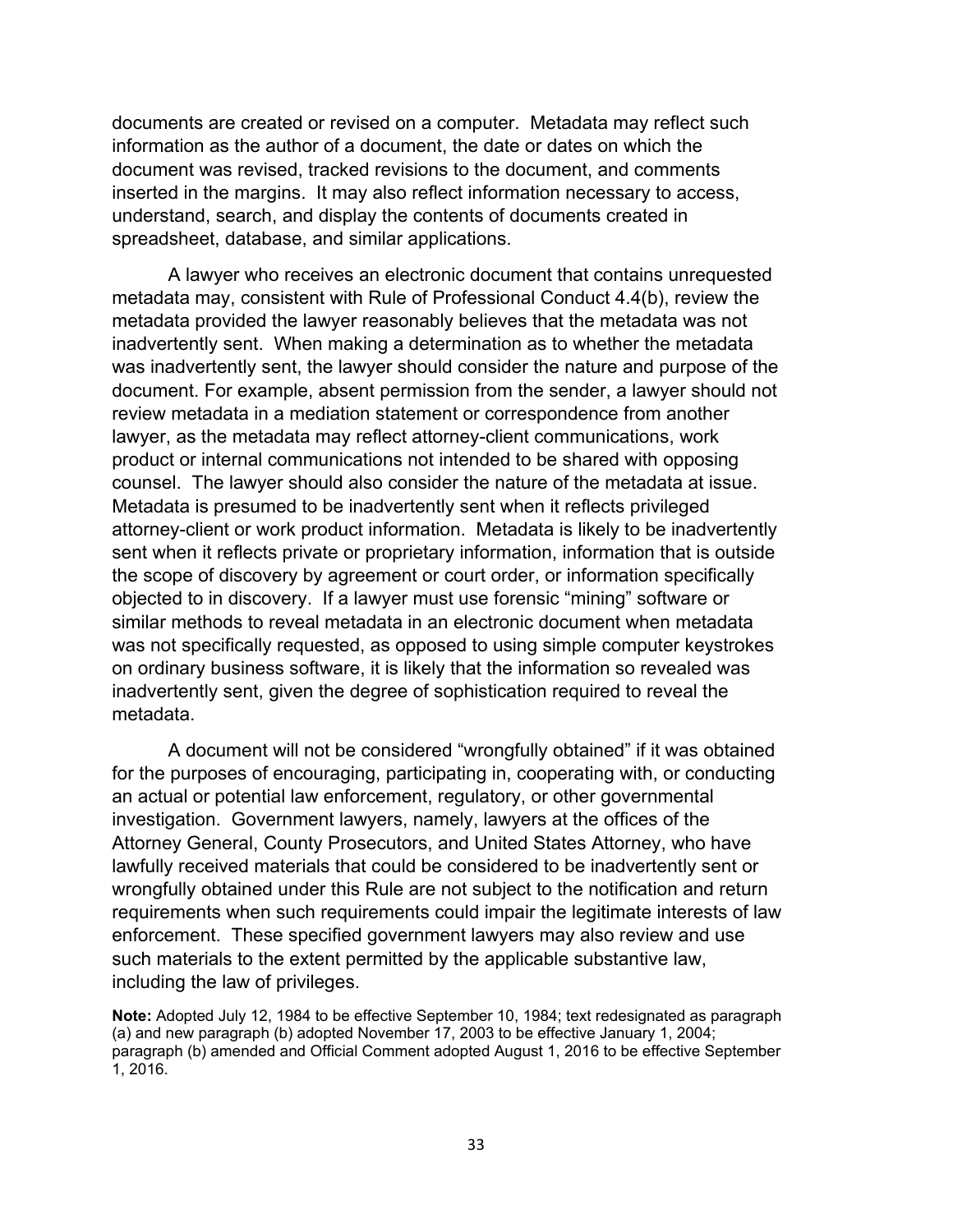#### <span id="page-33-0"></span>**RPC 5.1 Responsibilities of Partners, Supervisory Lawyers, and Law Firms**

**(a)** Every law firm, government entity, and organization authorized by the Court Rules to practice law in this jurisdiction shall make reasonable efforts to ensure that member lawyers or lawyers otherwise participating in the organization's work undertake measures giving reasonable assurance that all lawyers conform to the Rules of Professional Conduct.

**(b)** A lawyer having direct supervisory authority over another lawyer shall make reasonable efforts to ensure that the other lawyer conforms to the Rules of Professional Conduct.

**(c)** A lawyer shall be responsible for another lawyer's violation of the Rules of Professional Conduct if:

**(1)** the lawyer orders or ratifies the conduct involved; or

**(2)** the lawyer having direct supervisory authority over the other lawyer knows of the conduct at a time when its consequences can be avoided or mitigated but fails to take reasonable remedial action.

**(d)** No law firm or lawyer on behalf of a law firm shall pay an assessment or make a contribution to a political organization or candidate, including but not limited to purchasing tickets for political party dinners or for other functions, from any of the firm's business accounts while a municipal court judge is associated with the firm as a partner, shareholder, director, of counsel, or associate or holds some other comparable status with the firm.

**Note:** Adopted July 12, 1984 to be effective September 10, 1984; caption and paragraph (a) amended November 17, 2003 to be effective January 1, 2004; new paragraph (d) adopted July 19, 2012 to be effective September 4, 2012.

#### <span id="page-33-1"></span>**RPC 5.2 Responsibilities of a Subordinate Lawyer**

**(a)** A lawyer is bound by the Rules of Professional Conduct notwithstanding that the lawyer acted at the direction of another person.

**(b)** A subordinate lawyer does not violate the Rules of Professional Conduct if that lawyer acts in accordance with a supervisory lawyer's reasonable resolution of an arguable question of professional duty.

**Note:** Adopted July 12, 1984 to be effective September 10, 1984.

#### <span id="page-33-2"></span>**RPC 5.3 Responsibilities Regarding Nonlawyer Assistance**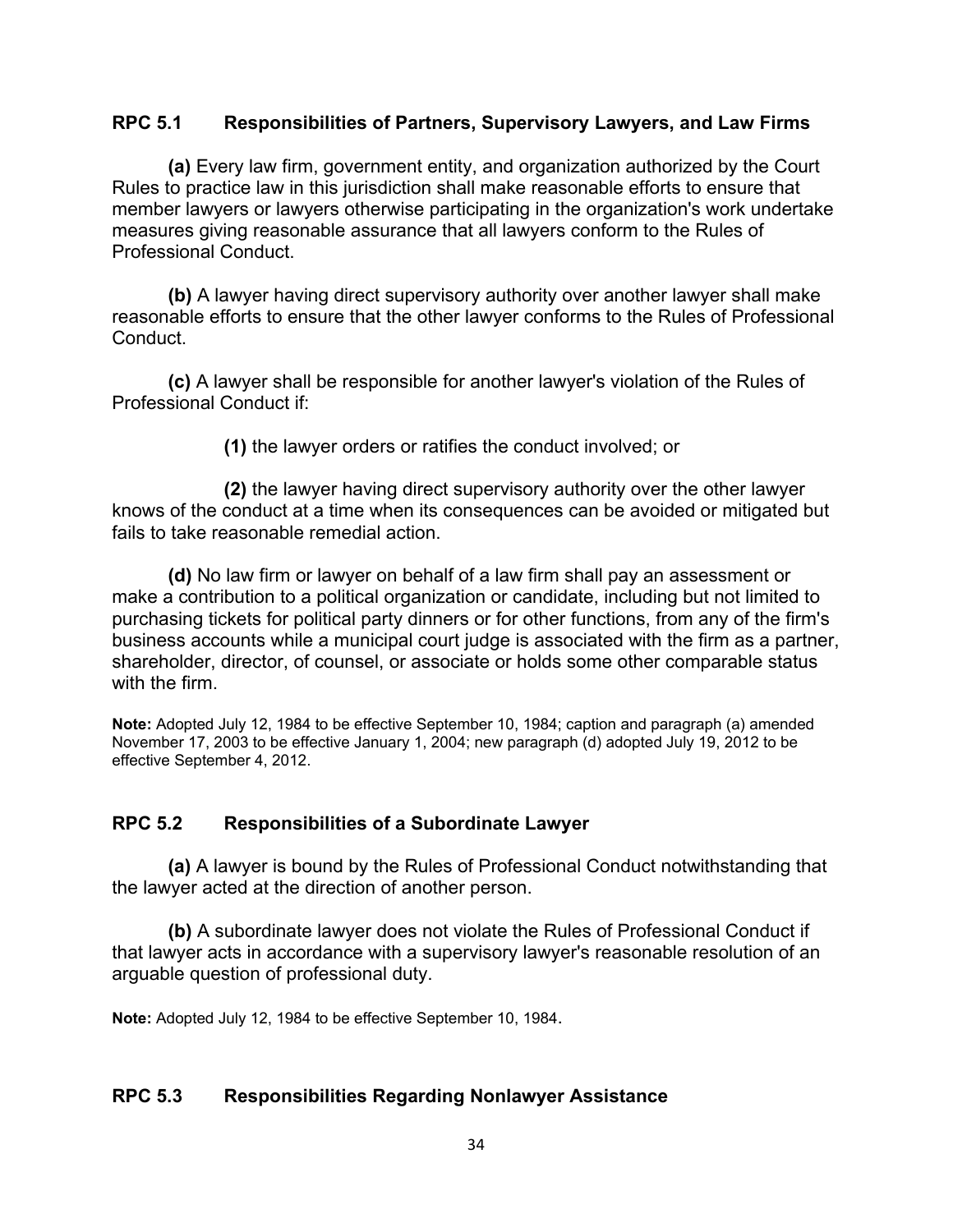With respect to a nonlawyer employed or retained by or associated with a lawyer:

**(a)** every lawyer, law firm or organization authorized by the Court Rules to practice law in this jurisdiction shall adopt and maintain reasonable efforts to ensure that the conduct of nonlawyers retained or employed by the lawyer, law firm or organization is compatible with the professional obligations of the lawyer.

**(b)** a lawyer having direct supervisory authority over the nonlawyer shall make reasonable efforts to ensure that the person's conduct is compatible with the professional obligations of the lawyer; and

**(c)** a lawyer shall be responsible for conduct of such a person that would be a violation of the Rules of Professional Conduct if engaged in by a lawyer if:

**(1)** the lawyer orders or ratifies the conduct involved;

**(2)** the lawyer has direct supervisory authority over the person and knows of the conduct at a time when its consequences can be avoided or mitigated but fails to take reasonable remedial action; or

**(3)** the lawyer has failed to make reasonable investigation of circumstances that would disclose past instances of conduct by the nonlawyer incompatible with the professional obligations of a lawyer, which evidence a propensity for such conduct.

## **Official Comment (August 1, 2016)**

Paragraph (a) requires lawyers with managerial authority within a law firm to make reasonable efforts to ensure that the firm has in effect measures giving reasonable assurance that nonlawyers in the firm and nonlawyers outside the firm who work on firm matters act in a way compatible with the professional obligations of the lawyer. Paragraph (b) applies to lawyers who have supervisory authority over such nonlawyers within or outside the firm. Paragraph (c) specifies the circumstances in which a lawyer is responsible for the conduct of such nonlawyers within or outside the firm that would be a violation of the Rules of Professional Conduct if engaged in by a lawyer.

## Nonlawyers Within the Firm

Lawyers generally employ assistants in their practice, including secretaries, investigators, law student interns, and paraprofessionals. Such assistants, whether employees or independent contractors, act for the lawyer in rendition of the lawyer's professional services. A lawyer must give such assistants appropriate instruction and supervision concerning the ethical aspects of their employment, particularly regarding the obligation not to disclose information relating to representation of the client, and should be responsible for their work product. The measures employed in supervising nonlawyers should take account of the fact that they do not have legal training and are not subject to professional discipline.

Nonlawyers Outside the Firm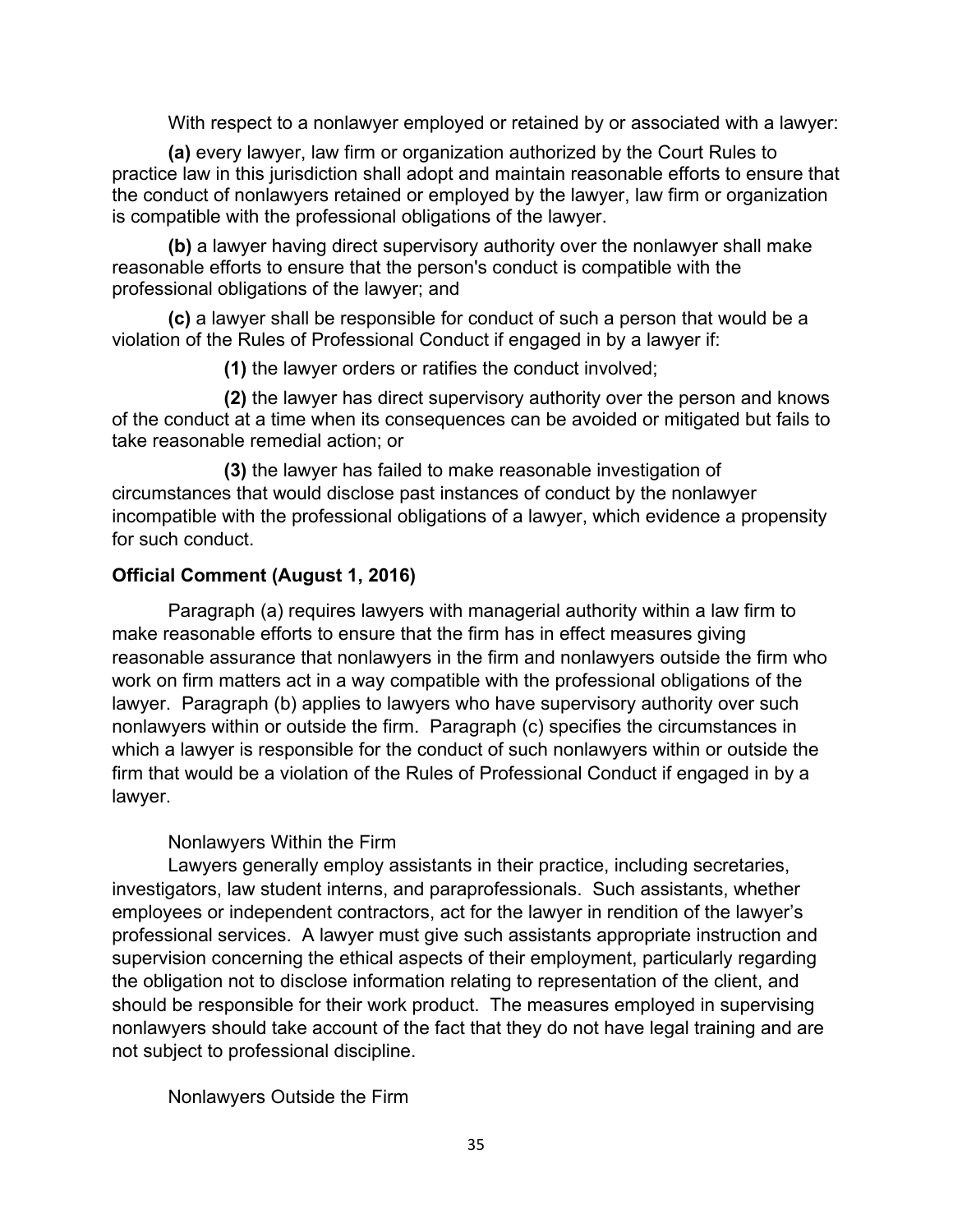A lawyer may use nonlawyers outside the firm to assist the lawyer in rendering legal services to the client. Examples include the retention of an investigative or paraprofessional service, hiring a document management company to create and maintain a database for complex litigation, sending client documents to a third party for printing or scanning, and using an Internet-based service to store client information. When using such services outside the firm, a lawyer must make reasonable efforts to ensure that the services are provided in a manner that is compatible with the lawyer's professional obligations. The extent of this obligation will depend upon the circumstances, including the education, experience and reputation of the nonlawyer; the nature of the services involved; the terms of any arrangements concerning the protection of client information; and the legal and ethical environments of the jurisdiction in which the services will be performed, particularly with regard to confidentiality. When retaining or directing a nonlawyer outside the firm, a lawyer should communicate directions appropriate under the circumstances to give reasonable assurance that the nonlawyer's conduct is compatible with the professional obligations of the lawyer.

Where the client directs the selection of a particular nonlawyer service provider outside the firm, the lawyer should reach an agreement in writing with the client concerning the allocation of responsibility for monitoring as between the client and the lawyer. When making such an allocation in a matter pending before a tribunal, lawyers and parties may have additional obligations that are a matter of law beyond the scope of these Rules.

**Note:** Adopted July 12, 1984 to be effective September 10, 1984; paragraph (a) amended November 17, 2003 to be effective January 1, 2004; title amended and Official Comment adopted August 1, 2016 to be effective September 1, 2016.

#### <span id="page-35-0"></span>**RPC 5.4 Professional Independence of a Lawyer**

Except as otherwise provided by the Rules of Court:

**(a)** A lawyer or law firm shall not share legal fees with a nonlawyer, except that:

**(1)** an agreement by a lawyer with the lawyer's firm, partner, or associate may provide for the payment of money, over a reasonable period of time after the lawyer's death, to the lawyer's estate or to one or more specified persons;

**(2)** a lawyer who undertakes to complete unfinished legal business of a deceased lawyer may pay to the estate of the deceased lawyer that proportion of the total compensation that fairly represents the services rendered by the deceased lawyer;

**(3)** lawyers or law firms who purchase a practice from the estate of a deceased lawyer, or from any person acting in a representative capacity for a disabled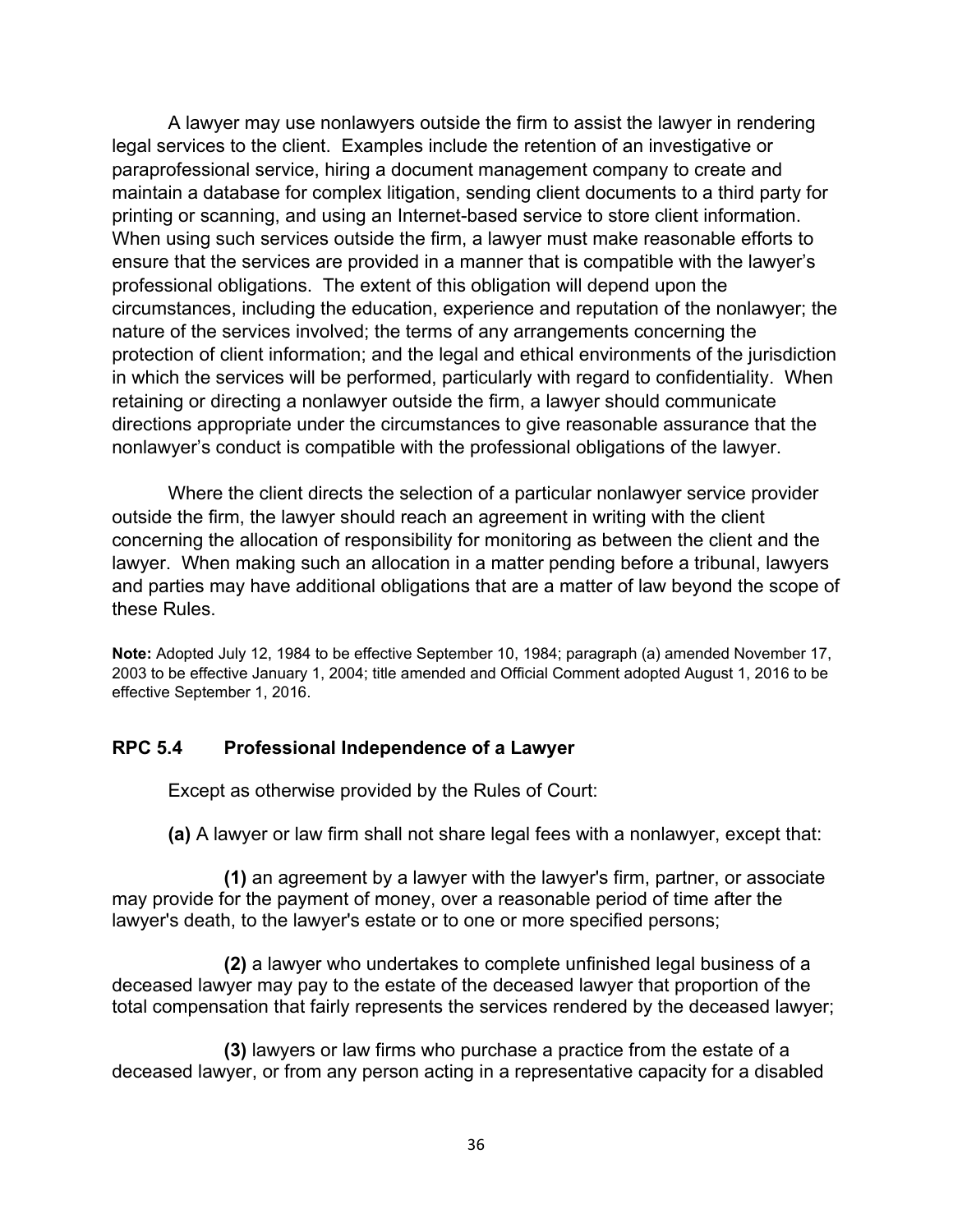or disappeared lawyer, may, pursuant to the provisions of RPC 1.17, pay to the estate or other representative of that lawyer the agreed upon price;

**(4)** a lawyer or law firm may include nonlawyer employees in a compensation or retirement plan, even though the plan is based in whole or in part on a profit-sharing arrangement; and

**(5)** a lawyer may share court-awarded legal fees with a nonprofit organization that employed, retained, or recommended employment of the lawyer in the matter.

**(b)** A lawyer shall not form a partnership with a nonlawyer if any of the activities of the partnership consist of the practice of law.

**(c)** A lawyer shall not permit a person who recommends, employs, or pays the lawyer to render legal services for another to direct or regulate the lawyer's professional judgment in rendering such legal services.

**(d)** A lawyer shall not practice with or in the form of a professional corporation, association, or limited liability entity authorized to practice law for profit, if:

**(1)** a nonlawyer owns any interest therein, except that a fiduciary representative of the estate of a lawyer may hold the stock or interest of the lawyer for a reasonable time during administration;

**(2)** a nonlawyer is a corporate director or officer thereof; or

**(3)** a nonlawyer has the right to direct or control the professional judgment of a lawyer.

**Note:** Adopted July 12, 1984, to be effective September 10, 1984; paragraph (a)(2) amended and paragraph (a)(3) adopted October 16, 1992, to be effective immediately; paragraph (d) amended July 10, 1998, to be effective September 1, 1998; paragraph (a) amended November 17, 2003 to be effective January 1, 2004.

#### <span id="page-36-0"></span>**RPC 5.5 Lawyers Not Admitted to the Bar of This State and the Lawful Practice of Law**

**(a)** A lawyer shall not:

**(1)** practice law in a jurisdiction where doing so violates the regulation of the legal profession in that jurisdiction; or

**(2)** assist a person who is not a member of the bar in the performance of activity that constitutes the unauthorized practice of law.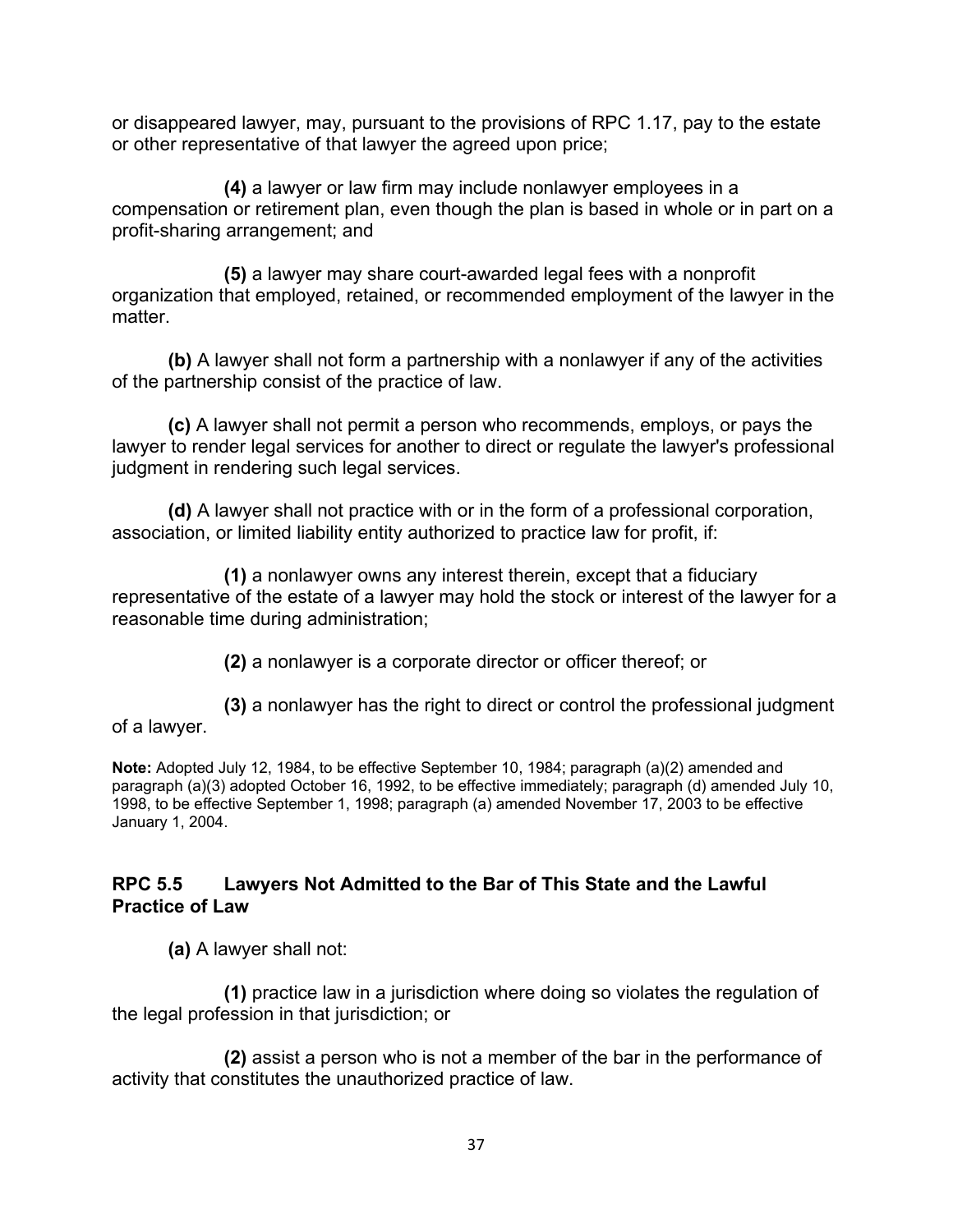**(b)** A lawyer not admitted to the Bar of this State who is admitted to practice law before the highest court of any other state, territory of the United States, Puerto Rico, or the District of Columbia (hereinafter a United States jurisdiction) may engage in the lawful practice of law in New Jersey only if:

**(1)** the lawyer is admitted to practice pro hac vice pursuant to R. 1:21-2 or is preparing for a proceeding in which the lawyer reasonably expects to be so admitted and is associated in that preparation with a lawyer admitted to practice in this jurisdiction; or

**(2)** the lawyer is an in-house counsel and complies with R. 1:27-2; or

**(3)** under any of the following circumstances:

**(i)** the lawyer engages in the negotiation of the terms of a transaction in furtherance of the lawyer's representation on behalf of an existing client in a jurisdiction in which the lawyer is admitted to practice and the transaction originates in or is otherwise related to a jurisdiction in which the lawyer is admitted to practice;

**(ii)** the lawyer engages in representation of a party to a dispute by participating in arbitration, mediation or other alternate or complementary dispute resolution program and the services arise out of or are reasonably related to the lawyer's practice in a jurisdiction in which the lawyer is admitted to practice and are not services for which pro hac vice admission pursuant to R. 1:21-2 is required;

**(iii)** the lawyer investigates, engages in discovery, interviews witnesses or deposes witnesses in this jurisdiction for a proceeding pending or anticipated to be instituted in a jurisdiction in which the lawyer is admitted to practice;

**(iv)** the out-of-state lawyer's practice in this jurisdiction is occasional and the lawyer associates in the matter with, and designates and discloses to all parties in interest, a lawyer admitted to the Bar of this State who shall be held responsible for the conduct of the out-of-State lawyer in the matter; or

**(v)** the lawyer practices under circumstances other than (i) through (iv) above, with respect to a matter where the practice activity arises directly out of the lawyer's representation on behalf of an existing client in a jurisdiction in which the lawyer is admitted to practice, provided that such practice in this jurisdiction is occasional and is undertaken only when the lawyer's disengagement would result in substantial inefficiency, impracticality or detriment to the client.

**(c)** A lawyer admitted to practice in another jurisdiction who acts in this jurisdiction pursuant to paragraph (b) above shall: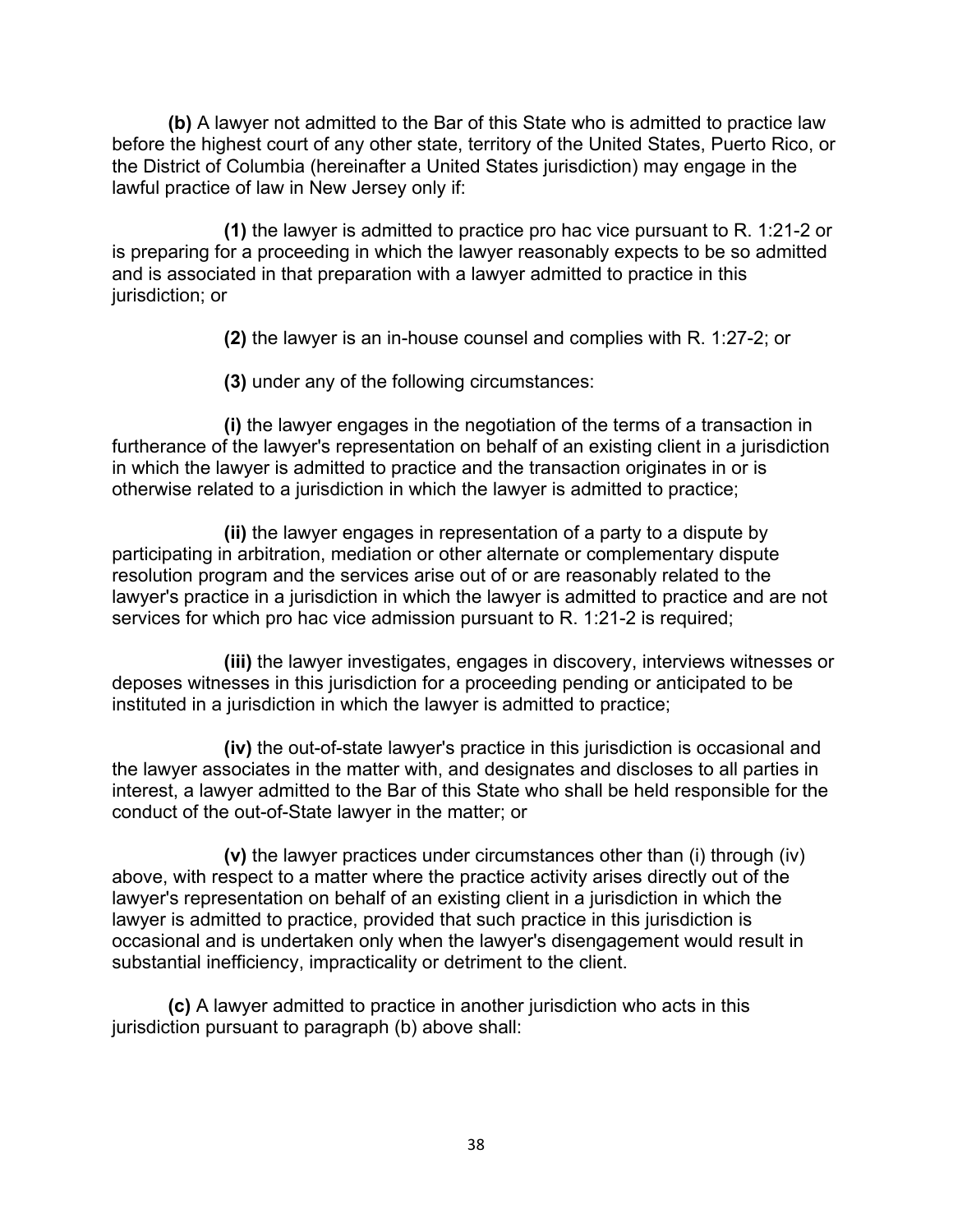**(1)** be licensed and in good standing in all jurisdictions of admission and not be the subject of any pending disciplinary proceedings, nor a current or pending license suspension or disbarment;

**(2)** be subject to the Rules of Professional Conduct and the disciplinary authority of the Supreme Court of this jurisdiction;

**(3)** consent in writing on a form approved by the Supreme Court to the appointment of the Clerk of the Supreme Court as agent upon whom service of process may be made for all actions against the lawyer or the lawyer's firm that may arise out of the lawyer's participation in legal matters in this jurisdiction, except that a lawyer who acts in this jurisdiction pursuant to subparagraph (b)(3)(ii) or (b)(3)(iii) above shall be deemed to have consented to such appointment without completing the form;

**(4)** not hold himself or herself out as being admitted to practice in this jurisdiction;

**(5)** comply with R. 1:21-1(a)(1); and

**(6)** except for a lawyer who acts in this jurisdiction pursuant to subparagraph (b)(3)(ii) or (b)(3)(iii) above, annually register with the New Jersey Lawyers' Fund for Client Protection and comply with R. 1:20-1(b) and (c), R. 1:28-2, and R. 1:28B-1(e) during the period of practice.

**Note:** Adopted July 12, 1984 to be effective September 10, 1984; caption amended, former text designated as paragraph (a), and new paragraphs (b) and (c) adopted November 17, 2003 to be effective January 1, 2004; paragraph (c) amended July 28, 2004 to be effective September 1, 2004; subparagraphs (b)(3)(ii) and (b)(3)(iii) amended, former subparagraph (b)(3)(iv) redesignated as subparagraph  $(b)(3)(v)$  and amended, new subparagraph  $(b)(3)(iv)$  adopted, and paragraph  $(c)$  and subparagraphs (c)(3) and (c)(6) amended July 23, 2010 to be effective September 1, 2010; subparagraph (b)(3)(iv) amended July 19, 2012 to be effective September 4, 2012; subparagraph (c)(5) amended July 9, 2013 to be effective September 1, 2013.

## <span id="page-38-0"></span>**RPC 5.6 Restrictions on Right to Practice**

A lawyer shall not participate in offering or making:

**(a)** a partnership or employment agreement that restricts the rights of a lawyer to practice after termination of the relationship, except an agreement concerning benefits upon retirement; or

**(b)** an agreement in which a restriction on the lawyer's right to practice is part of the settlement of a controversy between private parties.

**Note:** Adopted July 12, 1984 to be effective September 10, 1984.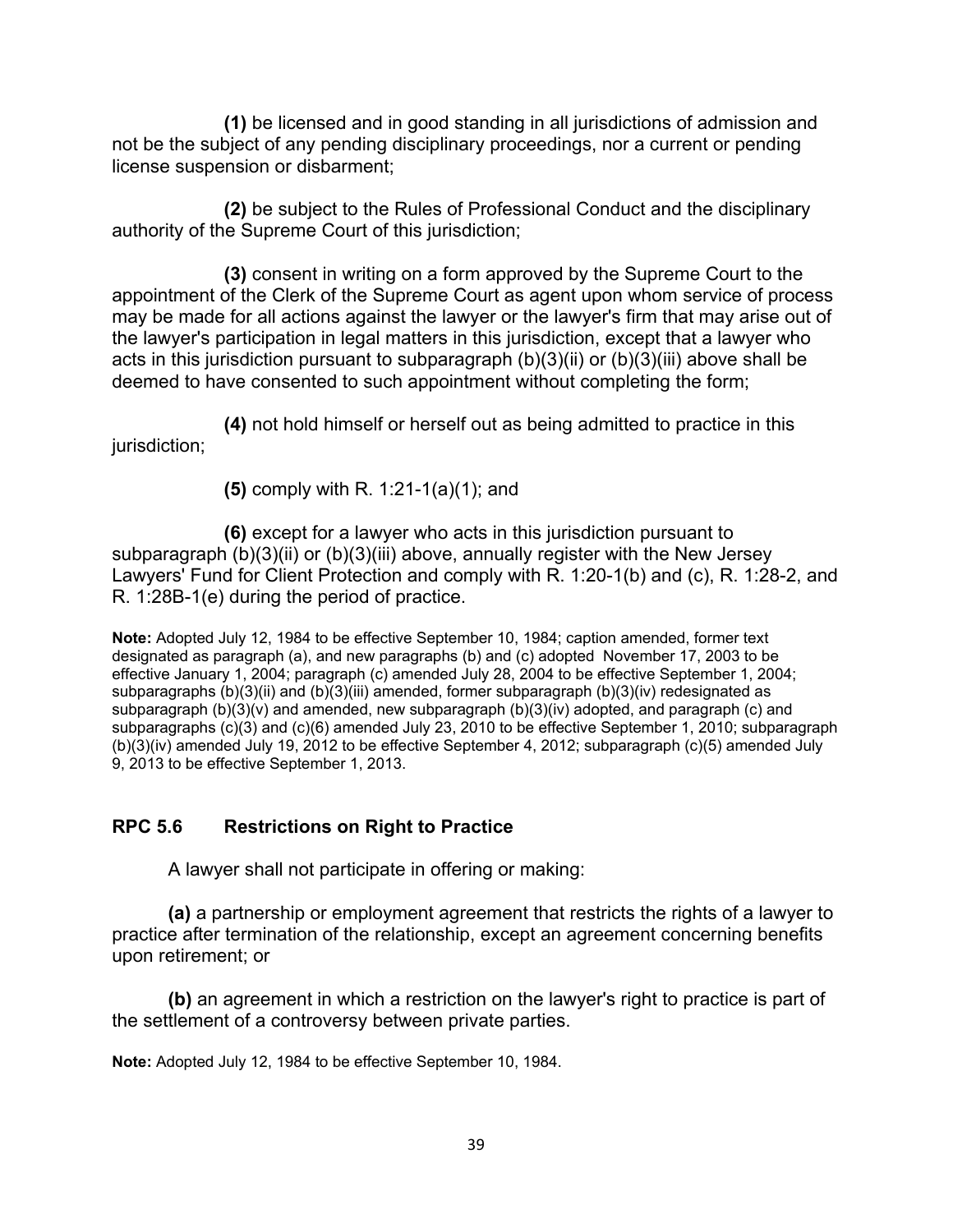#### <span id="page-39-0"></span>**RPC 6.1. Voluntary Public Interest Legal Service**

Every lawyer has a professional responsibility to render public interest legal service. A lawyer may discharge this responsibility by providing professional services at no fee or a reduced fee to persons of limited means or to public service or charitable groups or organizations, by service in activities for improving the law, the legal system or the legal profession, and by financial support for organizations that provide legal services to persons of limited means.

**Note:** Adopted July 12, 1984 to be effective September 10, 1984; caption and text amended November 17, 2003 to be effective January 1, 2004.

#### <span id="page-39-1"></span>**RPC 6.2 Accepting Appointments**

A lawyer shall not seek to avoid appointment by a tribunal to represent a person except for good cause, such as:

**(a)** representing the client is likely to result in violation of the Rules of Professional Conduct or other law;

**(b)** representing the client is likely to result in an unreasonable financial burden on the lawyer; or

**(c)** the client or the cause is so repugnant to the lawyer as to be likely to impair the client-lawyer relationship or the lawyer's ability to represent the client.

**Note:** Adopted July 12, 1984 to be effective September 10, 1984.

#### <span id="page-39-2"></span>**RPC 6.3 Membership in Legal Services Organization**

A lawyer may serve as a director, officer or member of a legal services organization, other than the law firm with which the lawyer practices, notwithstanding that the organization serves persons having interests adverse to a client of the lawyer if:

**(a)** the organization complies with RPC 5.4 concerning the professional independence of its legal staff; and

**(b)** when the interests of a client of the lawyer could be affected, participation is consistent with the lawyer's obligations under RPC 1.7 and the lawyer takes no part in any decision by the organization that could have a material adverse effect on the interest of a client or class of clients of the organization or upon the independence of professional judgment of a lawyer representing such a client.

**Note:** Adopted July 12, 1984 to be effective September 10, 1984.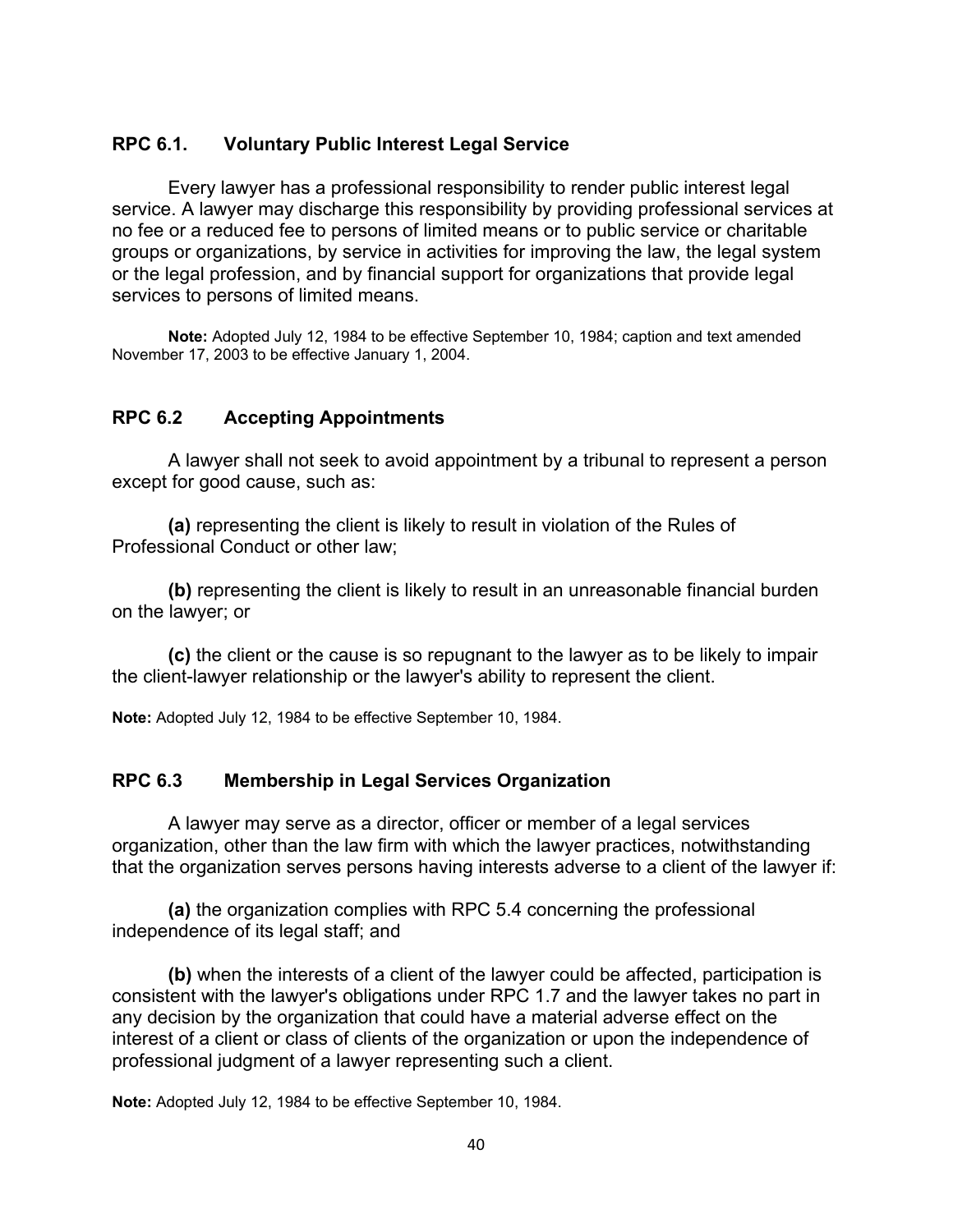### <span id="page-40-0"></span>**RPC 6.4 Law Reform Activities Affecting Client Interests**

A lawyer may serve as a director, officer or member of an organization involved in reform of the law or its administration notwithstanding that the reform may affect the interests of a client of the lawyer. When the lawyer knows that the interests of a client may be materially benefited by a decision in which the lawyer participates, the lawyer shall disclose that fact but need not identify the client, except that when the organization is also a legal services organization, RPC 6.3 shall apply.

**Note:** Adopted July 12, 1984 to be effective September 10, 1984.

#### <span id="page-40-1"></span>**RPC 6.5 Nonprofit and Court-Annexed Limited Legal Service Programs**

**(a)** A lawyer who, under the auspices of a program sponsored by a nonprofit organization or court, provides short-term limited legal services to a client without expectation by either the lawyer or the client that the lawyer will provide continuing representation in the matter:

**(1)** is subject to RPC 1.7 and 1.9(a) only if the lawyer knows that the representation of the client involves a conflict of interest; and

**(2)** is subject to RPC 1.10 only if the lawyer knows that another lawyer associated with the lawyer in a law firm is disqualified by RPC 1.7 or 1.9(a) with respect to the matter.

**(b)** Except as provided in paragraph (a)(2), RPC 1.10 is inapplicable to a representation governed by this RPC.

**Note:** Adopted November 17, 2003 to be effective January 1, 2004.

#### <span id="page-40-2"></span>**RPC 7.1 Communications Concerning a Lawyer's Service**

**(a)** A lawyer shall not make false or misleading communications about the lawyer, the lawyer's services, or any matter in which the lawyer has or seeks a professional involvement. A communication is false or misleading if it:

**(1)** contains a material misrepresentation of fact or law, or omits a fact necessary to make the statement considered as a whole not materially misleading;

**(2)** is likely to create an unjustified expectation about results the lawyer can achieve, or states or implies that the lawyer can achieve results by means that violate the Rules of Professional Conduct or other law;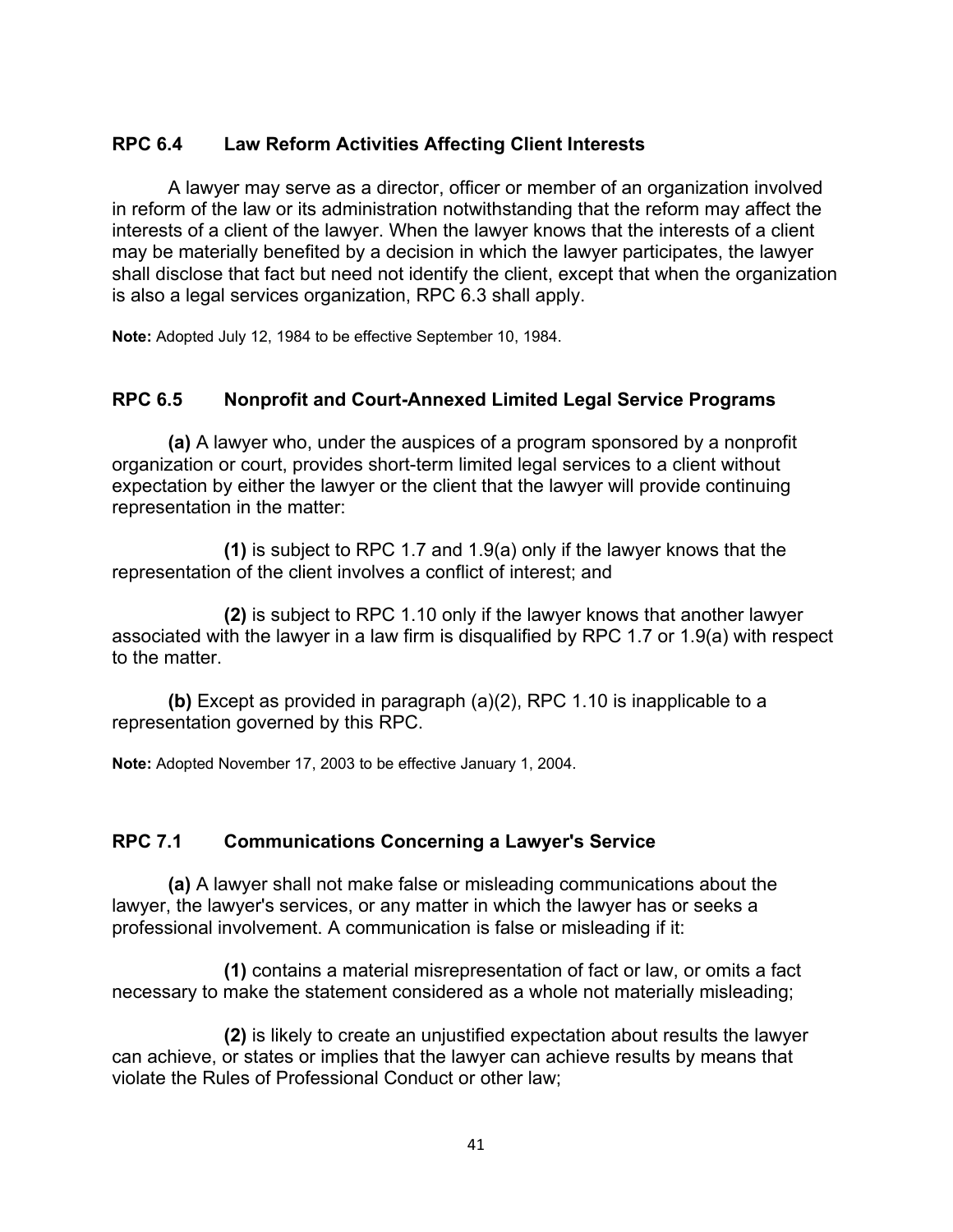**(3)** compares the lawyer's services with other lawyers' services, unless (i) the name of the comparing organization is stated, (ii) the basis for the comparison can be substantiated, and (iii) the communication includes the following disclaimer in a readily discernible manner: "No aspect of this advertisement has been approved by the Supreme Court of New Jersey"; or

**(4)** relates to legal fees other than:

**(i)** a statement of the fee for an initial consultation;

**(ii)** a statement of the fixed or contingent fee charged for a specific legal service, the description of which would not be misunderstood or be deceptive;

**(iii)** a statement of the range of fees for specifically described legal services, provided there is a reasonable disclosure of all relevant variables and considerations so that the statement would not be misunderstood or be deceptive;

**(iv)** a statement of specified hourly rates, provided the statement makes clear that the total charge will vary according to the number of hours devoted to the matter, and in relation to the varying hourly rates charged for the services of different individuals who may be assigned to the matter;

**(v)** the availability of credit arrangements; and

**(vi)** a statement of the fees charged by a qualified legal assistance organization in which the lawyer participates for specific legal services the description of which would not be misunderstood or be deceptive

**(b)** It shall be unethical for a lawyer to use an advertisement or other related communication known to have been disapproved by the Committee on Attorney Advertising, or one substantially the same as the one disapproved, until or unless modified or reversed by the Advertising Committee or as provided by Rule 1:19A-3(d).

#### **Official Comment by Supreme Court (November 2, 2009)**

A truthful communication that the lawyer has received an honor or accolade is not misleading or impermissibly comparative for purposes of this Rule if: (1) the conferrer has made inquiry into the attorney's fitness; (2) the conferrer does not issue such an honor or accolade for a price; and (3) a truthful, plain language description of the standard or methodology upon which the honor or accolade is based is available for inspection either as part of the communication itself or by reference to a convenient, publicly available source.

**Note:** Adopted July 12, 1984, to be effective September 10, 1984; new paragraph (b) added June 26, 1987, to be effective July 1, 1987; paragraph (a) amended June 29, 1990, to be effective September 4,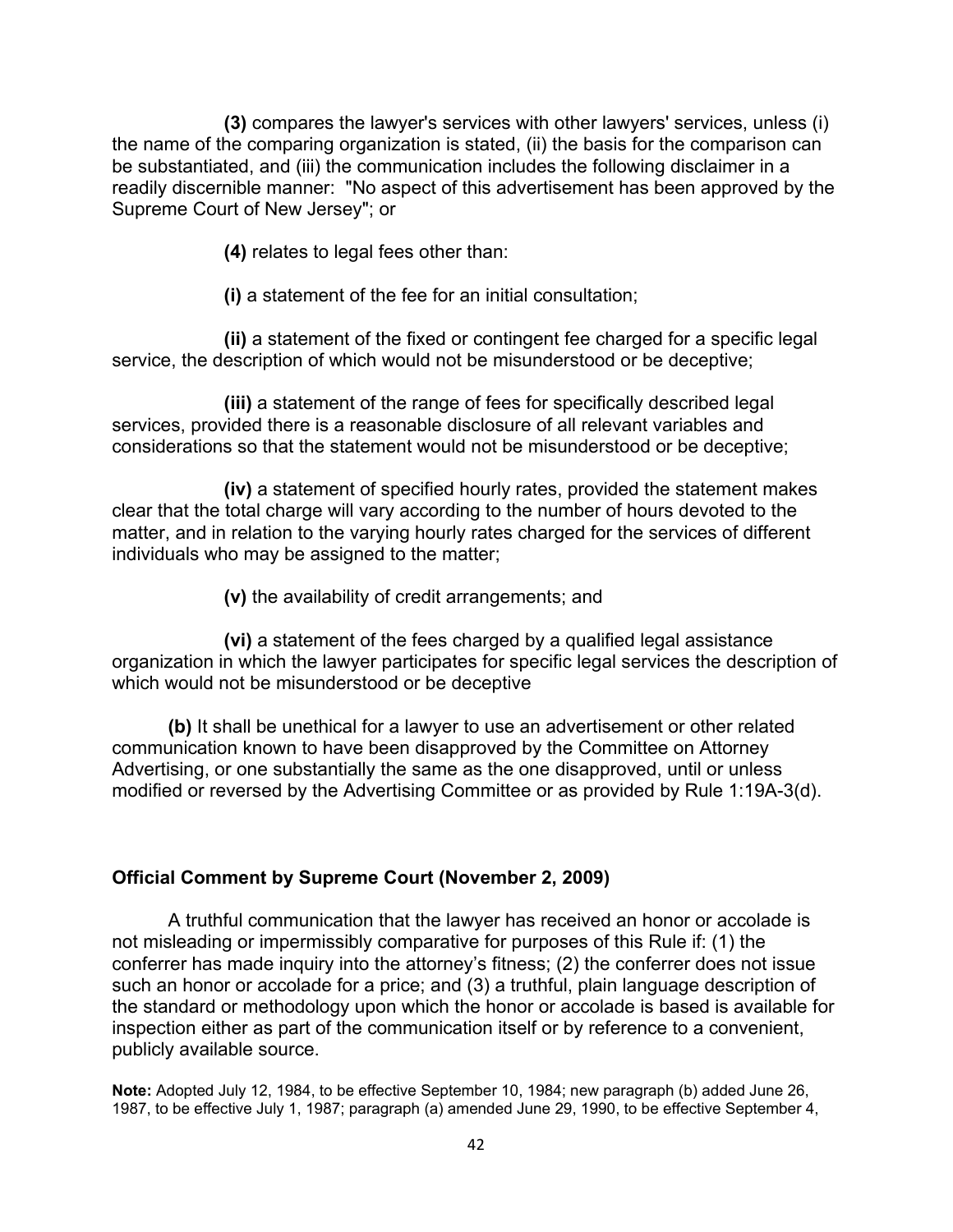1990; paragraph (b) amended January 5, 2009 to be effective immediately; paragraph (a)(3) amended and Official Comment adopted November 2, 2009 to be effective immediately.

### <span id="page-42-0"></span>**RPC 7.2 Advertising**

**(a)** Subject to the requirements of RPC 7.1, a lawyer may communicate information regarding the lawyer's services through public media, such as a telephone directory, legal directory, newspaper or other periodical, radio or television, internet or other electronic media, or through mailed written communication.

**(b)** A copy or recording of an advertisement or written communication shall be kept for three years after its dissemination along with a record of when and where it was used. Lawyers shall capture all material on their websites, in the form of an electronic or paper backup, including all new content, on at least a monthly basis, and retain this information for three years.

**(c)** A lawyer shall not give anything of value to a person for recommending the lawyer's services, except that: (1) a lawyer may pay the reasonable cost of advertising or written communication permitted by this Rule; (2) a lawyer may pay the reasonable cost of advertising, written communication or other notification required in connection with the sale of a law practice as permitted by RPC 1.17; and (3) a lawyer may pay the usual charges of a not-for-profit lawyer referral service or other legal service organization.

**Note:** Adopted July 12, 1984, to be effective September 10, 1984; paragraph (a) amended December 10, 1986, to be effective December 10, 1986; paragraph (c) amended October 16, 1992, to be effective immediately; paragraph (a) amended November 17, 2003 to be effective January 1, 2004; paragraph (b) amended July 27, 2018, to be effective September 1, 2018; paragraph (a) amended July 30, 2021 to be effective September 1, 2021.

#### <span id="page-42-1"></span>**RPC 7.3 Person**a**l Contact with Prospective Clients**

**(a)** A lawyer may initiate personal contact with a prospective client for the purpose of obtaining professional employment, subject to the requirements of paragraph (b).

**(b)** A lawyer shall not contact, or send a written or electronic or other form of communication to, a prospective client for the purpose of obtaining professional employment if:

**(1)** the lawyer knows or reasonably should know that the physical, emotional or mental state of the person is such that the person could not exercise reasonable judgment in employing a lawyer; or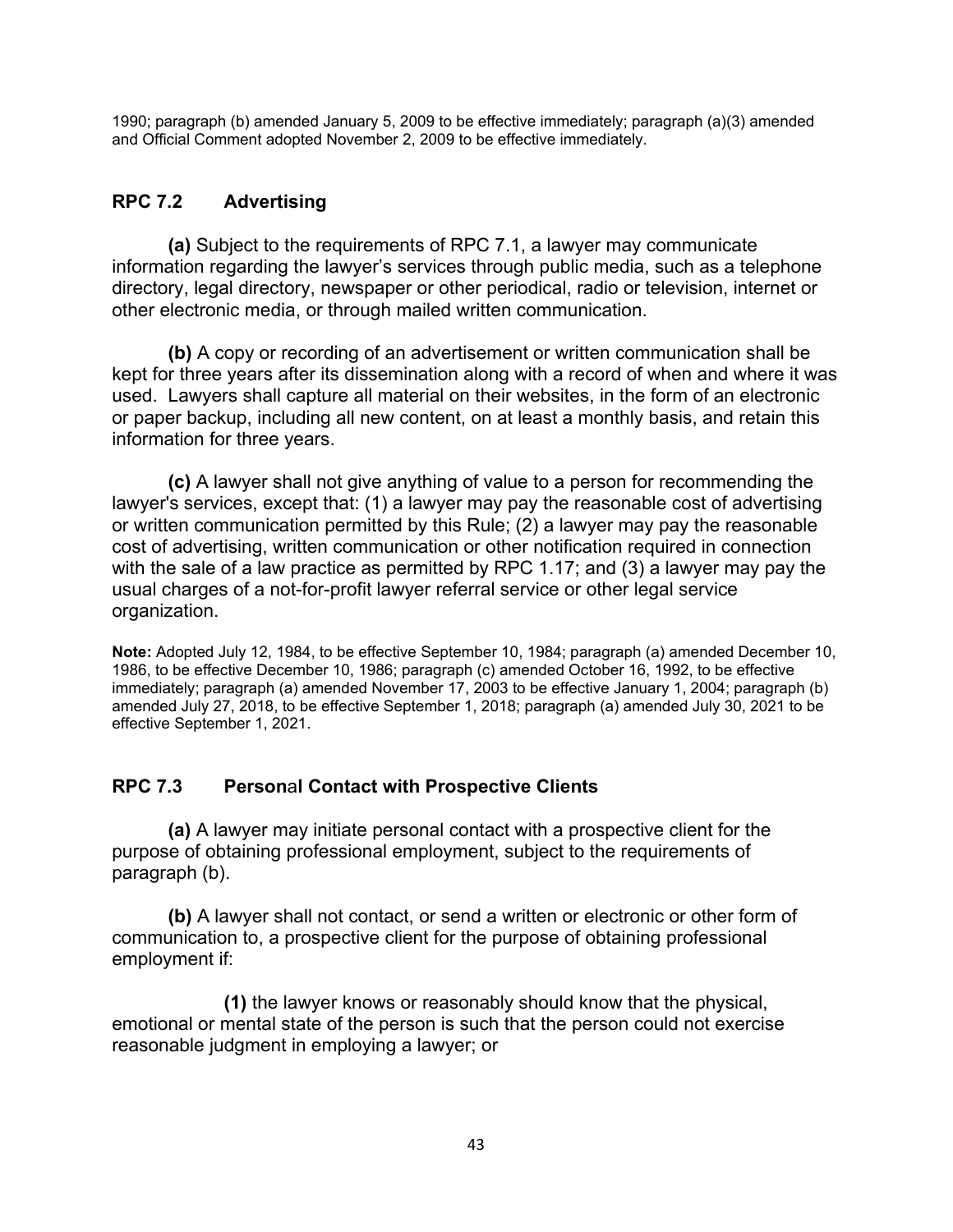**(2)** the person has made known to the lawyer a desire not to receive communications from the lawyer; or

**(3)** the communication involves coercion, duress or harassment; or

**(4)** the communication involves unsolicited direct contact with a prospective client within thirty days after a specific mass-disaster event, when such contact concerns potential compensation arising from the event; or

**(5)** the communication involves unsolicited direct contact with a prospective client concerning a specific event not covered by section (4) of this Rule when such contact has pecuniary gain as a significant motive except that a lawyer may send a letter by regular mail to a prospective client in such circumstances provided the letter:

**(i)** bears the word "ADVERTISEMENT" prominently displayed in capital letters at the top of the first page of text and on the outside envelope, unless the lawyer has a family, close personal, or prior professional relationship with the recipient. The envelope shall contain nothing other than the lawyer's name, firm, return address and "ADVERTISEMENT" prominently displayed; and

**(ii)** shall contain the party's name in the salutation and begin by advising the recipient that if a lawyer has already been retained the letter is to be disregarded; and

**(iii)** contains the following notice at the bottom of the last page of text: "Before making your choice of attorney, you should give this matter careful thought. The selection of an attorney is an important decision."; and

**(iv)** contains an additional notice also at the bottom of the last page of text that the recipient may, if the letter is inaccurate or misleading, report same to the Committee on Attorney Advertising, Hughes Justice Complex, P.O. Box 970, Trenton, New Jersey 08625-0970. The name and address of the attorney responsible for the content of the letter shall be included in the notice.

**(c)** A lawyer shall not knowingly assist an organization that furnishes or pays for legal services to others to promote the use of the lawyer's services or those of the lawyer's partner, or associate, or any other lawyer affiliated with the lawyer or the lawyer's firm, as a private practitioner, if:

**(1)** the promotional activity involves use of a statement or claim that is false or misleading within the meaning of RPC 7.1; or

**(2)** the promotional activity involves the use of coercion, duress, compulsion, intimidation, threats, unwarranted promises of benefits, overreaching, or vexatious or harassing conduct.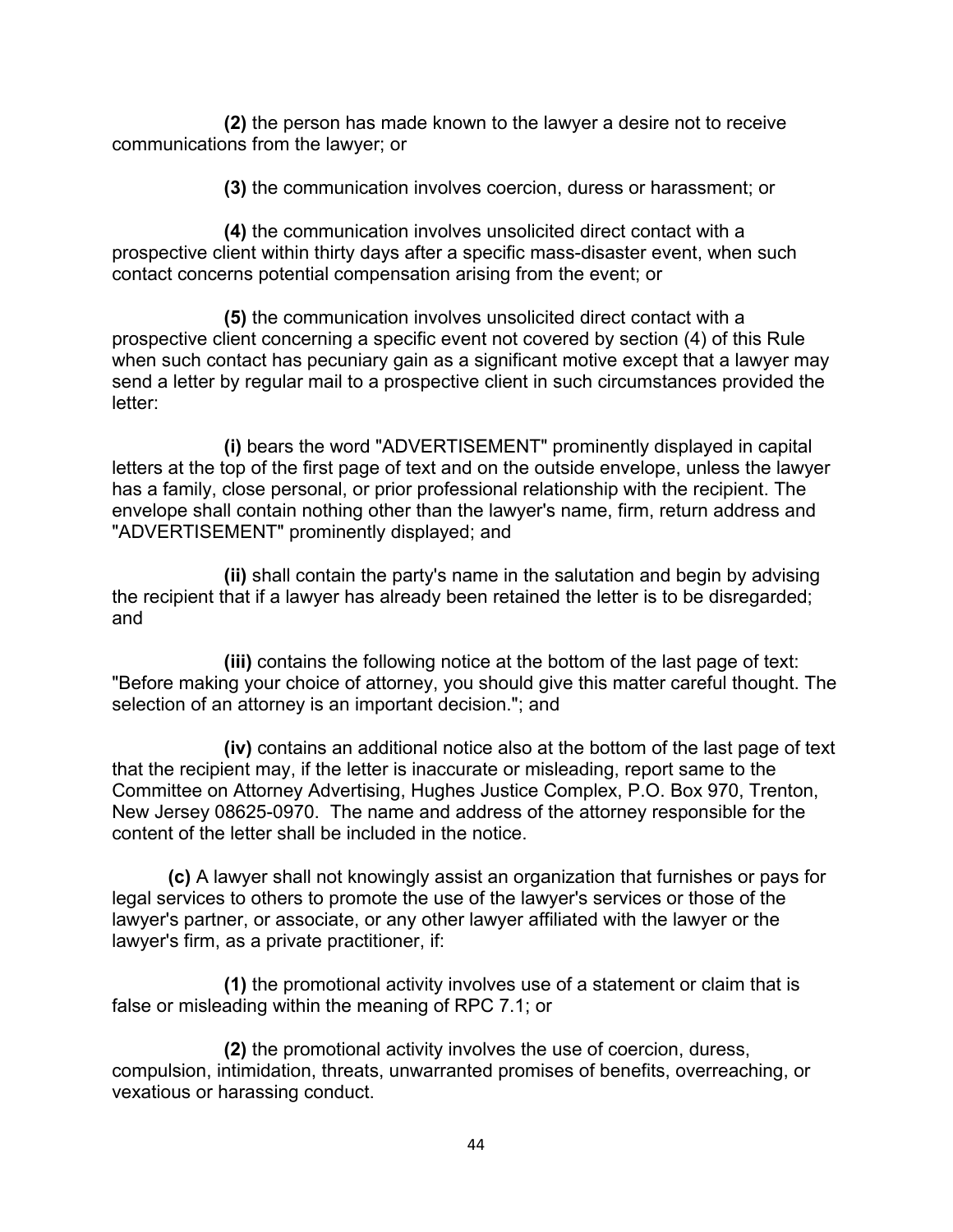**(d)** A lawyer shall not compensate or give anything of value to a person or organization to recommend or secure the lawyer's employment by a client, or as a reward for having made a recommendation resulting in the lawyer's employment by a client except that the lawyer may pay for public communications permitted by RPC 7.1 and the usual and reasonable fees or dues charged by a lawyer referral service operated, sponsored, or approved by a bar association.

**(e)** A lawyer shall not knowingly assist a person or organization that furnishes or pays for legal services to others to promote the use of the lawyer's services or those of the lawyer's partner or associate or any other lawyer affiliated with the lawyer or the lawyer's firm except as permitted by RPC 7.1. However, this does not prohibit a lawyer or the lawyer's partner or associate or any other lawyer affiliated with the lawyer or the lawyer's firm from being recommended, employed or paid by or cooperating with one of the following offices or organizations that promote the use of the lawyer's services or those of the lawyer's partner or associate or any other lawyer affiliated with the lawyer or the lawyer's firm if there is no interference with the exercise of independent professional judgment in behalf of the lawyer's client:

**(1)** a legal aid office or public defender office:

**(i)** operated or sponsored by a duly accredited law school.

**(ii)** operated or sponsored by a bona fide nonprofit community organization.

**(iii)** operated or sponsored by a governmental agency.

**(iv)** operated, sponsored, or approved by a bar association.

**(2)** a military legal assistance office.

**(3)** a lawyer referral service operated, sponsored, or approved by a bar association.

**(4)** any bona fide organization that recommends, furnishes or pays for legal services to its members or beneficiaries provided the following conditions are satisfied:

**(i)** such organization, including any affiliate, is so organized and operated that no profit is derived by it from the furnishing, recommending or rendition of legal services by lawyers and that, if the organization is organized for profit, the legal services are not rendered by lawyers employed, directed, supervised or selected by it except in connection with matters when such organization bears ultimate liability of its member or beneficiary.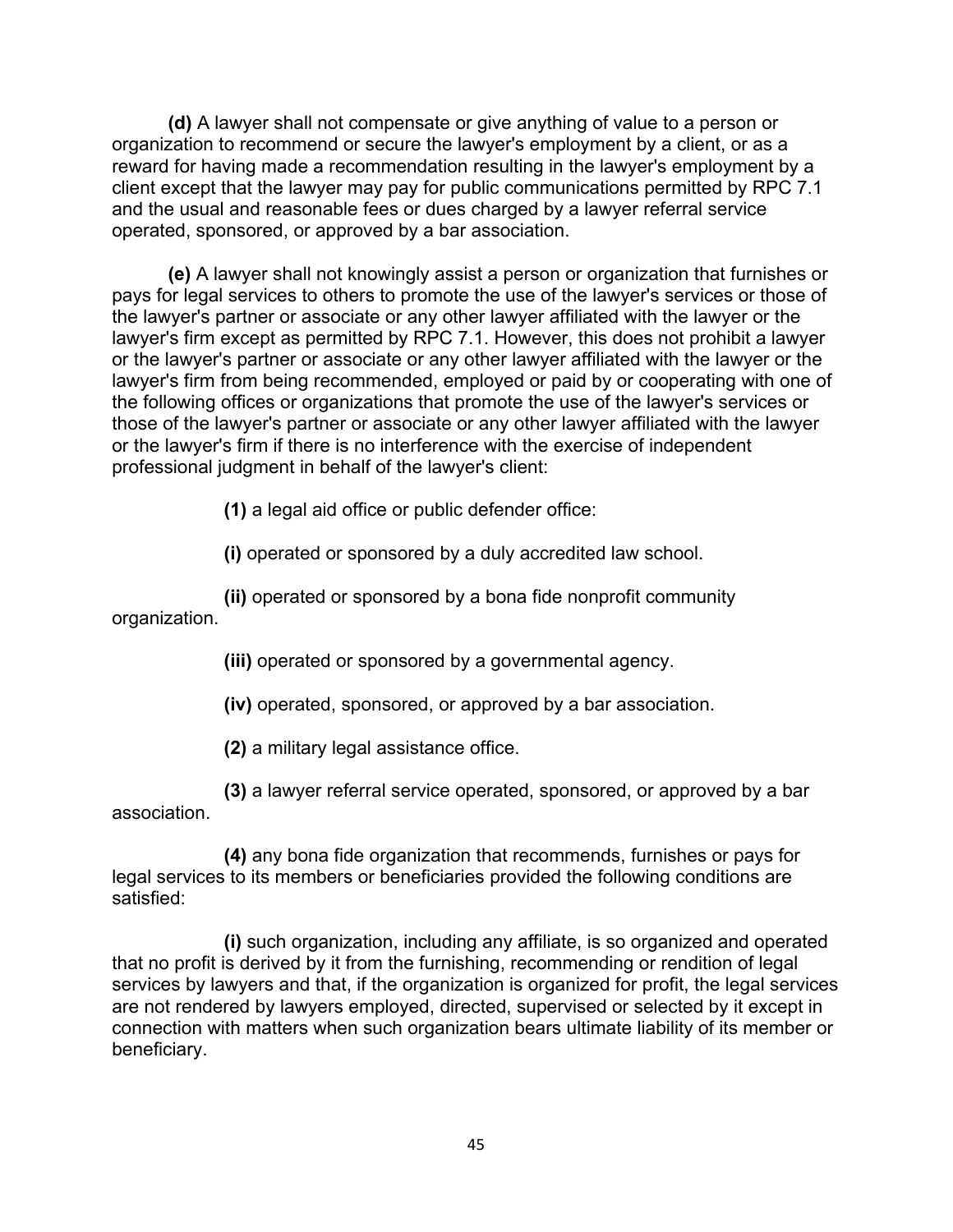**(ii)** neither the lawyer, nor the lawyer's partner or associate or any other lawyer or nonlawyer affiliated with the lawyer or the lawyer's firm directly or indirectly who have initiated or promoted such organization shall have received any financial or other benefit from such initiation or promotion.

**(iii)** such organization is not operated for the purpose of procuring legal work or financial benefit for any lawyer as a private practitioner outside of the legal services program of the organization.

**(iv)** the member or beneficiary to whom the legal services are furnished, and not such organization, is recognized as the client of the lawyer in the matter.

**(v)** any member or beneficiary who is entitled to have legal services furnished or paid for by the organization may, if such member or beneficiary so desires, and at the member or beneficiary's own expense except where the organization's plan provides for assuming such expense, select counsel other than that furnished, selected or approved by the organization for the particular matter involved. Nothing contained herein, or in the plan of any organization that furnishes or pays for legal services pursuant to this section, shall be construed to abrogate the obligations and responsibilities of a lawyer to the lawyer's client as set forth in these Rules.

**(vi)** the lawyer does not know or have cause to know that such organization is in violation of applicable laws, rules of court and other legal requirements that govern its legal service operations.

**(vii)** such organization has first filed with the Supreme Court and at least annually thereafter on the appropriate form prescribed by the Court a report with respect to its legal service plan. Upon such filing, a registration number will be issued and should be used by the operators of the plan on all correspondence and publications pertaining to the plan thereafter. Such organization shall furnish any additional information requested by the Supreme Court.

**(f)** A lawyer shall not accept employment when the lawyer knows or it is obvious that the person who seeks the lawyer's services does so as a result of conduct prohibited under this Rule.

**Note:** Adopted July 12, 1984, to be effective September 10, 1984; paragraph (b)(4) amended June 29, 1990, to be effective September 4, 1990; new paragraph (b)(4) adopted and former paragraph (b)(4) redesignated and amended as paragraph (b)(5) April 28, 1997, to be effective May 5, 1997; paragraph (b)(5) amended November 17, 2003 to be effective January 1, 2004; subparagraph (b)(5)(i) amended July 23, 2010 to be effective September 1, 2010; paragraphs (b) and (b)(5) amended July 22, 2014, to be effective September 1, 2014; subparagraph (b)(5)(iv) amended April 30, 2018 to be effective immediately.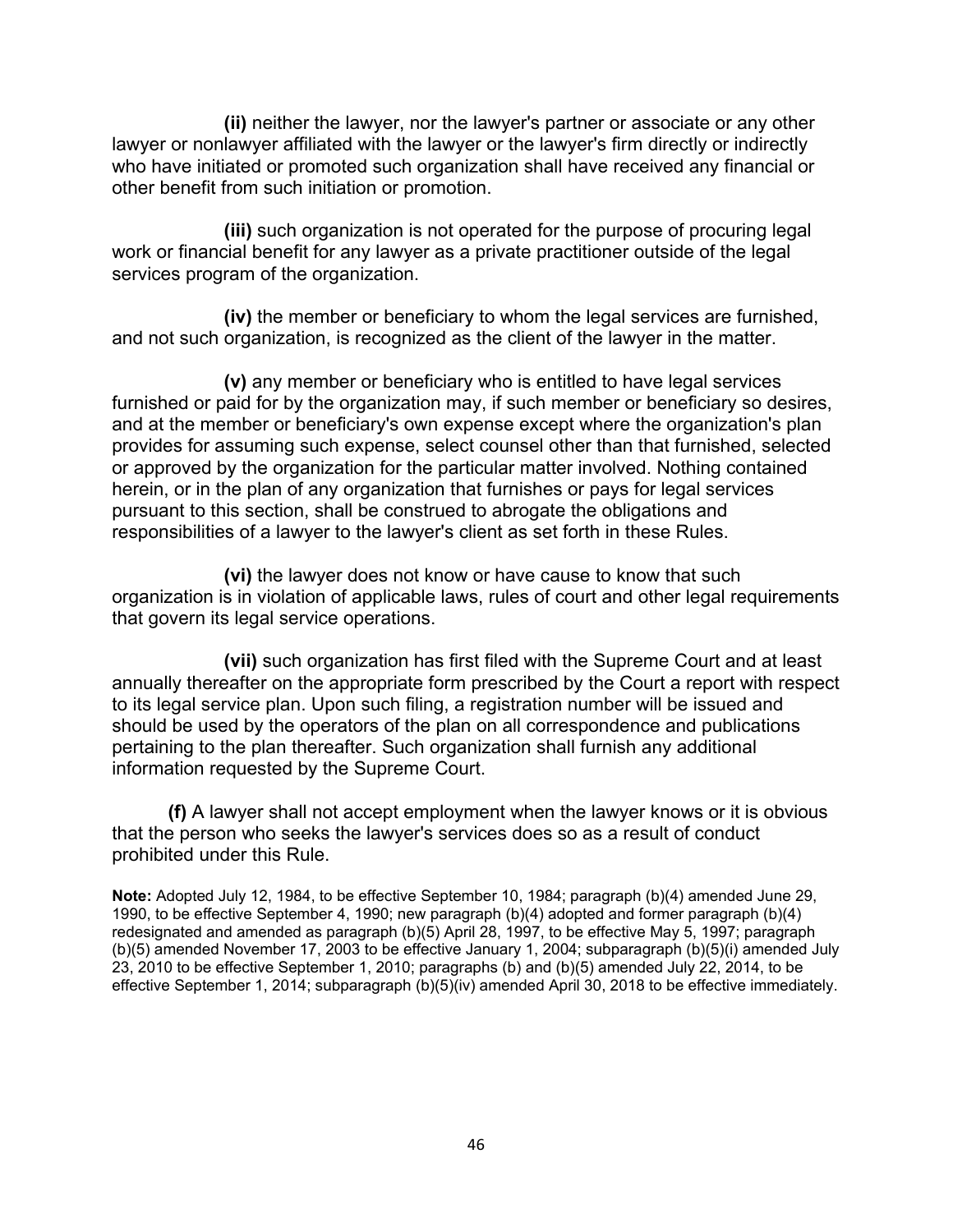### <span id="page-46-0"></span>**RPC 7.4 Communication of Fields of Practice and Certification**

**(a)** A lawyer may communicate the fact that the lawyer does or does not practice in particular fields of law. A lawyer may not, however, state or imply that the lawyer has been recognized or certified as a specialist in a particular field of law except as provided in paragraphs (b), (c), and (d) of this Rule.

**(b)** A lawyer admitted to engage in patent practice before the United States Patent and Trademark Office may use the designation "Patent Attorney" or a substantially similar designation.

**(c)** A lawyer engaged in admiralty practice may use the designation "Admiralty," "Proctor in Admiralty," or a substantially similar designation.

**(d)** A lawyer may communicate that the lawyer has been certified as a specialist or certified in a field of practice only when the communication is not false or misleading, states the name of the certifying organization, and states that the certification has been granted by the Supreme Court of New Jersey or by an organization that has been approved by the American Bar Association. If the certification has been granted by an organization that has not been approved, or has been denied approval, by the Supreme Court of New Jersey or the American Bar Association, the absence or denial of such approval shall be clearly identified in each such communication by the lawyer.

**Note:** Adopted July 12, 1984, to be effective September 10, 1984; former rule amended and designated paragraph (a) and new paragraph (b) adopted July 15, 1993, to be effective September 1, 1993; paragraph (a) amended, paragraph (b) redesignated as paragraph (d), and new paragraphs (b) and (c) adopted November 17, 2003 to be effective January 1, 2004.

## <span id="page-46-1"></span>**RPC 7.5 Law Firm Names and Letterheads**

**(a)** A lawyer shall not use a law firm name, letterhead, or other professional designation that violates RPC 7.1.

**(b)** A law firm practicing in more than one jurisdiction may use the same law firm name in New Jersey, provided the law firm name complies with this Rule. In New Jersey, identification of all lawyers of the firm, in advertisements, on letterheads or anywhere else that the law firm name is used, shall indicate the jurisdictional limitations on those not licensed to practice in New Jersey. Where the name of an attorney not licensed to practice in this State is used in a law firm name, or where the law firm name does not include the name of a lawyer in the firm or the name of a lawyer who has ceased to be associated with the firm through death or retirement, any advertisement, letterhead or other communication containing the law firm name must include the name of at least one licensed New Jersey attorney who is responsible for the firm's New Jersey practice or the local office thereof.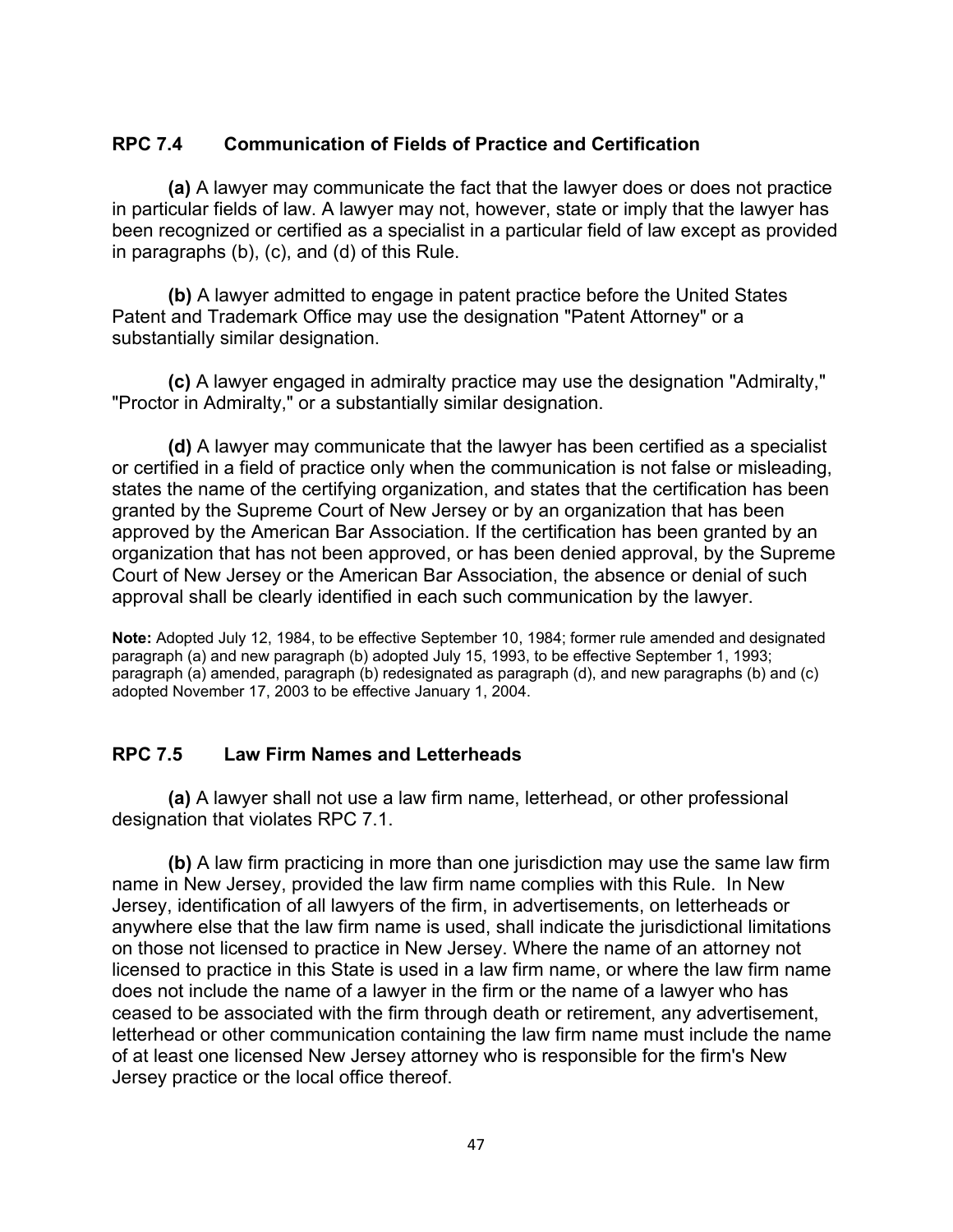**(c)** A law firm name shall not contain the name of any person not actively associated with the firm as an attorney, other than that of a person or persons who have ceased to be associated with the firm through death or retirement.

**(d) (1)** Lawyers may state or imply that they practice in a partnership only if the persons designated in the law firm name and the principal members of the firm share in the responsibility and liability for the firm's performance of legal services.

**(2)** When lawyers practice in an entity authorized by Rules 1:21-1A, 1:21- 1B, or 1:21-1C, the persons designated in the law firm name must be shareholders, members, or partners of the entity.

**(e)** A law firm name may include additional identifying language such as "& Associates" only when such language is accurate and descriptive of the firm. Any law firm name including additional identifying language such as "Legal Services" or other similar phrases shall inform all prospective clients in the retainer agreement or other writing that the law firm is not affiliated or associated with a public, quasi-public or charitable organization. However, no firm shall use the phrase "legal aid" in its name or in any additional identifying language. Use of a trade name shall be permissible so long as it is not misleading, comparative, or suggestive of the ability to obtain results. Where the law firm trade name does not include the name of a lawyer in the firm or the name of a lawyer who has ceased to be associated with the firm through death or retirement, any advertisement, letterhead or other communication containing the law firm name must include the name of at least one licensed New Jersey attorney who is responsible for the firm's New Jersey practice or the local office thereof.

**(f)** In any case in which a legal assistance organization referred to in R. 1:21-1(e) practices under a trade name, the name or names of one or more of its principally responsible attorneys, licensed to practice in this State, shall be displayed on all letterheads, signs, advertisements and cards or other places where the trade name is used.

## **Official Comment to RPC 7.5(e) by Supreme Court (July 27, 2015)**

By way of example, "Millburn Tax Law Associates, John Smith, Esq." would be permissible under the trade name provision of this rule, as would "Smith & Jones Millburn Personal Injury Lawyers," provided that the law firm's primary location is in Millburn and its primary practice area is tax law or personal injury law, respectively. "John Smith Criminal Defense and Municipal Law" would also be permissible. However, neither "Best Tax Lawyers" nor "Tax Fixers" would be permissible, the former being comparative and the latter being suggestive of the ability to achieve results. Similarly, "Budget Lawyer John Smith, Esq." is not permissible as it is comparative and likely to be misleading; "Million Dollar Personal Injury Lawyer John Smith, Esq." is not permissible as it suggests the ability to achieve results; and "Tough As Nails Lawyer John Smith, Esq." is not permissible as it purports to describe the lawyer and does not describe the nature of the firm's legal practice.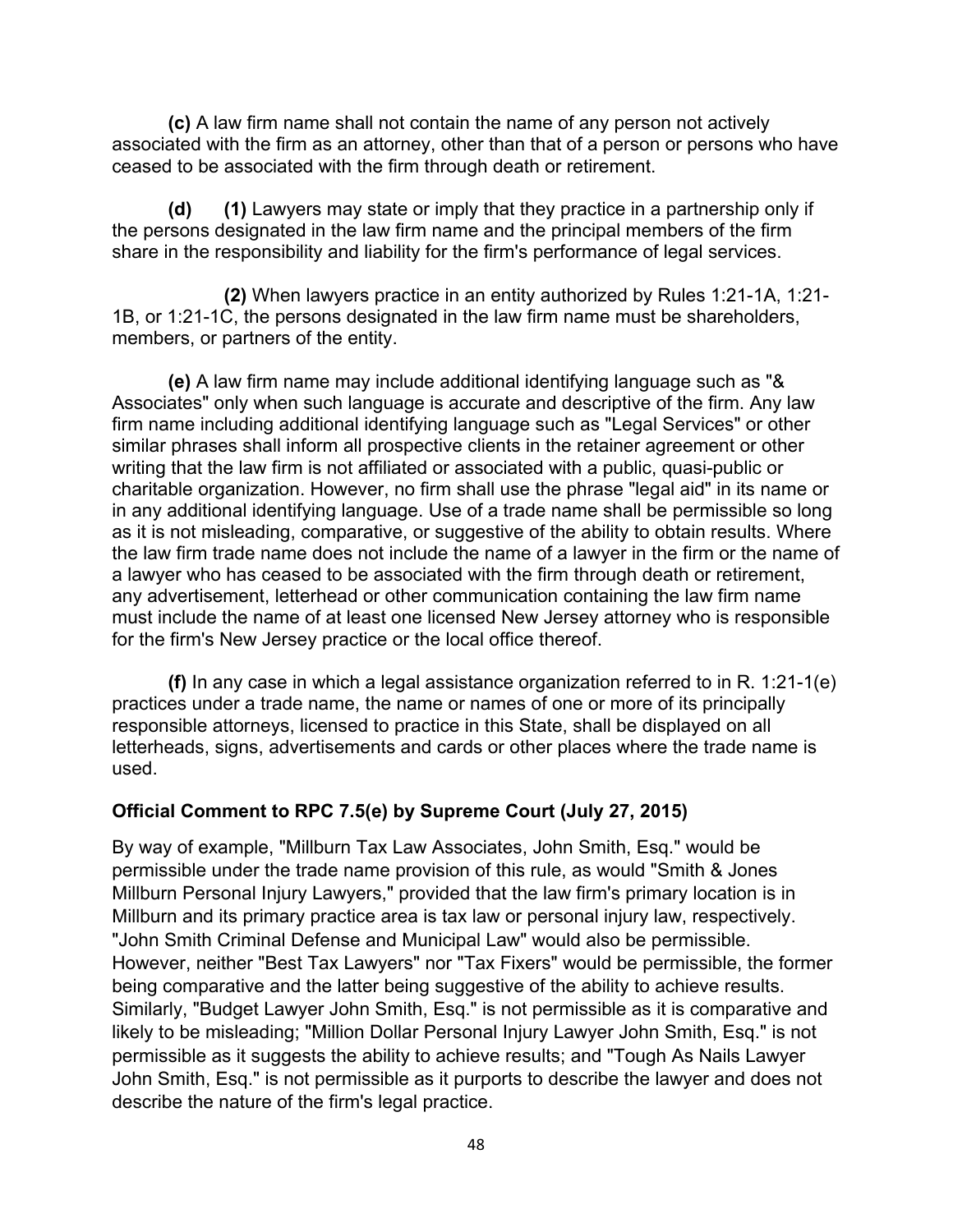## **Official Comment to RPC 7.5(d) by Supreme Court (April 5, 2022)**

The name of the partnership or entity may reflect the names of lawyers who were principal partners, members, or shareholders in a predecessor firm who are deceased or retired.

**Note:** Adopted July 12, 1984, to be effective September 10, 1984; paragraphs (a) and (d) amended, paragraph (e) amended and redesignated as paragraph (f) and new paragraph (e) added June 29, 1990, to be effective September 4, 1990; paragraph (a) amended January 5, 2009 to be effective immediately; paragraph (e) amended, and Official Comment to paragraph (e) adopted July 27, 2015 to be effective September 1, 2015; caption and paragraphs (a), (b), (c), (d), (e), and (f) amended September 9, 2020 to be effective immediately; paragraph (d) amended and Official Comment to paragraph (d) adopted April 5, 2022 to be effective immediately.

# <span id="page-48-0"></span>**RPC 8.1 Bar Admission and Disciplinary Matters**

An applicant for admission to the bar, or a lawyer in connection with a bar admission application or in connection with a disciplinary matter, shall not:

**(a)** knowingly make a false statement of material fact; or

**(b)** fail to disclose a fact necessary to correct a misapprehension known by the person to have arisen in the matter, or knowingly fail to respond to a lawful demand for information from an admissions or disciplinary authority, except that this Rule does not require disclosure of information otherwise protected by RPC 1.6.

**Note:** Adopted July 12, 1984 to be effective September 10, 1984.

## <span id="page-48-1"></span>**RPC 8.2 Judicial and Legal Officials**

**(a)** A lawyer shall not make a statement that the lawyer knows to be false or with reckless disregard as to its truth or falsity concerning the qualifications of a judge, adjudicatory officer or other public legal officer, or of a candidate for election or appointment to judicial or legal office.

**(b)** A lawyer who has been confirmed for judicial office shall comply with the applicable provisions of the Code of Judicial Conduct.

**Note:** Adopted July 12, 1984 to be effective September 10, 1984.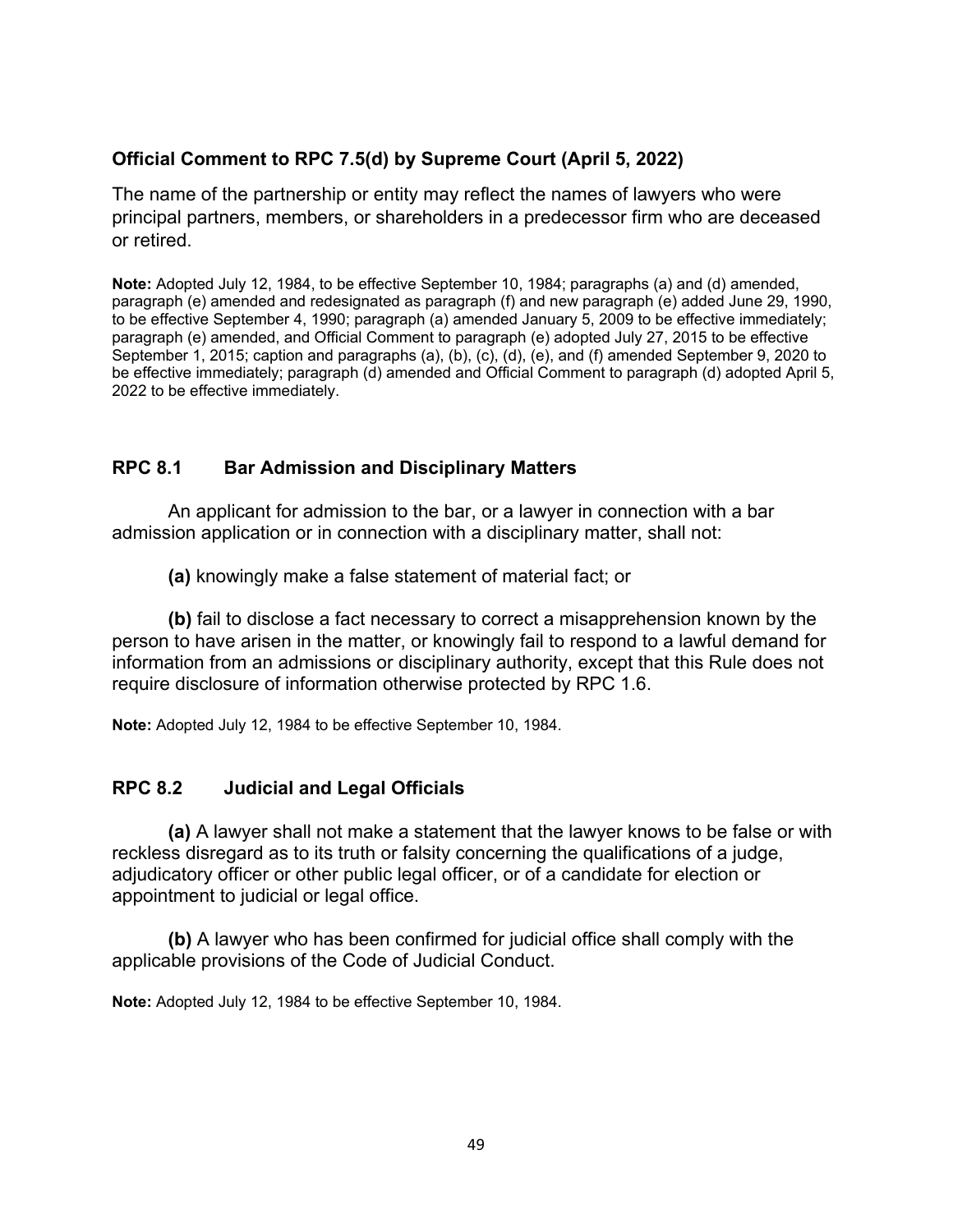## <span id="page-49-0"></span>**RPC 8.3 Reporting Professional Misconduct**

**(a)** A lawyer who knows that another lawyer has committed a violation of the Rules of Professional Conduct that raises a substantial question as to that lawyer's honesty, trustworthiness or fitness as a lawyer in other respects, shall inform the appropriate professional authority.

**(b)** A lawyer who knows that a judge has committed a violation of applicable rules of judicial conduct that raises a substantial question as to the judge's fitness for office shall inform the appropriate authority.

**(c)** This Rule does not require disclosure of information otherwise protected by RPC 1.6.

**(d)** Paragraph (a) of this Rule shall not apply to knowledge obtained as a result of participation in a Lawyers Assistance Program established by the Supreme Court and administered by the New Jersey State Bar Association, except as follows:

**(i)** if the effect of discovered ethics infractions on the practice of an impaired attorney is irremediable or poses a substantial and imminent threat to the interests of clients, then attorney volunteers, peer counselors, or program staff have a duty to disclose the infractions to the disciplinary authorities, and attorney volunteers have the obligation to apply immediately for the appointment of a conservator, who also has the obligation to report ethics infractions to disciplinary authorities; and

**(ii)** attorney volunteers or peer counselors assisting the impaired attorney in conjunction with his or her practice have the same responsibility as any other lawyer to deal candidly with clients, but that responsibility does not include the duty to disclose voluntarily, without inquiry by the client, information of past violations or present violations that did not or do not pose a serious danger to clients.

**Note:** Adopted July 12, 1984, to be effective September 10, 1984; new paragraph (d) adopted October 5, 1993, to be effective immediately; paragraphs (a) and (b) amended November 17, 2003 to be effective January 1, 2004.

## <span id="page-49-1"></span>**RPC 8.4 Misconduct**

It is professional misconduct for a lawyer to:

**(a)** violate or attempt to violate the Rules of Professional Conduct, knowingly assist or induce another to do so, or do so through the acts of another;

**(b)** commit a criminal act that reflects adversely on the lawyer's honesty, trustworthiness or fitness as a lawyer in other respects;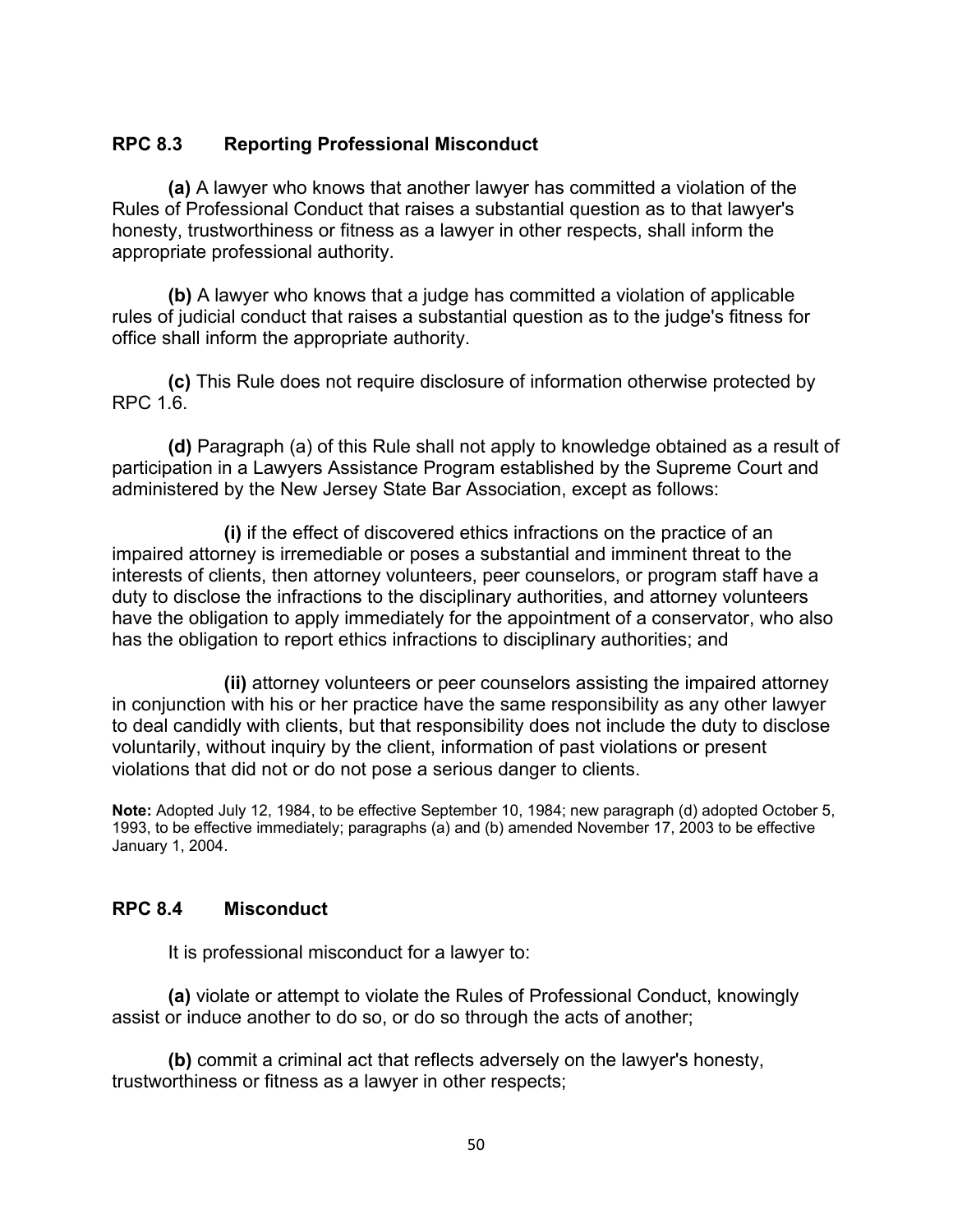**(c)** engage in conduct involving dishonesty, fraud, deceit or misrepresentation;

**(d)** engage in conduct that is prejudicial to the administration of justice;

**(e)** state or imply an ability to influence improperly a government agency or official or to achieve results by means that violate the Rules of Professional Conduct or other law;

**(f)** knowingly assist a judge or judicial officer in conduct that is a violation of the Code of Judicial Conduct or other law;

**(g)** engage, in a professional capacity, in conduct involving discrimination (except employment discrimination unless resulting in a final agency or judicial determination) because of race, color, religion, age, sex, sexual orientation, national origin, language, marital status, socioeconomic status, or handicap where the conduct is intended or likely to cause harm.

#### **Official Comment by Supreme Court (May 3, 1994)**

This rule amendment (the addition of paragraph g) is intended to make discriminatory conduct unethical when engaged in by lawyers in their professional capacity. It would, for example, cover activities in the court house, such as a lawyer's treatment of court support staff, as well as conduct more directly related to litigation; activities related to practice outside of the court house, whether or not related to litigation, such as treatment of other attorneys and their staff; bar association and similar activities; and activities in the lawyer's office and firm. Except to the extent that they are closely related to the foregoing, purely private activities are not intended to be covered by this rule amendment, although they may possibly constitute a violation of some other ethical rule. Nor is employment discrimination in hiring, firing, promotion, or partnership status intended to be covered unless it has resulted in either an agency or judicial determination of discriminatory conduct. The Supreme Court believes that existing agencies and courts are better able to deal with such matters, that the disciplinary resources required to investigate and prosecute discrimination in the employment area would be disproportionate to the benefits to the system given remedies available elsewhere, and that limiting ethics proceedings in this area to cases where there has been an adjudication represents a practical resolution of conflicting needs.

"Discrimination" is intended to be construed broadly. It includes sexual harassment, derogatory or demeaning language, and, generally, any conduct towards the named groups that is both harmful and discriminatory.

Case law has already suggested both the area covered by this amendment and the possible direction of future cases. *In re Vincenti*, 114 *N.J*. 275 (554 *A.2d* 470) (1989). The Court believes the administration of justice would be better served, however, by the adoption of this general rule than by a case by case development of the scope of the professional obligation.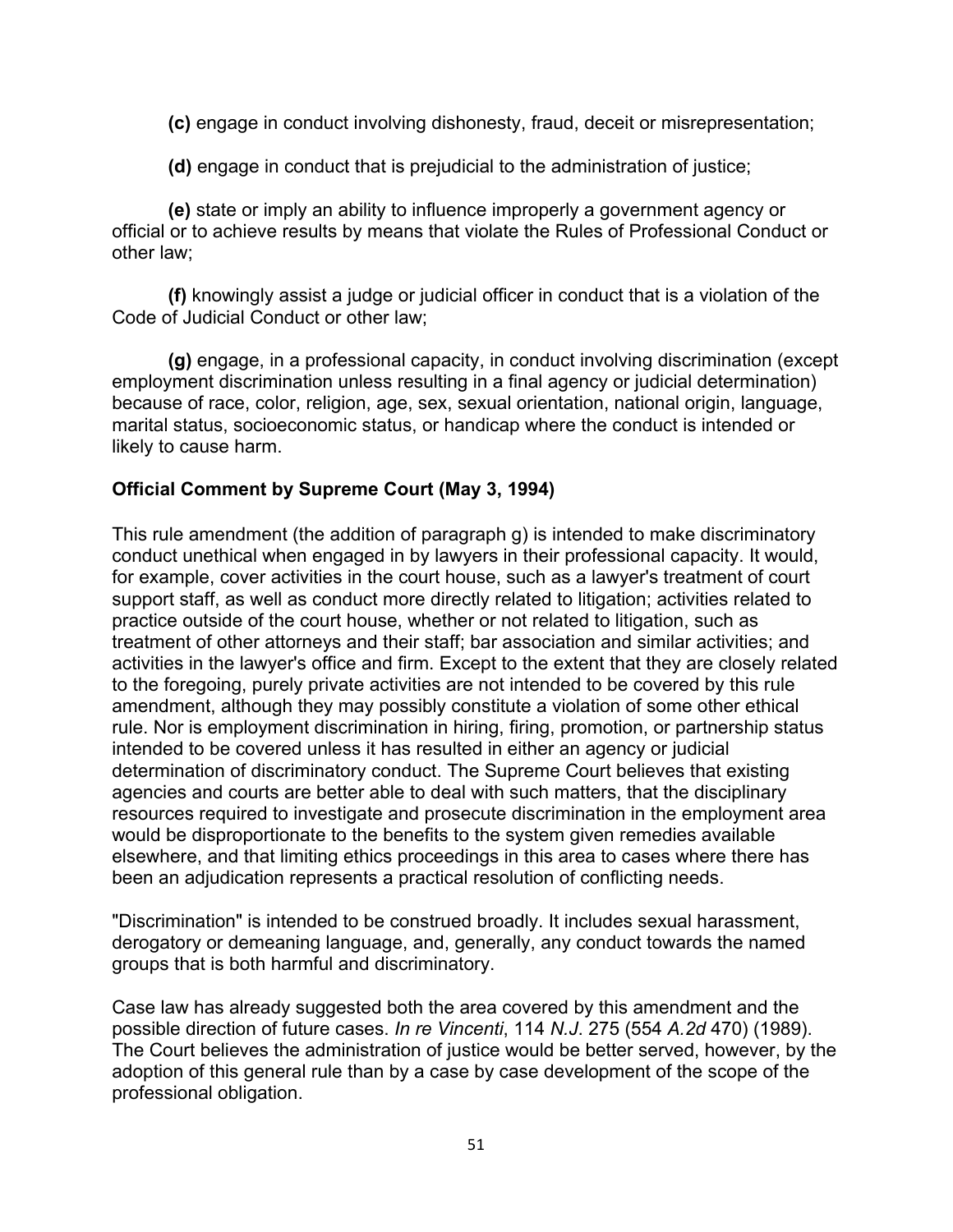While the origin of this rule was a recommendation of the Supreme Court's Task Force on Women in the Courts, the Court concluded that the protection, limited to women and minorities in that recommendation, should be expanded. The groups covered in the initial proposed amendment to the rule are the same as those named in Canon 3A(4) of the Code of Judicial Conduct.

Following the initial publication of this proposed subsection (g) and receipt of various comments and suggestions, the Court revised the proposed amendment by making explicit its intent to limit the rule to conduct by attorneys in a professional capacity, to exclude employment discrimination unless adjudicated, to restrict the scope to conduct intended or likely to cause harm, and to include discrimination because of sexual orientation or socioeconomic status, these categories having been proposed by the ABA's Standing Committee on Ethics and Professional Responsibility as additions to the groups now covered in Canon 3A(4) of the New Jersey Code of Judicial Conduct. That Committee has also proposed that judges require attorneys, in proceedings before a judge, refrain from manifesting by words or conduct any bias or prejudice based on any of these categories. See proposed Canon 3A(6). This revision to the RPC further reflects the Court's intent to cover all discrimination where the attorney intends to cause harm such as inflicting emotional distress or obtaining a tactical advantage and not to cover instances when no harm is intended unless its occurrence is likely regardless of intent, e.g., where discriminatory comments or behavior is repetitive. While obviously the language of the rule cannot explicitly cover every instance of possible discriminatory conduct, the Court believes that, along with existing case law, it sufficiently narrows the breadth of the rule to avoid any suggestion that it is overly broad. See, e.g., *In re Vincenti*, 114 *N.J.* 275 (554 *A.2d* 470) (1989).

<span id="page-51-0"></span>**Note:** Adopted July 12, 1984, to be effective September 10, 1984; paragraph (g) adopted July 18, 1990, to be effective September 4, 1990; paragraph (g) amended May 3, 1994, to be effective September 1, 1994; paragraph (e) amended November 17, 2003 to be effective January 1, 2004.

## **RPC 8.5 Disciplinary Authority; Choice of Law**

**(a)** Disciplinary Authority. A lawyer admitted to practice in this jurisdiction is subject to the disciplinary authority of this jurisdiction regardless of where the lawyer's conduct occurs. A lawyer not admitted in this jurisdiction is subject also to the disciplinary authority of this jurisdiction if the lawyer provides or offers to provide any legal services in this jurisdiction. A lawyer may be subject to the disciplinary authority of both this jurisdiction and another jurisdiction for the same conduct.

**(b)** Choice of Law. In the exercise of the disciplinary authority of this jurisdiction, the rules of professional conduct to be applied shall be:

> **(1)** for conduct in connection with a matter pending before a tribunal, the rules of the jurisdiction in which the tribunal sits, unless the rules of the tribunal provide otherwise; and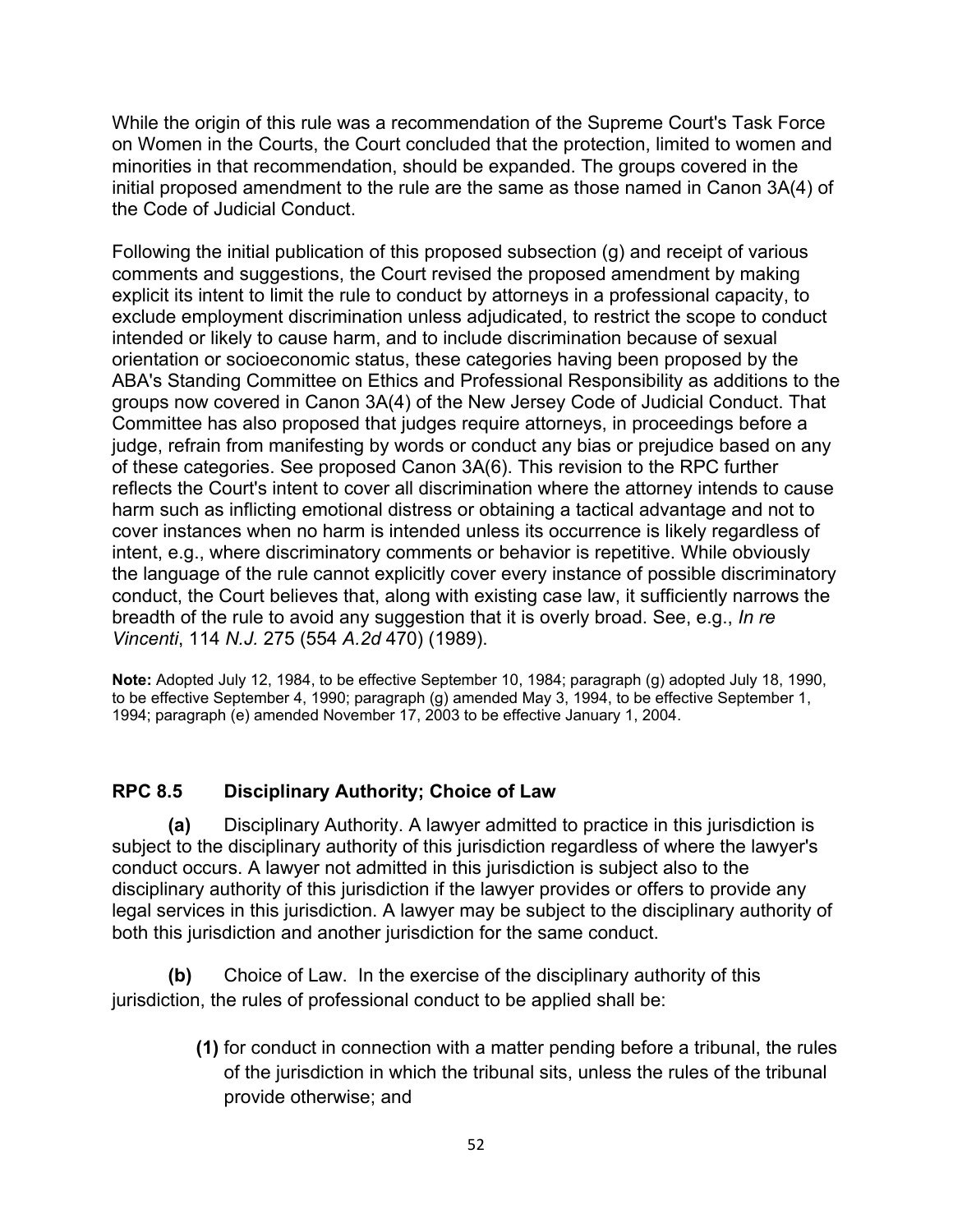**(2)** for any other conduct, the rules of the jurisdiction in which the lawyer's conduct occurred, or, if the predominant effect of the conduct is in a different jurisdiction, the rules of that jurisdiction shall be applied to the conduct. A lawyer shall not be subject to discipline if the lawyer's conduct conforms to the rules of a jurisdiction in which the lawyer reasonably believes the predominant effect of the lawyer's conduct will occur.

Note: Adopted July 12, 1984 to be effective September 10, 1984; caption amended, text amended and redesignated as paragraph (a) with caption added, new paragraph (b) with caption adopted November 17, 2003 to be effective January 1, 2004; subparagraph (b)(2) amended August 1, 2016 to be effective September 1, 2016.

#### **Attorney Advertising Guidelines (As approved by the Supreme Court of New Jersey)**

#### <span id="page-52-1"></span><span id="page-52-0"></span>**Attorney Advertising Guideline 1**

In any advertisement by an attorney or law firm, the advertisement shall include contact information for the attorney or law firm. The contact information for the attorney or law firm may be any of the following: (a) street address of the regular place of business, (b) mailing address, (c) telephone number, (d) fax number, (e) email address, or (f) website URL.

**Note:** Adopted June 29, 1990, to be effective September 4, 1990; amended August 14, 2013 to be effective October 1, 2013; amended September 10, 2019 to be effective immediately.

#### <span id="page-52-2"></span>**Attorney Advertising Guideline 2**

**(a)** The word "ADVERTISEMENT" required by RPC 7.3(b)(5)(i), at the top of the first page of text of a solicitation letter, must be at least two font sizes larger than the largest size used in the advertising text in the body of the letter.

**(b)** The font size of notices required by RPC 7.3(b)(5)(ii and iii) must be no smaller than the font size generally used in the advertisement.

**(c)** The word "ADVERTISEMENT" required by RPC 7.3(b)(5)(i) on the face of the outside of the envelope must be at least one font size larger than the largest font size used on the envelope. If any words on the outside of the envelope are in bold, the word "ADVERTISEMENT" must also be in bold. Pursuant to Committee Opinion 20, if the envelope contains a message relating to the subject matter of the correspondence to be